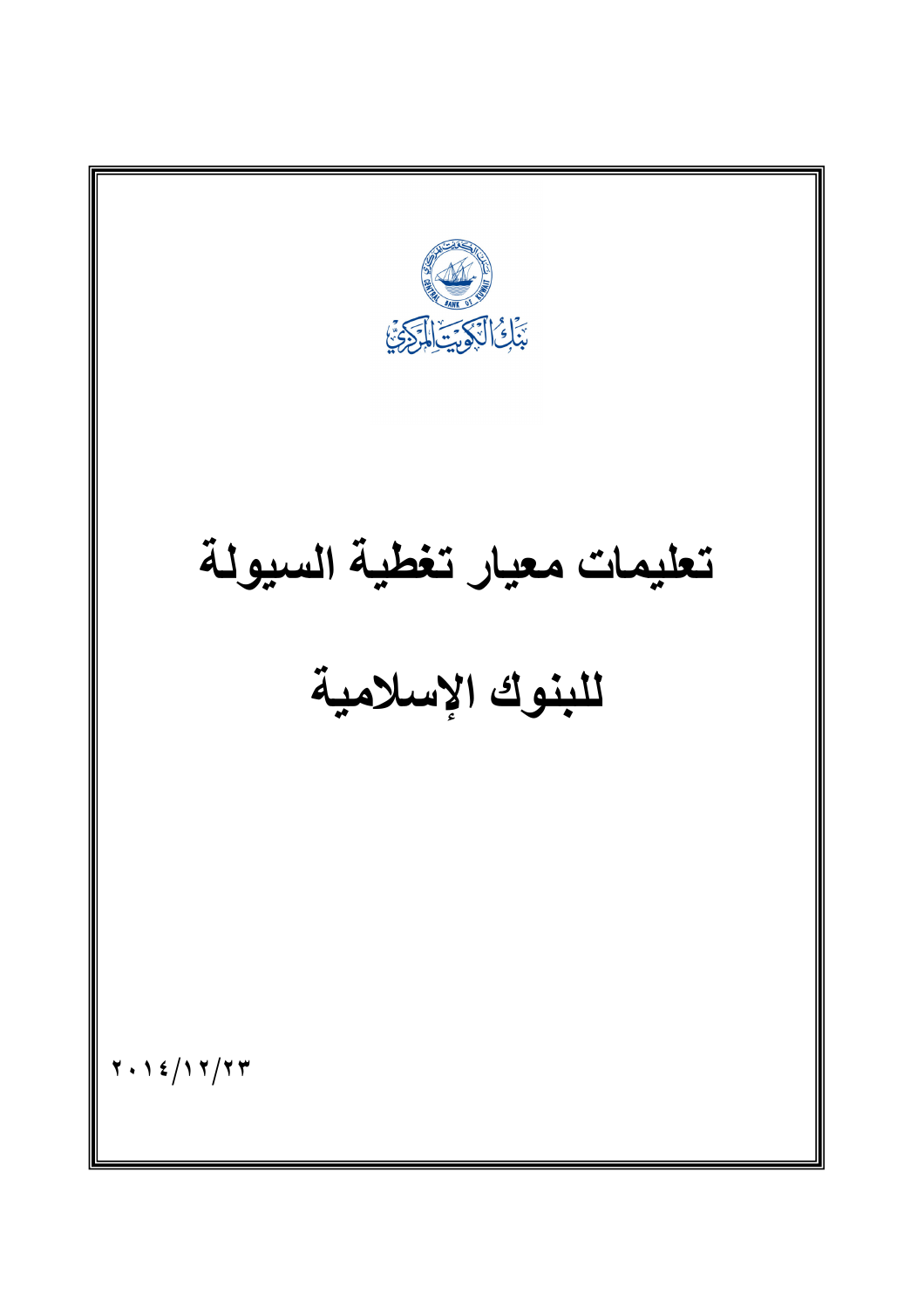## جدول المحتويات

| أ.  الأصول السائلة عالية الجودة المتوافقة مع أحكام الشريعة الإسلامية(HQLA) |
|----------------------------------------------------------------------------|
|                                                                            |
|                                                                            |
|                                                                            |
|                                                                            |
|                                                                            |
|                                                                            |
|                                                                            |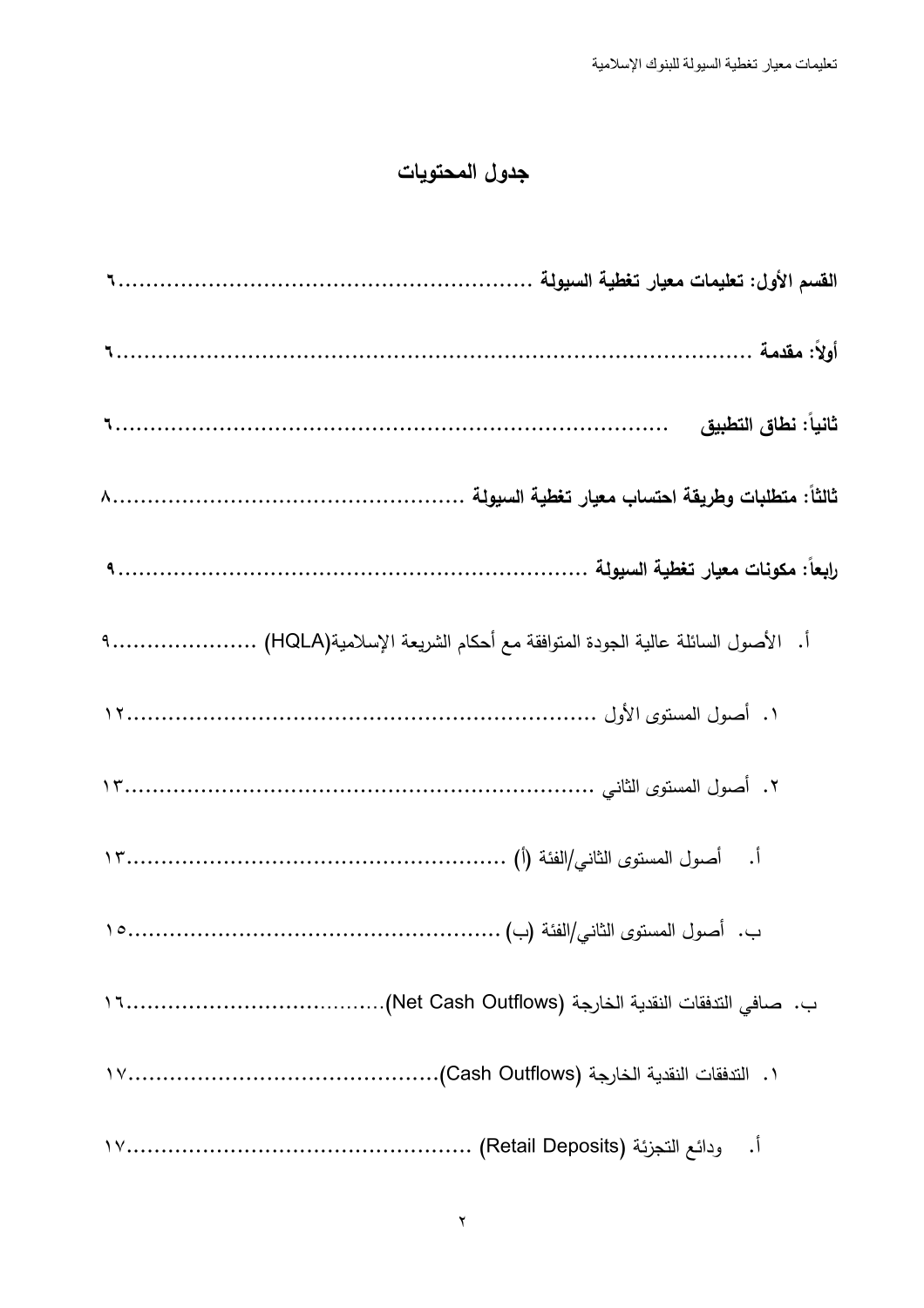| ب. الودائع وحسابات الاستثمار والأموال الأخرى غير المضمونة من غير عملاء التجزئة (جانب      |
|-------------------------------------------------------------------------------------------|
|                                                                                           |
| ١. الودائع وحسابات الاستثمار والأموال الأخرى غير المضمونة من عملاء المشروعات              |
|                                                                                           |
| ٢. الودائع التشغيلية الناتجة عن أنشطة المقاصة والحفظ وإدارة النقد ٢٢                      |
| ٣. الودائع وحسابات الاستثمار والأموال الأخرى غير المضمونة المقدمة من المؤسسات غير         |
| المالية والحكومات والبنوك المركزية وبنوك النتمية ومؤسسات القطاع العام  ٢٤                 |
| ٤. الودائع وحسابات الاستثمار والأموال الأخرى غير المضمونة المقدمة من الشركات الأخرى       |
|                                                                                           |
|                                                                                           |
|                                                                                           |
|                                                                                           |
| أ.     عمليات النمويل المضمونة (Secured Lending)، بما في ذلك البدائل لعمليات إعادة الشراء |
| العكسية (Reverse Repo) وعمليات نمويل الأوراق المالية (Securities Borrowing)               |
|                                                                                           |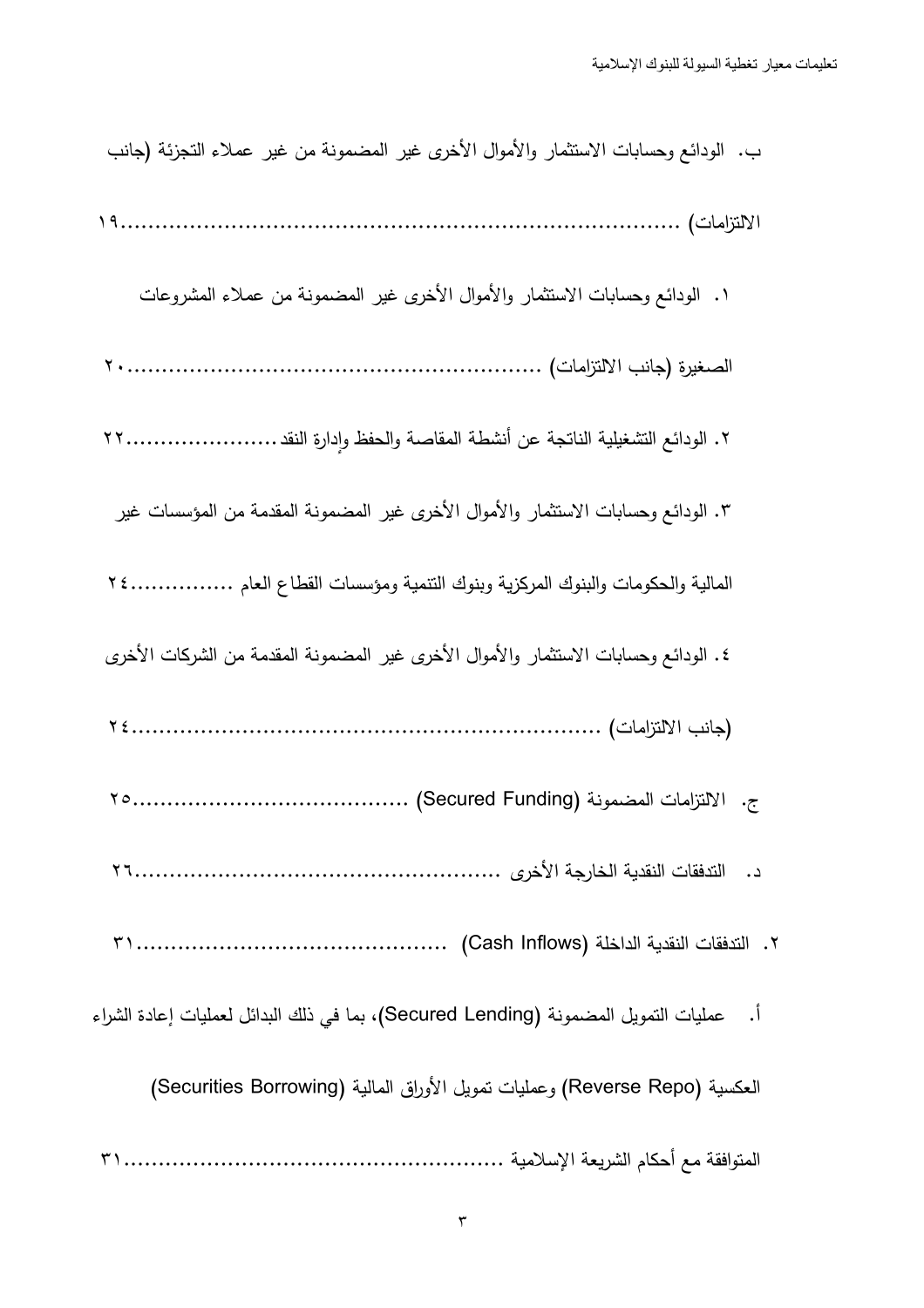| الملحق (د): مصفوفة درجات الجودة الائتمانية للمطالبات على الدول و مؤسسات القطاع العام ٥٧ |
|-----------------------------------------------------------------------------------------|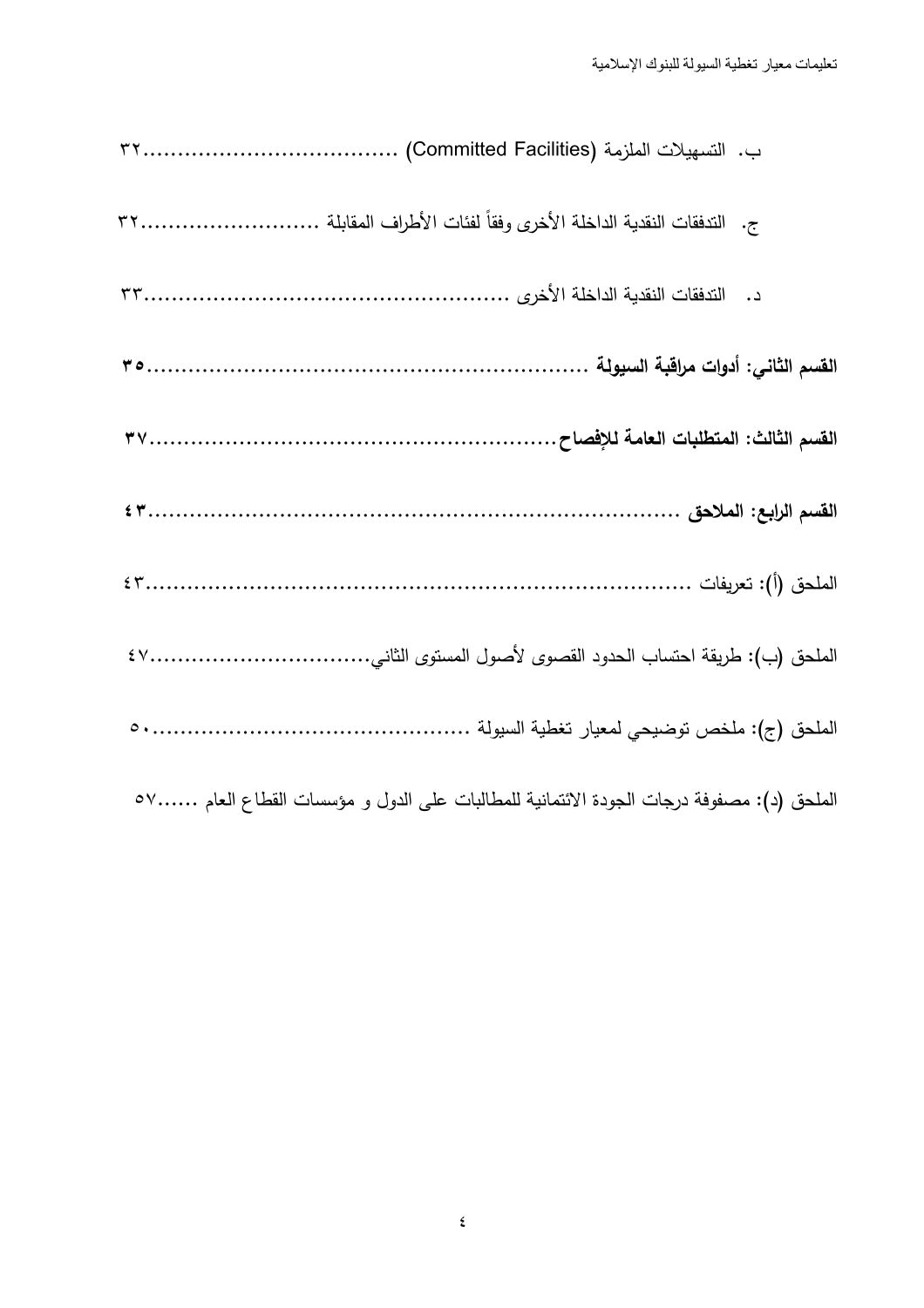# قائمة الجداول

| جدول رقم (١): معدلات الندفق النقدي الخارج (Run–off Rates) للودائع الأقل استقراراً ………………. ١٩ |  |
|----------------------------------------------------------------------------------------------|--|
|                                                                                              |  |
|                                                                                              |  |
| جدول رقم (٤): معدلات الندفق النقدي الخارج لالتزامات النمويل المستقبلية المحتملة الأخرى  ٢٩   |  |
| جدول رقم (٥): معدلات الندفق النقدي الداخل لمعاملات النمويل المضمونة ٣٢                       |  |
|                                                                                              |  |
|                                                                                              |  |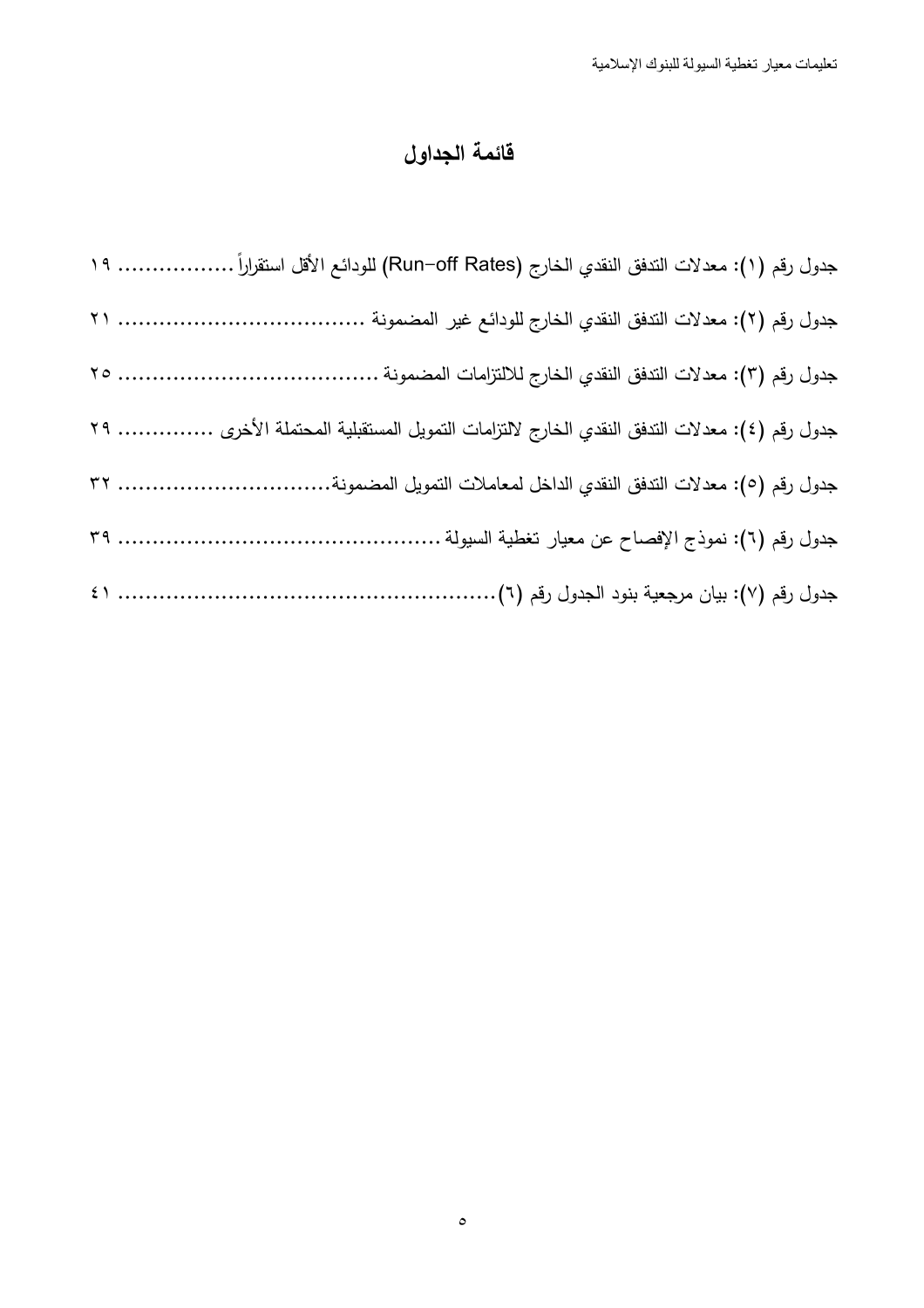## القسم الأول: تطيمات معيار تغطية السبولة

## أولاً: مقدمة

- ١ . في إطار الجهود التي يبذلها بنك الكويت المركزي مواكبةً للمعايير الرقابية العالمية، وفي إطار نطوير الأساليب والأدوات الرقابية، فقد اعتمد مجلس إدارة بنك الكويت المركزي في اجتماعه المنعقد بتاريخ ٢٠١٤/١٢/٢٣ معيار تغطية السيولة بشكله النهائي للبنوك الإسلامية المحلية، بما في ذلك فروع البنوك الإسلامية الأجنبية العاملة في دولة الكويت. ويأتي إصدار هذا المعيار في إطار الإجراءات التي يتخذها بنك الكويت المركزي لتطبيق حزمة إصلاحات بازل (٣)، واسترشاداً بإصدار مجلس الخدمات المالية الإسلامية (IFSB) بهذا الشأن، وذلك إلى جانب التعليمات السارية حالياً المتعلقة بأوضاع السبولة لدى البنوك.
- ٢. وتأتي أهمية تطبيق هذا المعيار في ضوء ما كشفت عنه الأزمة المالية والاقتصادية العالمية عام ٢٠٠٨ من ضعف في إدارة السيولة من قبل البنوك والمؤسسات المالية على المستوى الدولي، حيث بدا واضحاً عقب الأزمة أهمية إدارة مخاطر السيولة في انتظام عمل القطاع المصرفي والأسواق المالية.
- ٣. وتعزيزاً لمبادئ الإدارة الحصبفة والرقابة على مخاطر السبولة التي أصدرتها لجنة بازل للرقابة المصرفية في ٢٠٠٨، أصدرت اللجنة معاييراً إضافية لإدارة السيولة ضمن حزمة إصلاحات بازل (٣)، منها معيار تغطية السيولة. ويهدف هذا المعيار لتعزيز مرونة إدارة مخاطر السيولة في البنوك من خلال ضمان أن لدى البنوك ما يكفي من الأصول السائلة عالية الجودة لتخطى سيناريو ضغط لمدة شهر. حيث نتضمن هذه التعليمات متطلبات احتساب معيار تغطية السيولة والتي يتعين على البنوك الالتزام بها وبالحد الأدنى المطلوب للمعيار .

### ثانياً: نطاق التطبيق

٤. يتعين على البنوك احتساب معبار تغطية السبولة بشكل منفرد لكل من المستويات التالية:

- المستوى (أ): معيار تغطية السيولة للبنك على المستوى المحلي (داخل الكويت) بما يشمل  $\cdot$ المركز الرئيسي وفروعه داخل الكويت.
- المستوى (ب): معيار تغطية السيولة للبنك على مستوى البنك بما يشمل المركز الرئيسي وفروعه ب. داخل وخارج الكويت.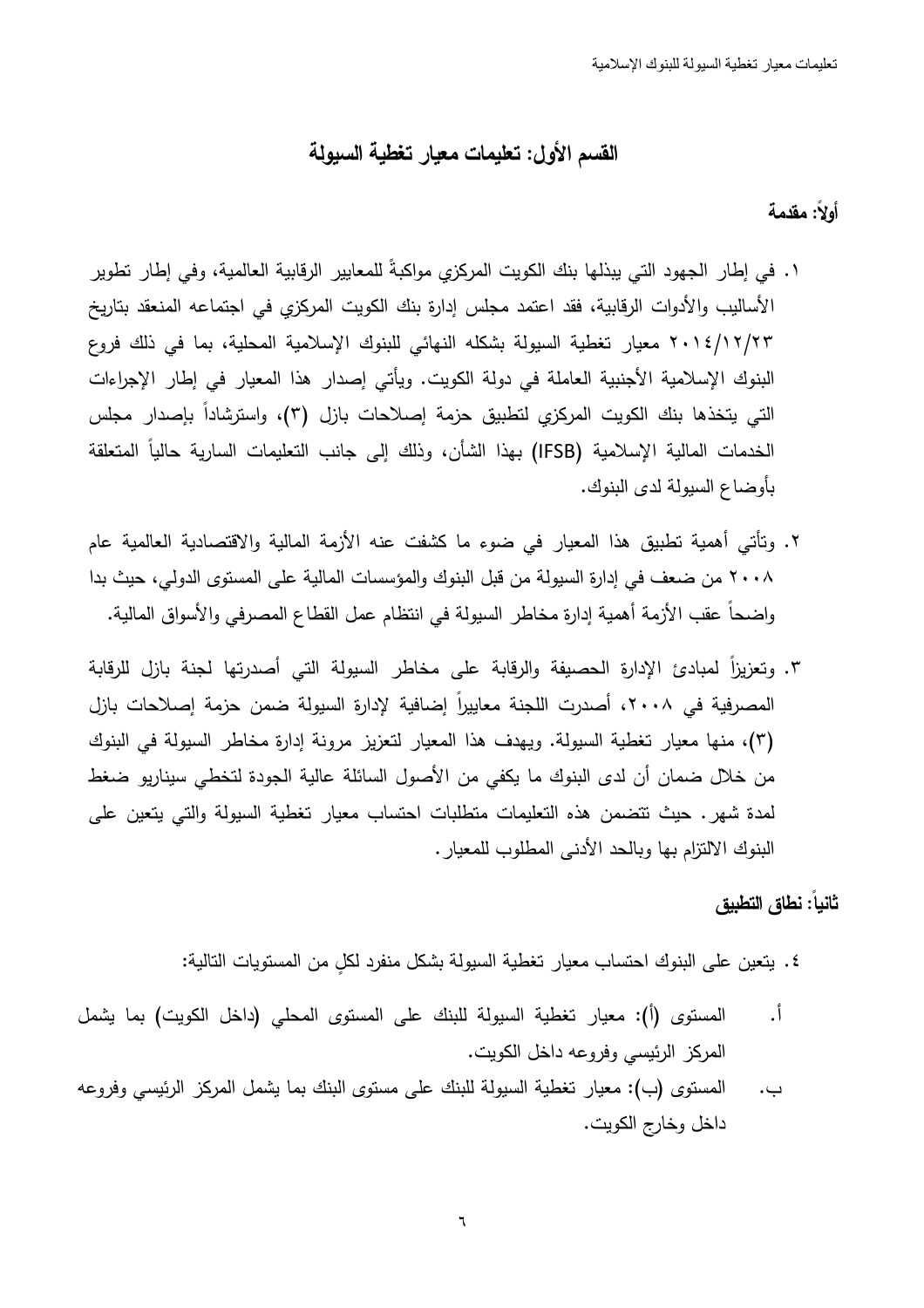- المستوى (ج): معيار تغطية السيولة على أساس مجمع (المجموعة البنكية شاملة الفروع  $\cdot$   $\bar{c}$ والشركات التابعة داخل وخارج الكويت).
	- 0. عند تطبيق المتطلبات الواردة في هذه التعليمات على أساس مجمع، فإنه بالنسبة لودائع التجزئة وودائع المشروعات الصغيرة لدى الشركات التابعة في الخارج يتم تطبيق افتراضات معدلات التدفق النقدى الخارج المحددة في التعليمات الصادرة عن الجهات الإشرافية المعنية عند احتساب التدفقات النقدية الخارجة لهذه الودائع.
	- ٦. كما يتعين على البنوك التي لها شركات تابعة عاملة في دول لا تطبق تعليمات لجنة بازل لإدارة السيولة العمل بالافتراضات الواردة في هذه التعليمات فيما يتعلق بالتدفقات النقدية الخارجة والداخلة عند احتساب معيار تغطية السيولة على أساس مجمع.
	- **معالجة القيود على قيام البنك بالتصرف بالسيولة:** في حال وجود قيود أو شك بقدرة البنوك التي لها  $\cdot$  .  $\vee$ فروع وشركات نابعة خارجية على النصرف في السيولة الفائضة لدى نلك الفروع والشركات (مثل قيود على تحويل العملة، وحدود دنيا للاستخدامات المحلية في الدول المضيفة)، فإنه يتعين على البنك استثناء هذه السيولة الفائضة عند احتساب معيار تغطية السيولة على أساس مجمع. وفي كل الحالات، فإنه يمكن للبنك احتساب الأصول السائلة عالية الجودة المملوكة من أي من فروعه أو شركاته التابعة عند احتساب معيار تغطية السيولة على أساس مجمع بما لا يزيد على صافى الندفقات النقدية الخارجة للفرع أو الشركة التابعة. وبالنسبة للفائض في تلك الأصول عن صافي التدفقات النقدية الخارجة والتي تخضع لقيود على التصرف فيها على مستوى المجموعة البنكية فإنه يتم استبعادها عند احتساب المعيار .
	- ٨. معيار تغطية السيولة في العملات المؤثرة: تعتبر العملة مؤثرة عندما يكون إجمالي الالتزامات (داخل وخارج الميزانية) المدرجة بتلك العملة يمثل ٥% أو أكثر من إجمالي النزامات البنك (داخل وخارج الميزانية) بكافة العملات. وفي حالة تركز العملات، باستثناء الدينار الكويتي والدولار الأميركي، يتعين على البنك إعداد معيار نغطية السيولة لنلك العملة المؤثرة للبنك وفروعه داخل وخارج الكويت بشكل منفصل، وموافاة بنك الكويت المركزي به وذلك لأغراض المتابعة فقط.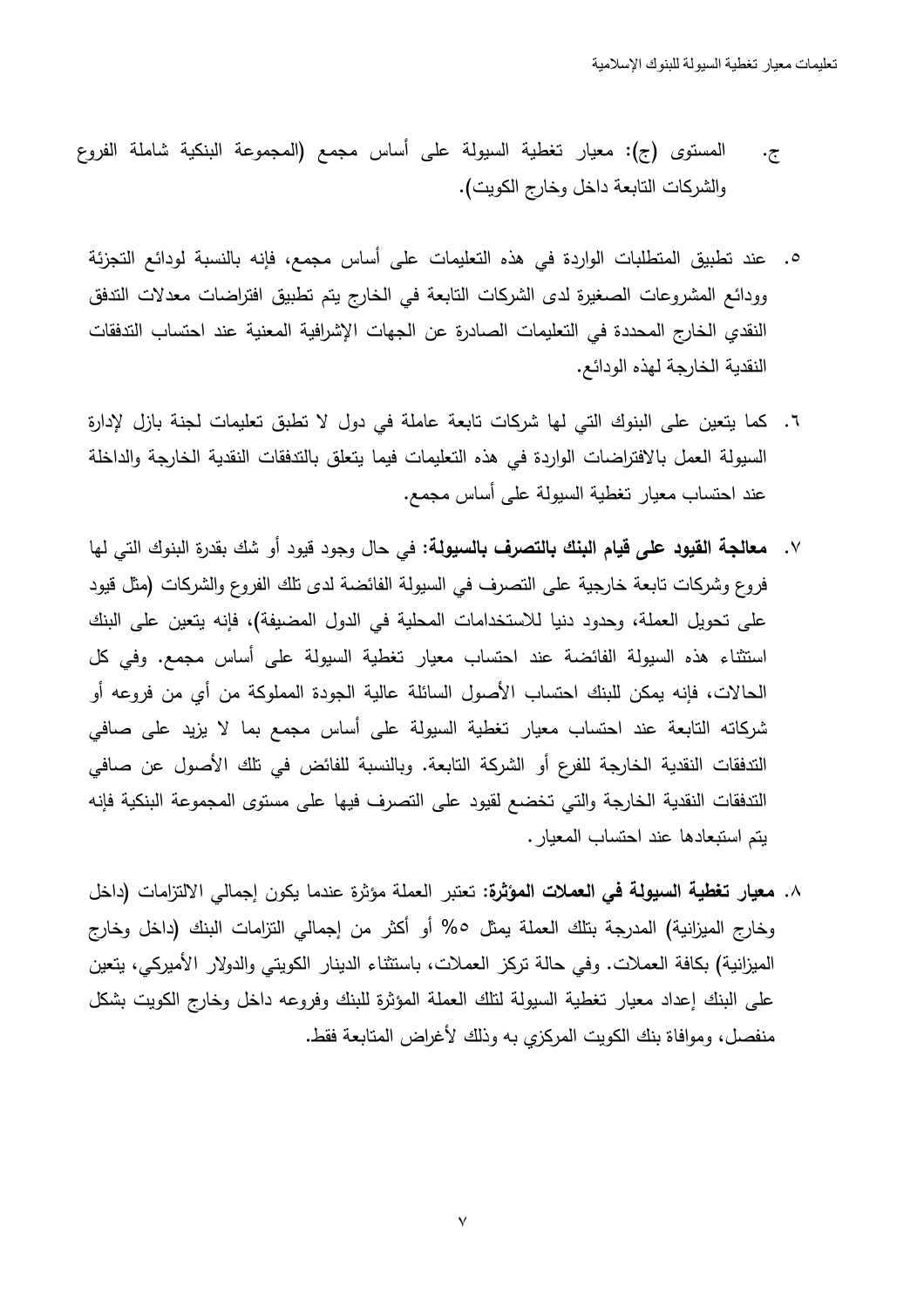## ثالثاً: متطلبات وطريقة احتساب معيار تغطية السيولة

- ٩. يهدف هذا المعيار إلى التأكد من احتفاظ البنك بمستوى كافٍ من الأصول السائلة غير المرهونة (غير مرهونة بشكل صريح أو ضمني لضمان أو تحسين المستوى الائتماني لأي عملية أو كحماية لأي نوع من المخاطر) والتي يمكن تحويلها بشكل فوري إلى نقد لمقابلة متطلبات السيولة خلال ٣٠ يوم تحت سيناريوهات ضغط محددة. وكحد أدنى من المفترض أن تمكن تلك الأصول السائلة البنك من الاستمرار في مزاولة نشاطه حتى اليوم الثلاثين وفقا للسيناريو المحدد حيث يفترض عندئذ أن تكون إدارة البنك قد اتخذت الاجراءات المناسبة لإيجاد الحلول اللازمة لأزمة السيولة.
	- ١٠. يتم احتساب معيار تغطية السيولة (كنسبة مئوية) كما يلي:

قيمة الأصول السائلة عالية الجودة المتوافقة مع أحكام الشريعة الإسلامية ( HQLA) صافي الندفقات النقدية الخارجة للأيام الـ ٣٠ النالية

( Net Cash Outflows over the Next 30 Calendar Days)

- أ. البسط: قيمة الأصول السائلة عالية الجودة في ظروف الضغط.
- ب. <u>المقام:</u> صـافي الندفقات النقدية الخارجة، التي يتم احتسابها وفقاً للسيناريوهات المبينة في هذه التعليمات.
- ١١. يتعين على البنوك الحفاظ على الحد الأدنى من متطلبات معيار تغطية السيولة بصفة مستمرة وفي جميع الأوقات، ويجوز للبنك استخدام مخزونه من الأصول السائلة عالية الجودة في فترات الضغط والظروف الاستثنائية مما قد يؤدي إلى عدم الالتزام بالحد الأدنى للمعيار . وفي جميع الأحوال التي ينخفض فيها المعيار عن الحد الأدنى المقرر أو يتوقع البنك حدوث هذا الانخفاض، يتعين على البنك إبلاغ البنك المركزي بشكل فوري وأن يقدم خطة طوارئ توضح الإجراءات المزمع اتخاذها لمعالجة هذا الانخفاض في معيار تغطية السيولة.
- ١٢. سوف يقوم بنك الكويت المركزي بتقييم خطط طوارئ السيولة المقدمة من البنك المعني، ويقرر القيود والإجراءات التي يتعين على البنك الالتزام بها.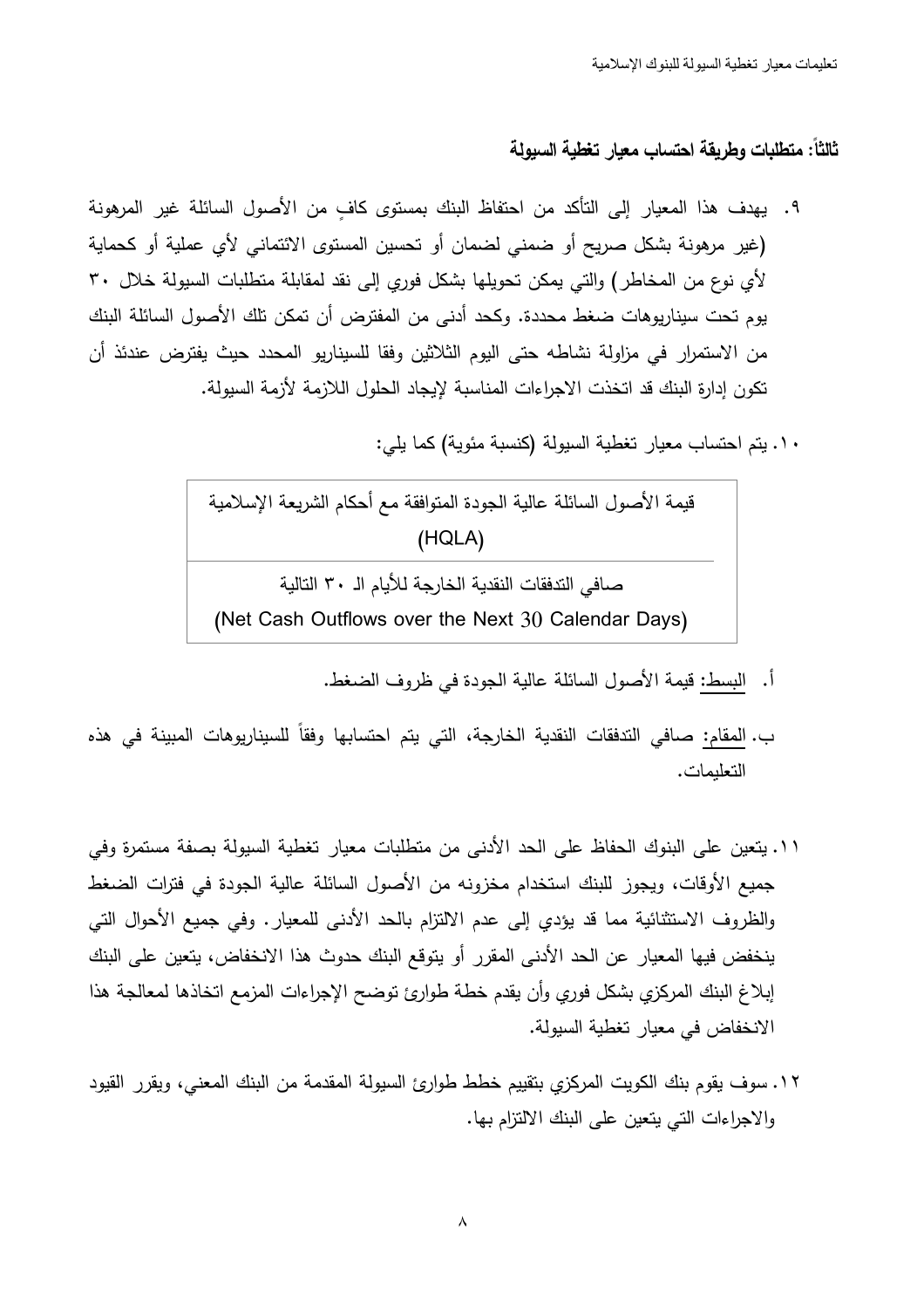١٣. تمثِّلُ سيناريوهات الضغط المفترضة في هذه التعليمات الحد الأدنى للمتطلبات الرقابية للبنوك. وعلى البنوك نطوير اختبارات ضغط خاصة بها بما بنناسب مع حجم البنك ونشاطاته ودرجة نعقيد عملياته لتقييم مستوى السيولة الذي يتعين على البنك الاحتفاظ به علاوةً على الحد الأدنى المقرر في هذه التعليمات. كما يجب أن نشمل اختبارات الضغط الداخلية فترات زمنية أطول من تلك المغطاة ضمن هذا المعيار .

رابعاً: مكونات معيار تغطية السيولة

- أ. الأصول السائلة عالية الجودة المتوافقة مع أحكام الشريعة الإسلامية (HQLA)
- ١٤. على البنوك الاحتفاظ بمخزون من الأصول السائلة عالية الجودة غير المرهونة لتغطية صافي التدفقات النقدية الخارجة خلال فترة ٣٠ يوما وذلك طبقا لسيناريوهات الضغط الموضحة في هذه التعليمات.
- ١٥. نعتبر الأصول بصفة عامة بأنها أصول سائلة عالية الجودة إذا كان يمكن تحويلها بسهولة وبشكل فوري إلى نقد من دون خسائر ، أو مع تكبّد خسائر ضئيلة تحت ظروف الضغط.

المتطلبات التشغيلية للأصول السائلة عالية الجودة

- ١٦. تخضع الأصول السائلة عالية الجودة إلى المتطلبات التشغيلية أدناه، حيث يجب على البنك التأكد من عدم وجود قيود تشغيلية تحول دون تسبيل هذه الأصول بالوقت المناسب خلال فترات الضغط. كما يجب على البنك أن يبين قدرته على الاستخدام الفوري للأصول السائلة ذات الجودة العالية كمصدر للسيولة المتوفرة وتحويلها إلى نقد (من خلال بيعها في أسواق مالية أو أسواق إعادة الشراء) لسد الفجوة بين التدفقات النقدية الداخلة والخارجة خلال فترات الضغط. ويتعين على البنوك التأكد من وجود السياسات والاجراءات الداخلية المناسبة بما يتوافق مع المتطلبات التشغيلية التالية:
- أ . يجب أن يقوم البنك بشكل دوري بتسييل جانب من الأصول السائلة عالية الجودة في السوق من خلال إجراء عمليات مشابهة لاتفاقيات إعادة الشراء المنوافقة مع أحكام الشريعة الإسلامية أو البيع المباشر ، وذلك من أجل النأكد من إمكانية وصول البنك إلى السوق، ومن فعالية عملية التسبيل، ومن توفر الأصول بالإضافة إلى التمكن من نقليل مخاطر إرسال الإشارات السلبية خلال فترات الضغط الفعلية.
- ب. يجب أن نكون كافة الأصول السائلة عالية الجودة غير مرهونة، حيث تعني عبارة "غير مرهونة" خلو هذه الأصول من أي قيود قانونية أو رقابية أو تعاقدية أو أي قيود أخرى تؤثر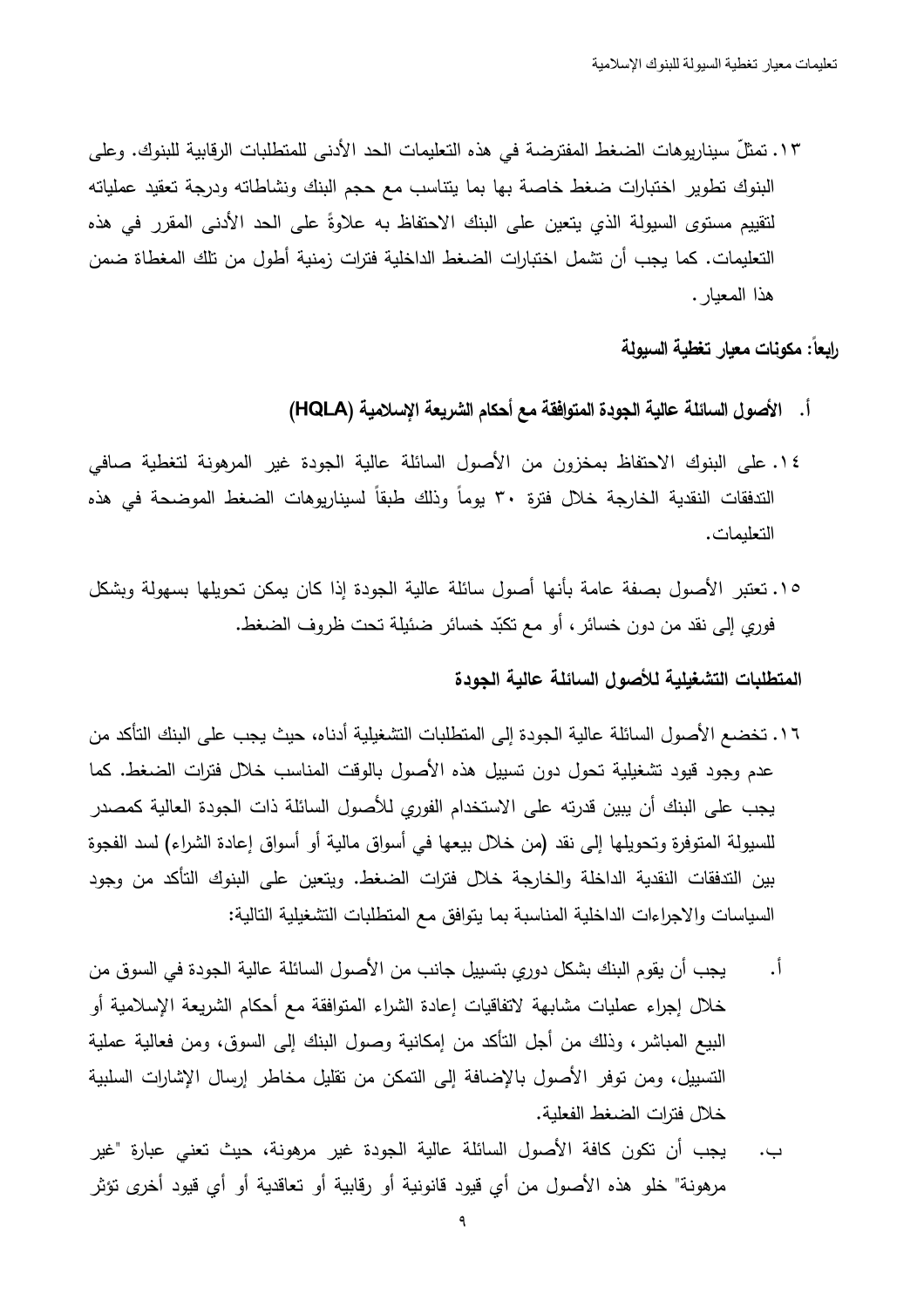على قدرة البنك على تسبيل أو بيع أو نقل هذه الأصول. كما يجب أن نكون الأصول السائلة غير مستخدمة كتغطية لمراكز المتاجرة لدى البنك أو كضمانة أو باعتبارها أحد وسائل زيادة الجودة الائتمانية (Credit Enhancements) أو أحد وسائل تغطية النكاليف التشغيلية (مثل الإيجارات والرواتب).

- ج. يمكن اعتبار الأصول التي يتم استلامها في العمليات المشابهة لاتفاقيات إعادة الشراء ومعاملات تمويل الأوراق المالية المتوافقة مع أحكام الشريعة الإسلامية والمحتفظ بها لدى البنوك، والتي لم يتم إعادة رهنها، والمتاحة قانونيا وتعاقديا لاستخدام البنك، جزءا من الأصول السائلة عالية الجودة.
- د. كما يمكن إدراج الأصول التي تم إعادة تخصيصها أو إيداعها أو رهنها لدى البنك المركزي أو مؤسسة قطاع عام والتي لم يتم استخدامها كمصدر للسيولة ضمن الأصول السائلة عالية الجودة.
	- ه . يتم استثناء الأصول المستخدمة لإصدار الصكوك من الأصول السائلة عالية الجودة.
- و . علـى البنك أن يستبعد الأصول التي تستوفي تعريف "الأصول غير المرهونة" كما ورد في الفقرة (ب) أعلاه إذا لم تكن لدى البنك القدرة على تسبيل هذه الأصول خلال فترات الضغط، حيث تطلب القدرة على تسييل الأصول وجود إجراءات وأنظمة مناسبة نقوم بتوفير جميع المعلومات المطلوبة لتتفيذ عملية تسييل أي أصل في أي وقت.
- ز . يجب أن نكون الأصول السائلة عالية الجودة تحت تصرف الإدارة المسؤولة عن السيولة في البنك (مثل إدارة الخـزينـة)، ما يعني أن لمهذه الإدارة الصـلاحية المستمرة والقدرة التشغيلية والقانونية لتسييل أيا من هذه الأصول. ويجب أن تكون صلاحيات هذه الإدارة المتعلقة بالرقابة على السيولة والأصول السائلة عالية الجودة بصفة خاصة موثقة بشكل واضح وصريح في سياسات واجراءات البنك. كما يُستدل على رقابة الإدارة على هذه الأصول من خلال احتفاظها بها في محفظة مستقلة، تتم إدارتها لغرض استخدامها كمصدر للأموال الطارئة، أو من خلال الإثبات بأنه بإمكان هذه الإدارة تسييل الأصل في أي وقت خلال مدة شهر واحد في حالات الضغط، وبحيث نكون العوائد من هذه العملية متوفرة طوال مدة الضغط من دون أن يتعارض ذلك بصورة مباشرة مع استراتيجية الأعمال أو إدارة المخاطر .
- ح. يمكن للبنك التحوط من مخاطر السوق المرتبطة بالأصول السائلة عالية الجودة، وفي هذه الأحوال على البنك آخذ الندفقات النقدية الخارجة الناتجة عن عملية النحوط في الاعتبار عند احتساب القيمة السوقية للأصول في حال التصفية المبكرة للمركز نتيجة بيع الأصل.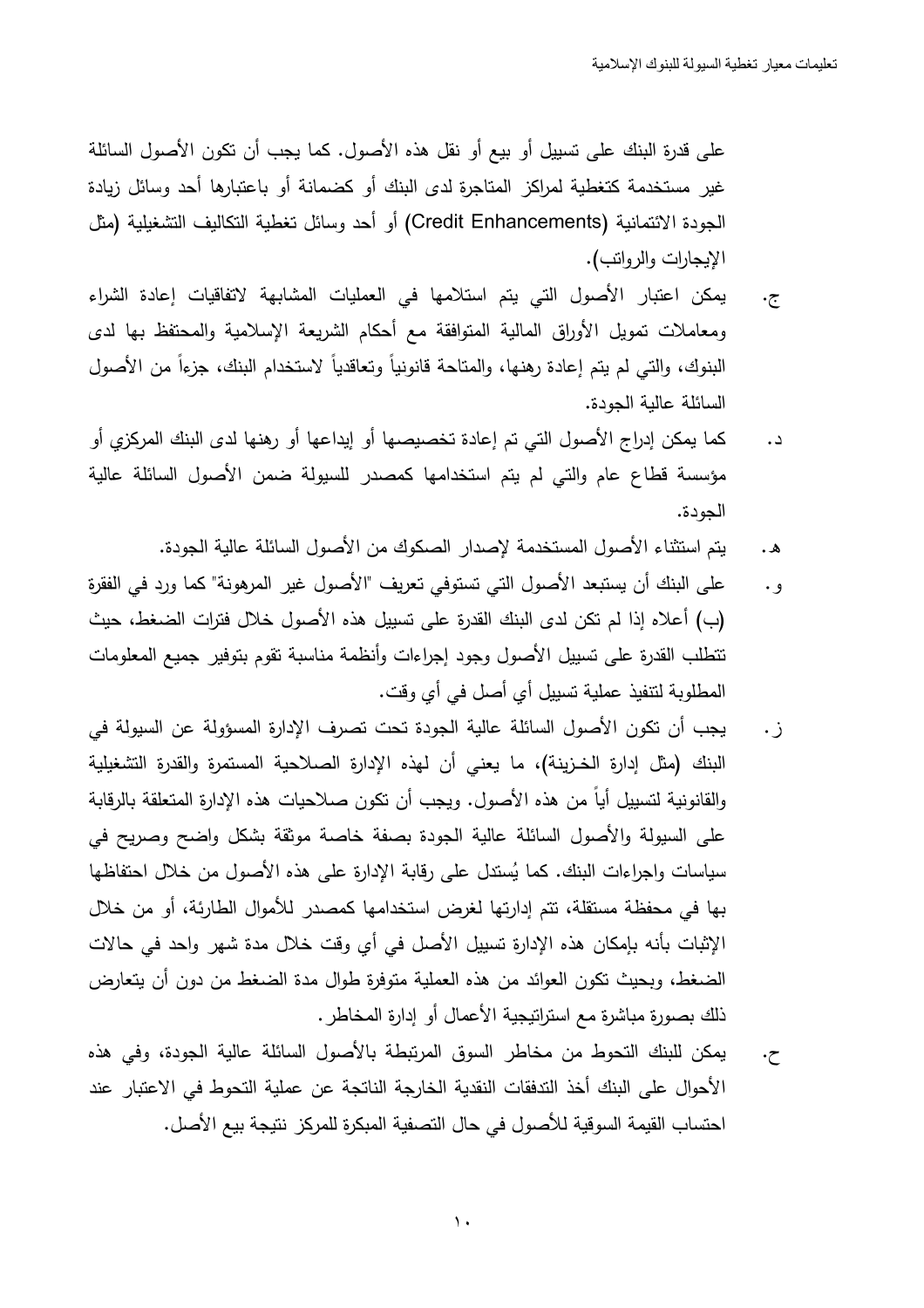- على البنك توثيق الكيان القانوني والموقع الجغرافي والعملة والحساب البنكي أو حساب الوصاية ط. حيث يتم الاحتفاظ بهذه الأصول. ويجب أن يكون لدى البنك إطار عمل موثق يتيح له التأكد من احتفاظه بأصول سائلة عالية الجودة في جميع الأوقات. كما يتعين على البنك تحديد ما اذا كان يجب استبعاد أياً من هذه الأصول لأسباب تشغيلية بما يمكنه من تحديد مكونات هذه الأصول بشكل يومي.
- على البنك تحديد ما إذا كانت هناك قيود قانونية أو رقابية أو تعاقدية تمنع التصرف بهذه  $\cdot$ د الأصول على مستوى المجموعة البنكية، واحتساب الأصول التي يمكن تحويلها بسهولة فقط ضمن الأصول السائلة عالية الجودة. ويجب أن يكون لدى البنك إطار عمل موثق للتأكد من أن الأصول السائلة عالية الجودة لديه خالية من أية قيود في جميع الأوقات.
- على البنك استبعاد الأصول التي عليها معوفات للبيع مثل الخصومات التي نتطبق على ك. عمليات البيع الكبيرة والتي يمكن أن تسبب تجاوز البنك لمعابير الملاءة المقررة أو متطلبات الاحتفاظ بهذه الأصول.
- يتعين على البنوك عدم إدراج حضمن الأصول السائلة عالية الجودة- أية أصول أو سيولة ل. ناتجة عن أصول تم استلامها بموجب الحق بإعادة الرهن (Rehypothecation)، في حال إذا كان المالك المستفيد يملك الحق التعاقدي بسحب هذه الأصول خلال فترة الضغط الممتدة إلى ٣٠ يوماً.
- ١٧. على البنوك احتساب الأصول السائلة عالية الجودة الموجودة بحوزتها في فترة التقرير بغض النظر عن المدة المنبقية حتى ناريخ استحقاق هذه الأصول. ونقسم الأصول السائلة عالية الجودة إلى فئتين: "المستوى الأول" و"المستوى الثاني"، حيث يمكن إدراج أصول "المستوى الأول" بالكامل من دون حد أقصبي، في حين يطبق على أصول المستوى الثاني حد أقصبي قدره ٤٠% من إجمالي الأصول السائلة عالية الجودة (مجموع المستويين الأول والثاني).
- ١٨. كما يتم نقسيم أصول المستوى الثاني إلى فئتين: أصول المستوى الثاني/الفئة (أ) وأصول المستوى الثاني/الفئة (ب) وذلك وفقاً للشروط المؤهلة الموضحة في هذه التعليمات.
- ١٩. كجزء من أصول المستوى الثاني، فإنه يجوز للبنوك إدراج أصول المستوى الثاني/الفئة (ب) بحد أقصىي ١٥% من إجمالي الأصول السائلة عالية الجودة. ويتم أخذ هذه الأصول في الاعتبار عند احتساب الحد الأقصـي المطبق علـي أصـول المستوى الثانـي، بمعنـي أن لا يزيد إجمالـي أصـول المستوى الثاني (الفئتين أ وب) على نسبة ٤٠% المقررة للمستوى الثاني.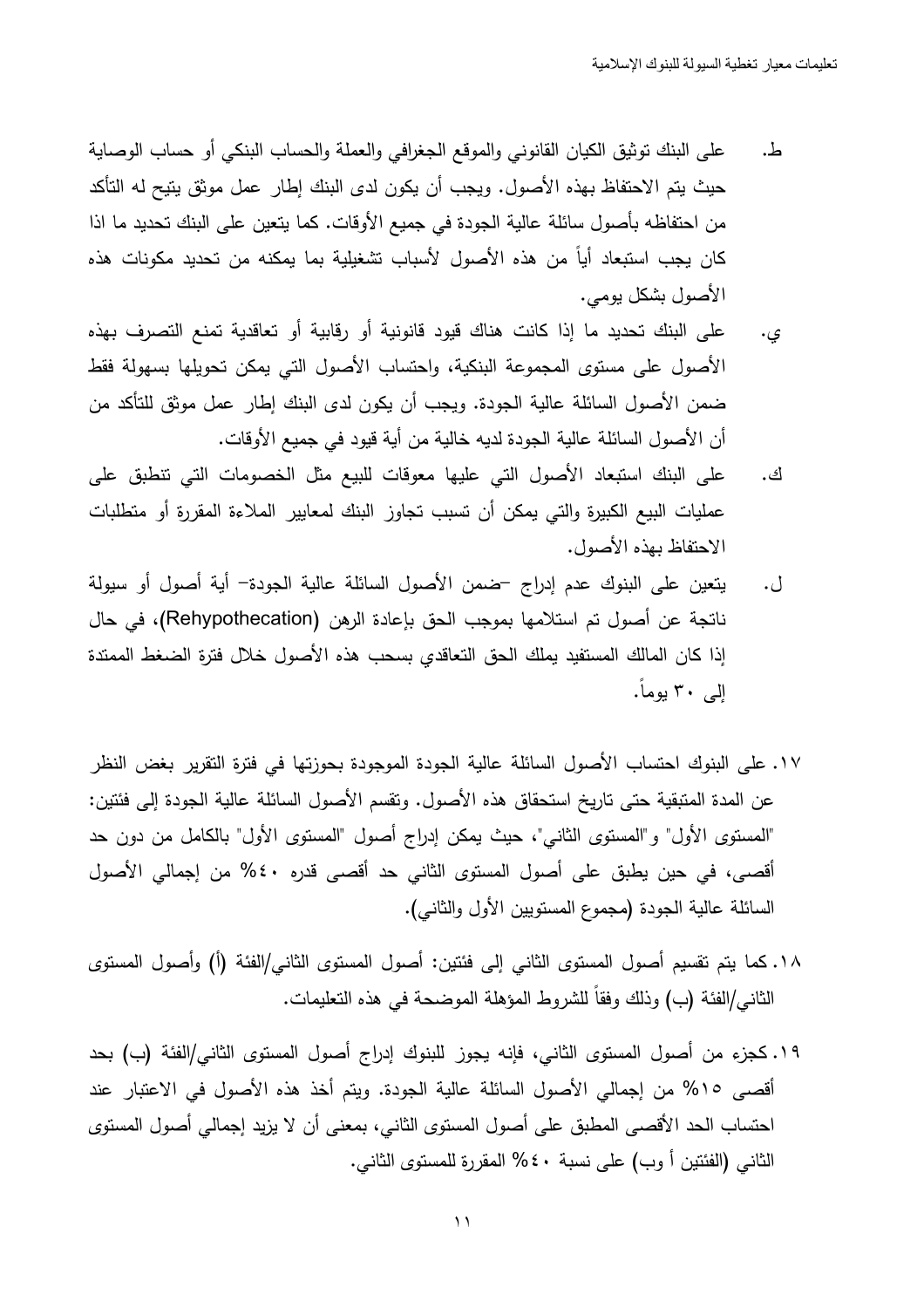- ٢٠. بتم احتساب الحدود القصوى المطبقة على أصول "المستوى الثاني" و "أصول المستوى الثاني/ الفئة (ب)" بعد تطبيق الاستقطاعات (Haircuts) المعنية وبعد الأخذ بالاعتبار معاملات تمويل الأوراق المالية المتوافقة مع أحكام الشريعة الإسلامية التي تستحق خلال ٣٠ يوماً والتي ينشأ عنها تبادل أصول سائلة عالية الجودة.
- ٢١. على البنوك النأكد من وجود أنظمة وسياسات مناسبة لمراقبة وضبط المخاطر المحتملة (مثل مخاطر السوق والمخاطر الائتمانية) التي يمكن أن يتعرض لها البنك عند الاحتفاظ بهذه الأصول.
	- ٢٢. يتضمن الملحق "ب" توضيحاً لكيفية احتساب الحدود القصوى والاستقطاعات.

٢٣. يجب نوافر الشروط الموضحة في الفقرات النالية في أصول المستوى الأول والثاني.

- ١. أصول المستوى الأول
- ٢٤. يتم إدراج أصول "المستوى الأول" بقيمتها السوقية السارية ويمكن إدراجها بالكامل من دون حد أقصبي ولا يتم نطبيق أي استقطاعات عليها.
	- ٢٥. نقتصر أصول "المستوى الأول" على ما يلي:
		- أ. أوراق النقد والمسكوكات المعدنبة.
- ب. الأرصدة لدى البنوك المركزية في الدول التي نتشأ فيها مخاطر السيولة (شاملةً الاحتياطي النقدي` وعمليات النورق مع بنك الكويت المركزي)، إلى الحد المسموح للبنوك بسحبه في فنرات الضغط.
- الصكوك الصادرة عن بنك الكويت المركزي أو حكومة دولة الكويت أو البنك الإسلامي للنتمية  $\cdot$ ج.  $.$ (IDB)
- الصكوك والأوراق المالية الأخرى المنوافقة مع أحكام الشريعة الإسلامية والقابلة للتسييل د. المصدرةِ أو المضمونة من الحكومات أو البنوك المركزية أو مؤسسات القطاع العام أو بنوك النتمية في حال توافر المعابير التالية:
	- ١. أن نكون معطاة وزن مخاطر بنسبة صفر % وفقاً لما يوضحه الملحق (د).

<sup>`</sup> في هذا السياق، تتضمن الأرصدة لدى البنك المركزي بالإضافة إلى عمليات التورق المشار إليها، الودائع تحت الطلب والودائع لليلة واحدة، والودائع محددة الأجل التي: (١) تستحق السداد خلال ٣٠ يوماً أو تستحق السداد صراحة وتعاقدياً بموجب إخطار من البنك المودع. أو (٢) يمكن للبنك بموجبها الحصول على نمويل محدد الأجل أو لليلة واحدة.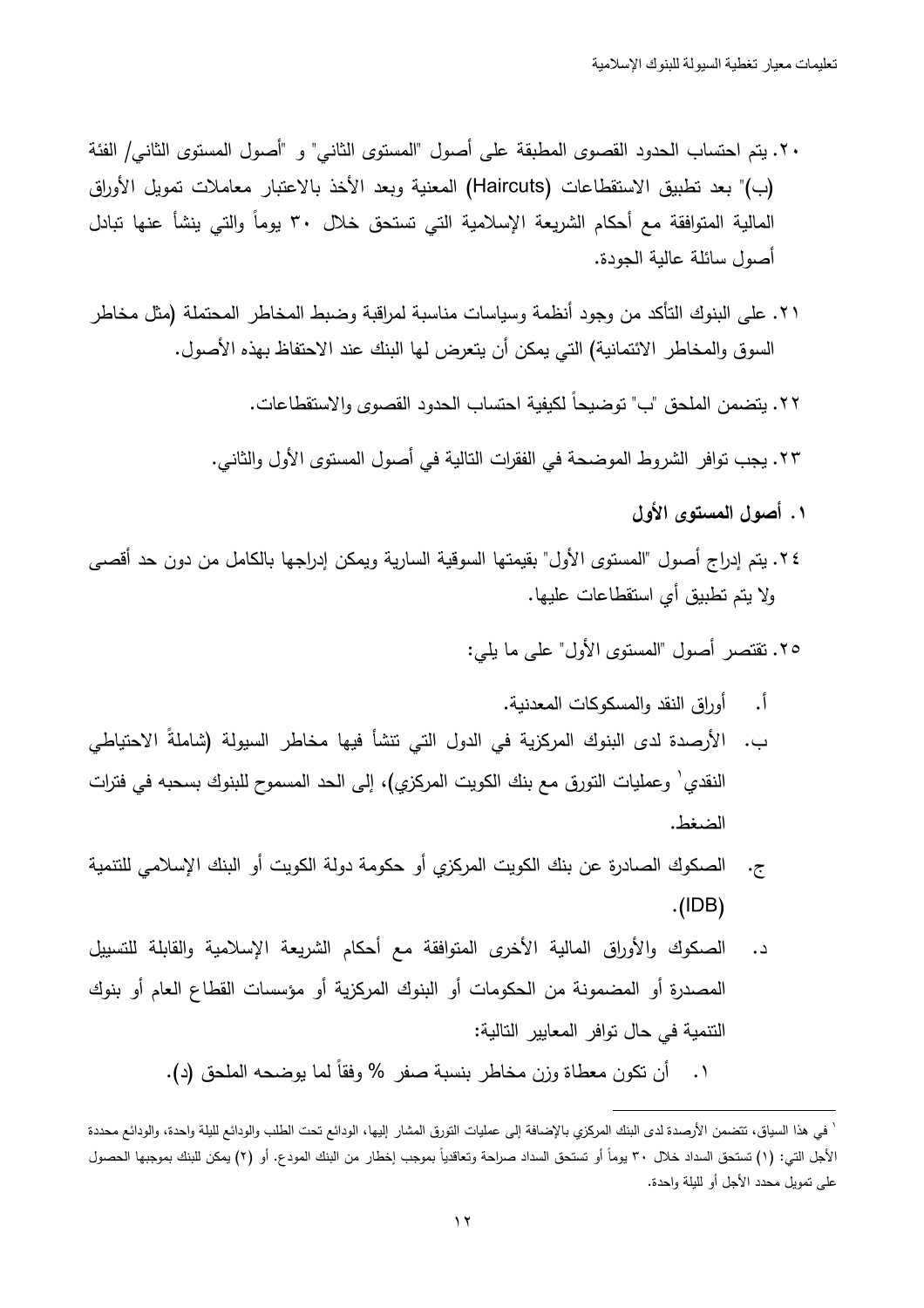- ٢. أن يتم تداولها في أسواق مالية كبيرةٍ ونشطةٍ وتمتاز بتركز ٍ منخفض.
- ِّ أَن يكون لديها سجل تاريخي يثبت أنها مصدر موثوق للسيولة حتى خلال ظروف  $\cdot$   $\mathsf{r}$ السوق الصعبة.
	- ٤. ألَّا نكون مصدرةٍ من مؤسسة مالية أو إحدى شركانها التابعة'.
- بالنسبة للدول التي تعطي وزن مخاطر بنسبة غير صفر %: الصكوك والأوراق المالية الأخرى ه. بالعملة المحلية المتوافقة مع أحكام الشريعة الإسلامية والصادرة عن الحكومة أو البنك المركزي في البلد الذي نتشأ فيه مخاطر السيولة أو البلد الأم للبنك.
- بالنسبة للدول التبي تعطي وزن مخاطر بنسبة غير صفر %: الصكوك والأوراق المالية الأخرى و . بالعملة الأجنبية المتوافقة مع أحكام الشريعة الإسلامية والصادرة عن الحكومة أو البنك المركزي بما لا يزيد على قيمة صافي التدفقات النقدية الخارجة بالعملة الأجنبية المعنية الناتجة عن سيناريو الضغط والمترنبة على عمليات البنك في الدولة التي تتشأ فيها مخاطر السيولة.
	- ٢. أصول المستوى الثاني
- ٢٦. يطبق على أصول المستوى الثاني حد أقصى قدره ٤٠% من إجمالي الأصول السائلة عالية الجودة (مجموع المستويين الأول والثاني) بعد نطبيق نسب الاستقطاع المحددة.
	- أ. أصول المستوى الثاني/الفئة (أ)
- ٢٧. يتم تطبيق نسبة استقطاع (١٥%) على القيمة السوقية لكل أصل من أصول "المستوى الثاني/الفئة (أ)" المدرجة ضمن الأصول السائلة عالية الجودة.
	- ٢٨. تقتصر أصول "المستوى الثاني/الفئة (أ)" على ما يلي:
	- <u>أ.</u> الصكوك والأوراق المالية الأخرى المتوافقة مع أحكام الشريعة والقابلة للتسبيل المصدرة أو المضمونة من الحكومات أو البنوك المركزية أو مؤسسات القطاع العام وبنوك النتمية في حال نوافر المعابير التالبة :

<sup>`</sup> وهذا يتطلب ألا يقوم حامل الأوراق المالية بالرجوع على المؤسسة المالية أو أي مؤسسة مالية تابعة ليها. عملياً، هذا وبعني أن الأوراق المالية، مثل الإصدارات المضمونة من قبل الحكومة خلال الأزمات المالية، والتي تبقى التزامات على المؤسسة المالية، لا تتأهل للأصول السائلة عالية الجودة. والاستثناء الوحيد من ذلك عندما يكون البنك مؤهلاً كمؤسسة قطاع عام بموجب تعليمات معيار كفاية رأس المال المطبقة في الكويت، حيث يمكن للأوراق المالية المصدرة من قبل البنك أن تتأهل لأصول المستوى الأول، في حال تحقق كافة الشروط الأخرى.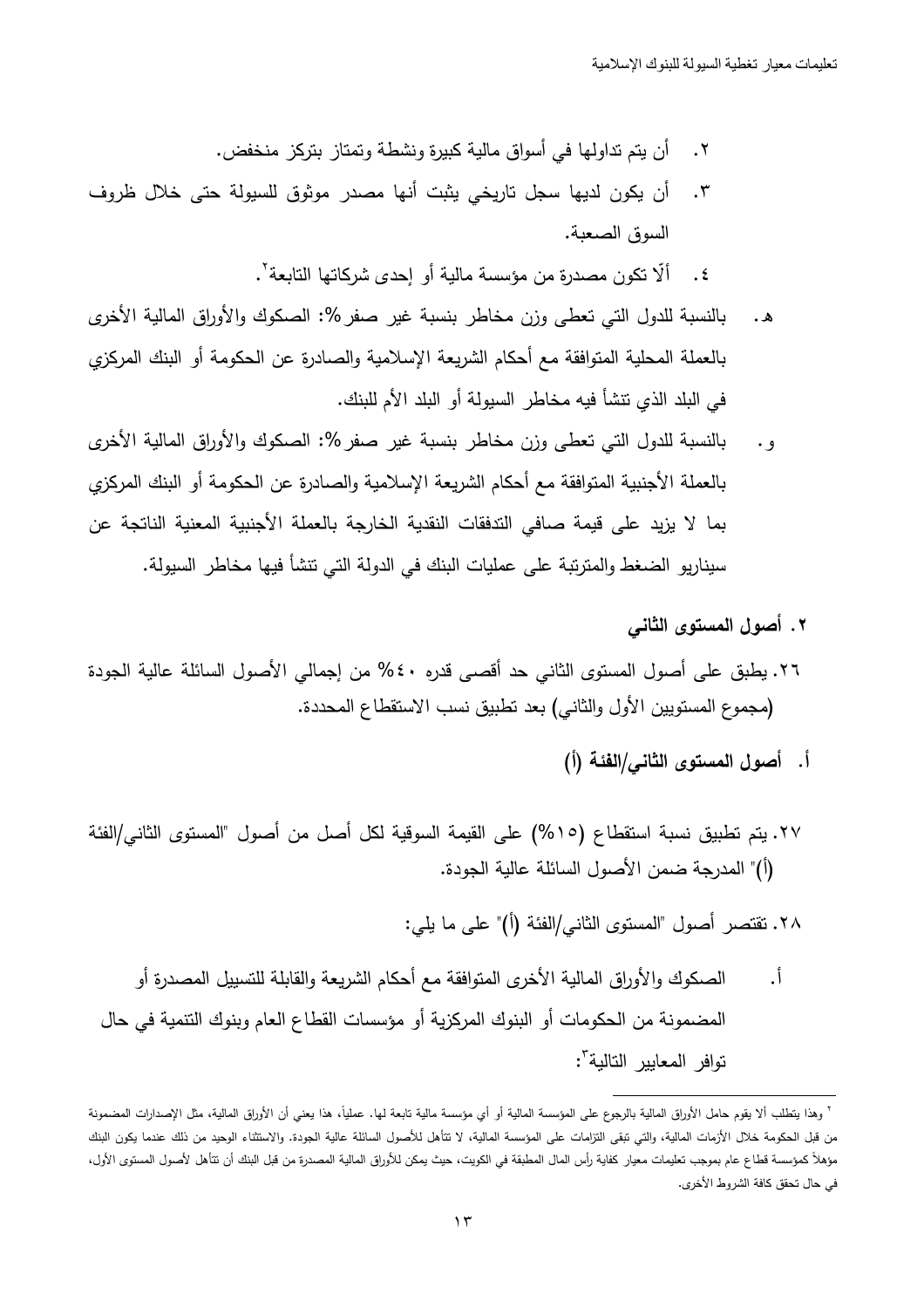- ٠١ أن تكون معطاة وزن مخاطر بنسبة ٢٠% وفقا لما يوضحه الملحق (د).
	- ٢. أن يتم تداولمها في أسواق كبيرة ونشطة وتمتاز بتركز منخفض.
- ٣. أن يكون لديها سجل تاريخي يثبت أنها مصدر موثوق للسيولة في الأسواق حتى خلال ظروف السوق الصعبة (يكون الحد الأقصىي للانخفاض في السعر لا يتجاوز ١٠%، أو أن الزيادة في الاستقطاعات لا تتجاوز ١٠% على مدى فترة ٣٠ يوماً خلال فترة مناسبة من الضغط الكبير على السيولة).
	- ٤. ألّا نكون مصدرة من مؤسسة مالية أو إحدى شركانها النابعة ُ.
	- ب. الصكوك والأوراق المالية الأخرى المتوافقة مع أحكام الشريعة الإسلامية والقابلة للتسبيل المصدرة من الشركات في حال توافر المعايير التالية:
		- ٠١ أن نكون مصدرة من مؤسسات غير مالية أو شركاتها التابعة.
- ٢. أن يكون لها تصنيف ائتماني طويل الأجل من فئة (−AA) أو ما يعادله كحد أدنى صادر عن مؤسسة تقييم ائتماني خارجي مؤهلة. وفي حال عدم توافر التصنيف الائتماني طويل الأجل، أن يكون لها تصنيفاً ائتمانياً قصبر الأجل يعادل في جودته التصنيف الائتماني طويل الأجل.
	- ٣. أن يتم تداولمها في أسواق مالية كبيرة ونشطة وتمتاز بتركز منخفض.
- ٤. أن يكون لديها سجل ناريخي يثبت أنها مصدر موثوق للسيولة في الأسواق حتى خلال ظروف السوق الصعبة (يكون الحد الأقصىي للانخفاض في السعر لا يتجاوز ١٠%، أو أن الزيادة في الاستقطاعات لا تتجاوز ١٠% على مدى فترة ٣٠ بوما خلال فترة مناسبة من الضغط الكبير على السيولة).

-

ج. الصكوك الصادرة عن المؤسسة الدولية الإسلامية لإدارة السيولة (IILM).

ُ للرجوع إلى الملاحظة رقم الهامشية (٢).

<sup>ً</sup> قد نتقاطع الفقرتان ٢٥/هـ، و٢٥/و مع الفقرة ٢٨/أ فيما يتعلق بالأوراق المالية المصدرة من الحكومات والبنوك المركزية، والتي تخضع لوزن مخاطر بنسبة ٢٠%. في هذه الحالة، يمكن تصنيف الأصول ضمن فئة أصول المستوى الأول عملا بالفقرتين ٢٥/هـ، و ٢٥/و وفق طبيعتها.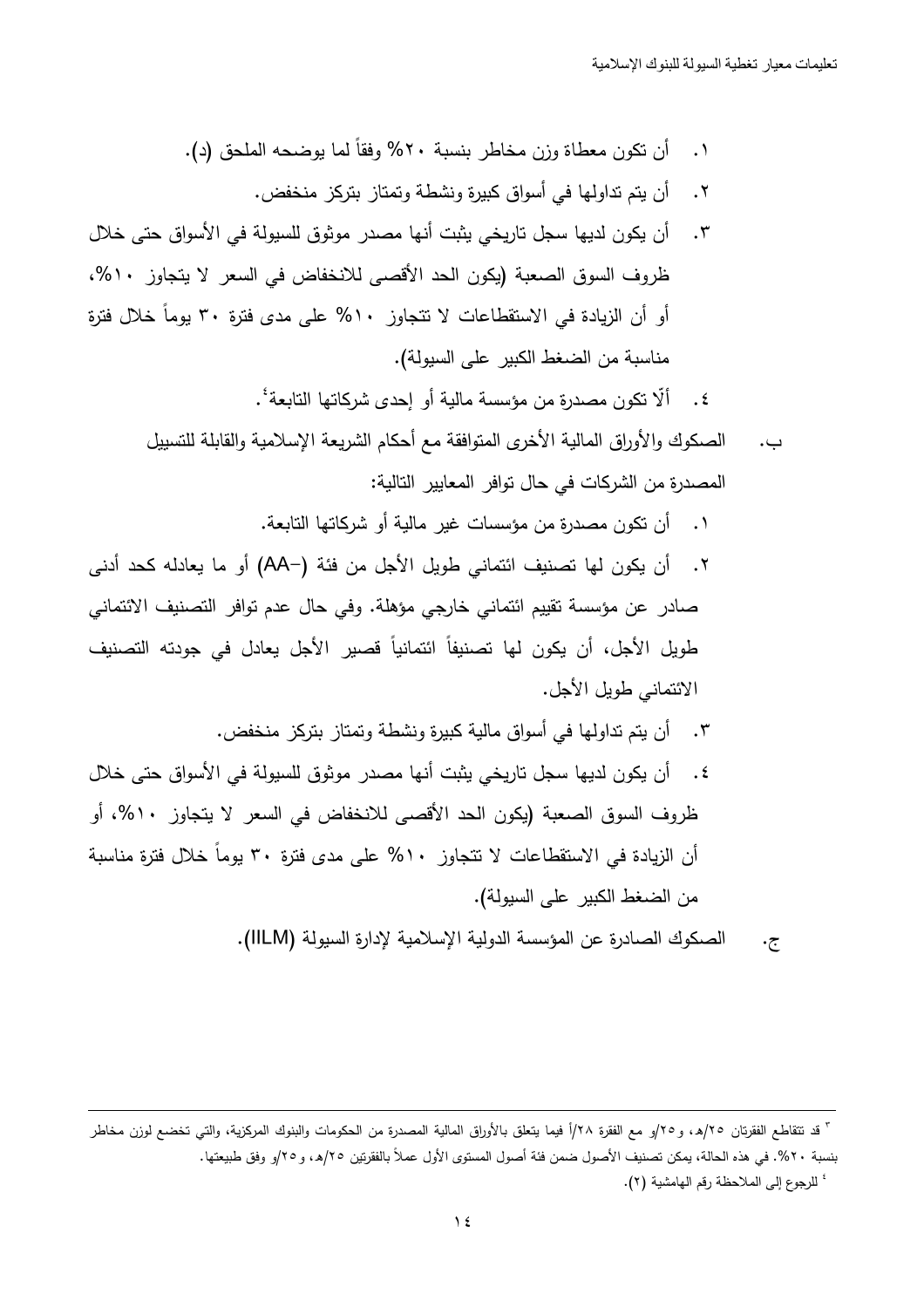ب. أصول المستوى الثاني/الفئة (ب) ٢٩. تقتصر أصول المستوى الثاني/الفئة (ب) على التالي:

- <u>أ.</u> الصكوك المصدرة من المؤسسات غير المالية بعد نطبيق استقطاع بنسبة ٥٠%، في حال نوافر المعابير التالية:
- ١. أن نكون صكوك أو أوراق مالية أخرى متوافقة مع أحكام الشريعة الإسلامية ومصدرة من مؤسسات غير مالية أو أحد شركاتها التابعة وذات تصنيف ائتماني طويل الأجل بين +A و−BBB أو ما يعادله. وفي حال عدم توافر التصنيف الائتماني طويل الأجل، أن يكون لها تصنيفاً ائتمانياً قصبر ِ الأجل يعادل في جودته التصنيف الائتماني طويل الأجل. ٢. أن يتم تداولها في أسواق مالية كبيرة ونشطة وتمتاز بتركز منخفض.
- ٣. أن يكون لديها سجل تاريخي يثبت أنها مصدر موثوق للسيولة في الأسواق حتى خلال ظروف السوق الصعبة (يكون الحد الأقصبي للانخفاض في السعر لا يتجاوز ٢٠%، أو أن الزيادة في الاستقطاعات لا تتجاوز ٢٠% على مدى فترة ٣٠ يوماً خلال فترة مناسبة من الضغط الكبير على السيولة).
	- أسهم الملكية المتوافقة مع أحكام الشريعة الإسلامية بعد نطبيق استقطاع بنسبة ٥٠%، والتي ب. تحقق المعايير التالية:
		- ١. لا نكون مصدرةٍ من مؤسسة مالية أو إحدى شركاتها التابعة.
			- ٢. يتم نداولها داخل نطاق السوق الرسمي وتقاصها مركزياً.
- ٣. تشكل جزءً من مؤشر أسهم رئيسي في الكويت أو في البلد الذي تتشأ فيه مخاطر السبولة.
	- ٤. مدرجة بالدينار الكويتي أو بعملة البلد الذي نتشأ فيه مخاطر السيولة.
		- ٥. يتم تداولها في أسواق مالية كبيرة ونشطة وتمتاز بتركز منخفض.
- ٦. لديها سجل تاريخي يثبت أنها مصدر موثوق للسيولة في الأسواق حتى خلال ظروف السوق الصعبة (يكون الحد الأقصى للانخفاض في السعر لا يتجاوز ٤٠%، أو أن الزيادة في الاستقطاعات لا تتجاوز ٤٠% على مدى فترة ٣٠ يوماً خلال فترة مناسبة من الضغط الكبير على السيولة).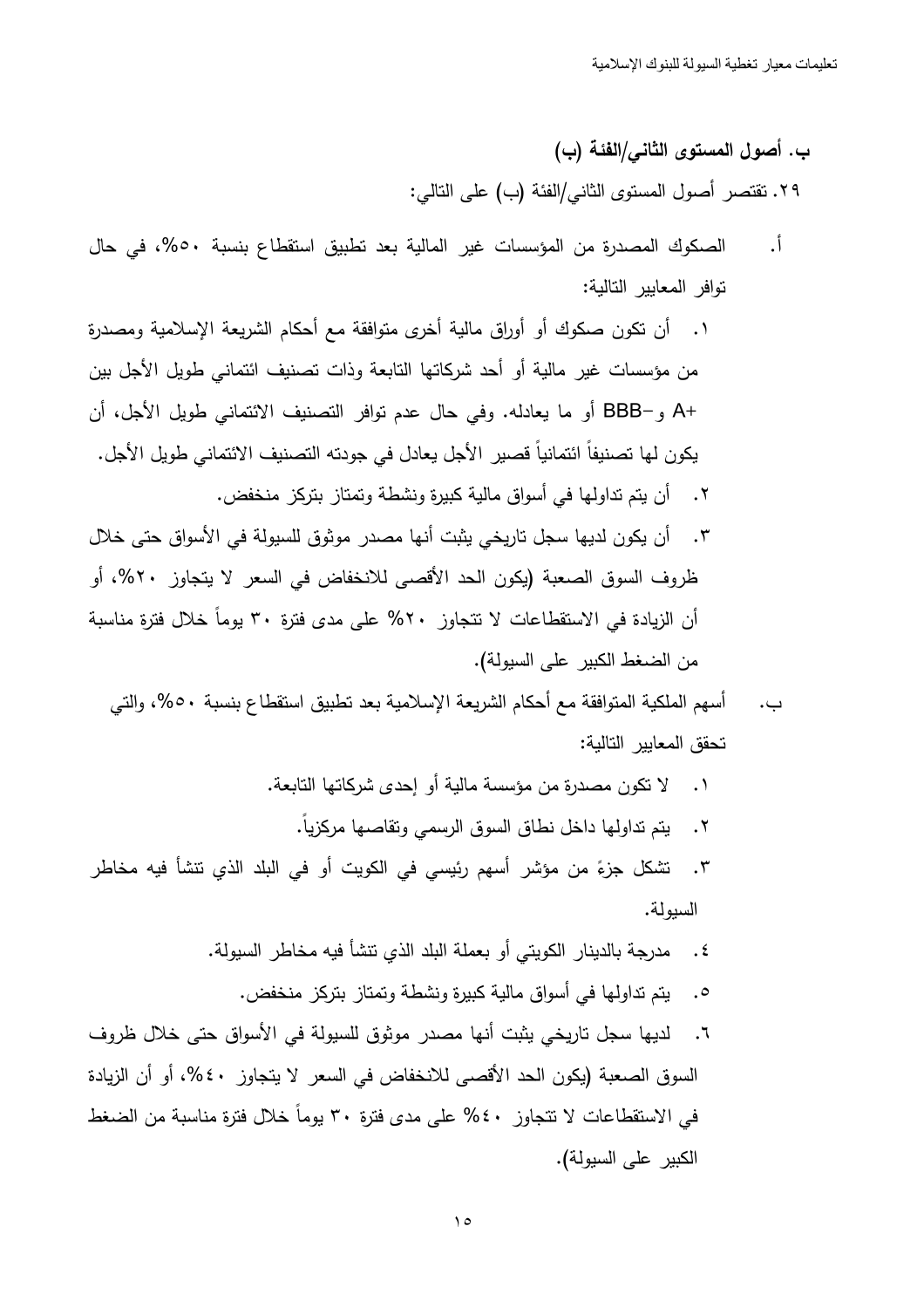- ٣٠. في حال رغبة البنوك في إدراج أصول أخرى متوافقة مع أحكام الشريعة الإسلامية في المستوى الثاني/الفئة (ب) يتعين الحصول على موافقة مسبقة من بنك الكويت المركزي على ذلك.
- ٣١. على البنوك نوضيح إمكانياتها بمراقبة نركز كافة الأصول السائلة عالية الجودة ووضع سياسة خاصة بمراقبة تركز هذه الأصول والتأكد من توزيعها.

## ب. صافي التدفقات النقدية الخارجة (Net Cash Outflows)

٣٢. إن صافي التدفقات النقدية الخارجة هو إجمالي التدفقات النقدية الخارجة المتوقعة، مطروحاً منه إجمالي الندفقات النقدية الداخلة المتوقعة خلال الأيام الـ ٣٠ اللاحقة. ويتم احتساب إجمالي الندفقات النقدية الخارجة المتوقعة من خلال ضرب الأرصدة القائمة لمختلف فئات وأنواع الالتزامات وحسابات الاستثمار داخل وخارج الميزانية في معدلات الندفق الخارج (Run–off Rates) ْ كما هو موضح في هذه التعليمات. ويتم احتساب إجمالي التدفقات النقدية الداخلة المتوقعة من خلال ضرب الأرصدة القائمة لمختلف فئات الأصول التعاقدية بالمعدلات المتوقعة لتدفقها وبما لا يزيد على ٧٥% من إجمالي الندفقات النقدية الخارجة المنوقعة.

صافي التدفقات النقدية الخارجة على مدى الـ ٣٠ يوماً = إجمالي الندفقات النقدية الخارجة المتوقعة – القيمة الأدنى بين إجمالي الندفقات النقدية الداخلة المتوقعة و 0 % من إجمالي التدفقات النقدية الخارجة المتوقعة

٣٣. يتضمن الملحق (ج) ملخصاً لمعدلات الندفق النقدي الخارج/الداخل لكافة الفئات.

٣٤. في حال تم إدراج أصل كجزء من الأصول السائلة عالية الجودة (أي في البسط) فإنه لا يتم احتساب التدفقات النقدية الداخلة ذات الصلة ضمن التدفقات النقدية الداخلة (أي كجزء من المقام). عندما يكون من المحتمل أن يتم احتساب بند في فئات متعددة للتدفقات النقدية الخارجة، فإنه يتعين على البنك فقط احتساب الحد الأقصبي للتدفقات النقدية التعاقدية لذلك البند.

<sup>°</sup>تعبر نسب الندفق الداخل/ الندفق الخارج عن نسب السحب والندفقات النقدية الداخلة تحت ظروف الضغط للفئات المختلفة للأصول والالتزامات، فعند احتساب التدفقات النقدية الخارجة، تعبر هذه النسب عن نسب مفترضة متوقع أن يتم سحبها من الالتزامات. وعند احتساب التدفقات النقدية الداخلة، فتعبر هذه النسب عن كمية التدفقات الداخلة المتوقعة الممكن تحقيقها في ظل سيناريوهات الضغط المحددة.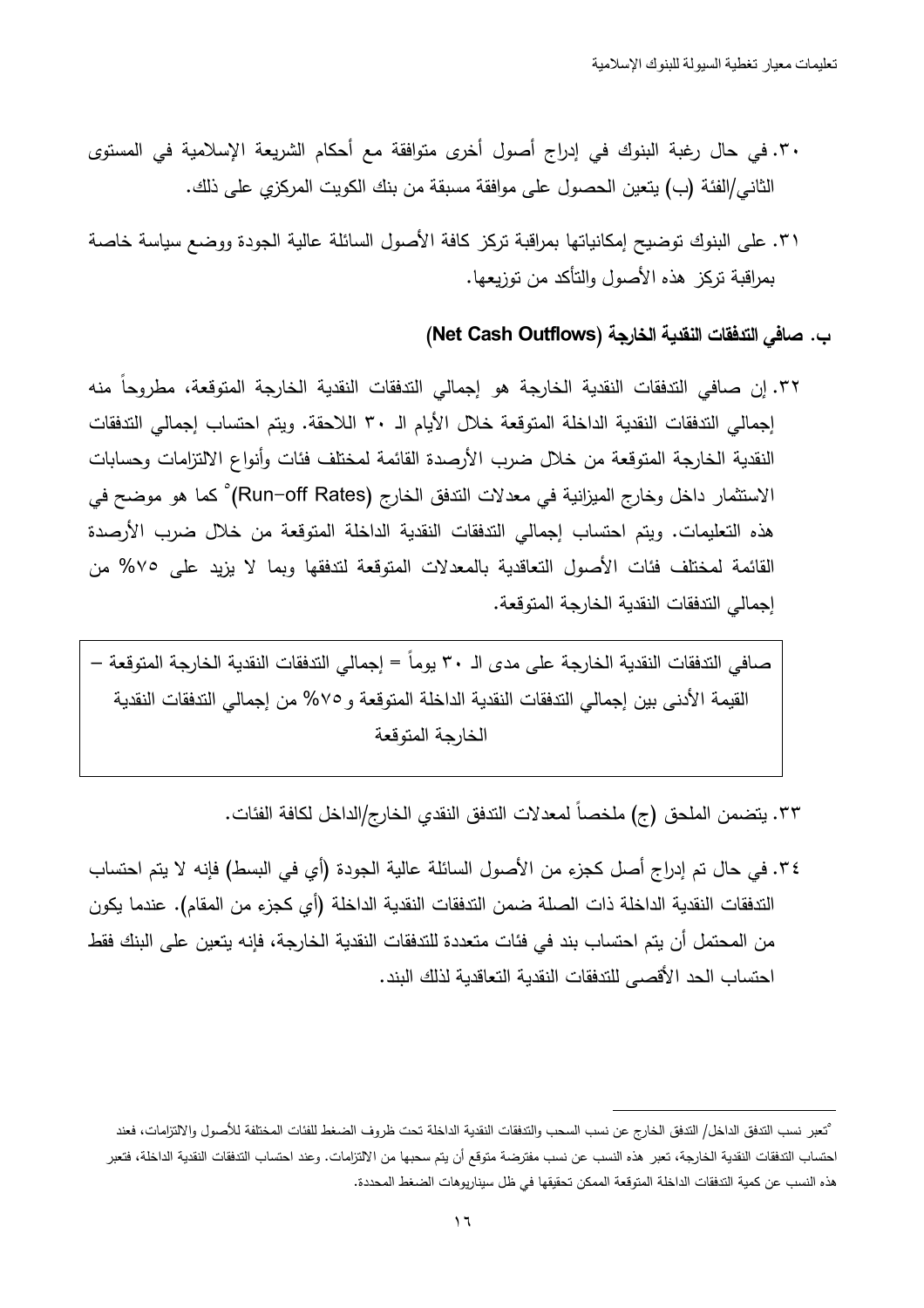#### ١. التدفقات النقدية الخارجة (Cash Outflows)

### أ. ودائع التجزئة (Retail Deposits)

- ٣٥. ودائـع التجزئة وحسابات الاستثمار هي ودائـع لدى البنك يتم إيداعها من قبل شخص طبيعي، حيث يتم احتساب الودائع التي تم إيداعها من قبل الأشخاص الاعتباريين وشركات الملكية الفردية وشركات التضامن في فئة الودائع من غير عملاء التجزئة. لأغراض احتساب معيار تغطية السيولة، فإن ودائع التجزئة تتضمن الحسابات تحت الطلب وحسابات التوفير وحسابات الاستثمار المطلقة والمقيدة.
- ٣٦. كما نقسم ودائع وحسابات استثمار عملاء النجزئة إلى "مستقرة" و"أقل استقرارا"، وببتم نطبيق معدلات تدفق نقدي خارج (Run–off Rates) مختلفة لكل فئة كما هو مبين في الفقرات التالية.
	- ١. الودائع المستقرة (Stable Deposits)

-

- ٣٧. الودائع المستقرة هي مبالغ الودائع التي تم تأمينها بالكامل<sup>٦</sup> ببرنامج تأمين ودائع Deposit) Insurance Scheme) متوافق مع أحكام الشريعة الإسلامية، حيث:
	- أ. يكون هناك علاقات بين البنك والمودعين تجعل عمليات سحب الودائع غير محتملة بشكل كبير . أو
	- ب. نكون الودائع في حسابات المعاملات (Transactional Accounts) (مثل الحسابات التي يتم إيداع الروانب بها بشكل نلقائي).
	- ويتم إعطاء الودائع والحسابات المستقرة معدل تدفق نقدي خارج قدره ٥%. وتتم معاملة كافة الودائع والحسابات الأخرى التي لا تحقق هذه المعابير كودائع اقل استقرارا.
- ٣٨. من الجدير بالذكر أن وجود برنامج تأمين ودائع فقط غير كافٍ لاعتبار الودائع كودائع مستقرة إذا لم تستوف الودائع الشروط المذكورة أعلاه.

<sup>&</sup>lt;sup>7</sup> تعني عبارة "مؤمنة بالكامل" أن ١٠٠% من قيمة الوديعة مغطى ببرنامج تأمين الودائع. ويتم معاملة أرصدة الودائع كد تمين الودائع كـ "مؤمنة بالكامل" وتخضع لمعدل تدفق نقدي خارج قدره ٥%، ويتم معاملة أي مبلغ بالزيعة لدارديعة كـ "وديعة أقل استقرارا". على سبيل المثال، إذا كان للمودع وديعة بقيمة ١٥٠ ألف د.ك ومغطاة ببرنامج تامين ودائع، بحد ١٠٠ ألف د.ك، وحيث يستلم المودع ١٠٠ ألف د.ك على الأقل من برنامج تامين الودائع في حال عدم تمكن البنك من السداد، فإنه يتم اعتبار الـ ١٠٠ ألف د.ك كـ "مؤمنة بالكامل"، ويتم معاملتها كوديعة مستقرة وتخضع لمعدل ندفق نقدي خارج قدره ٥%، بينما تتم معاملة الـ ٥٠ ألف د.ك كوديعة أقل استقرارا.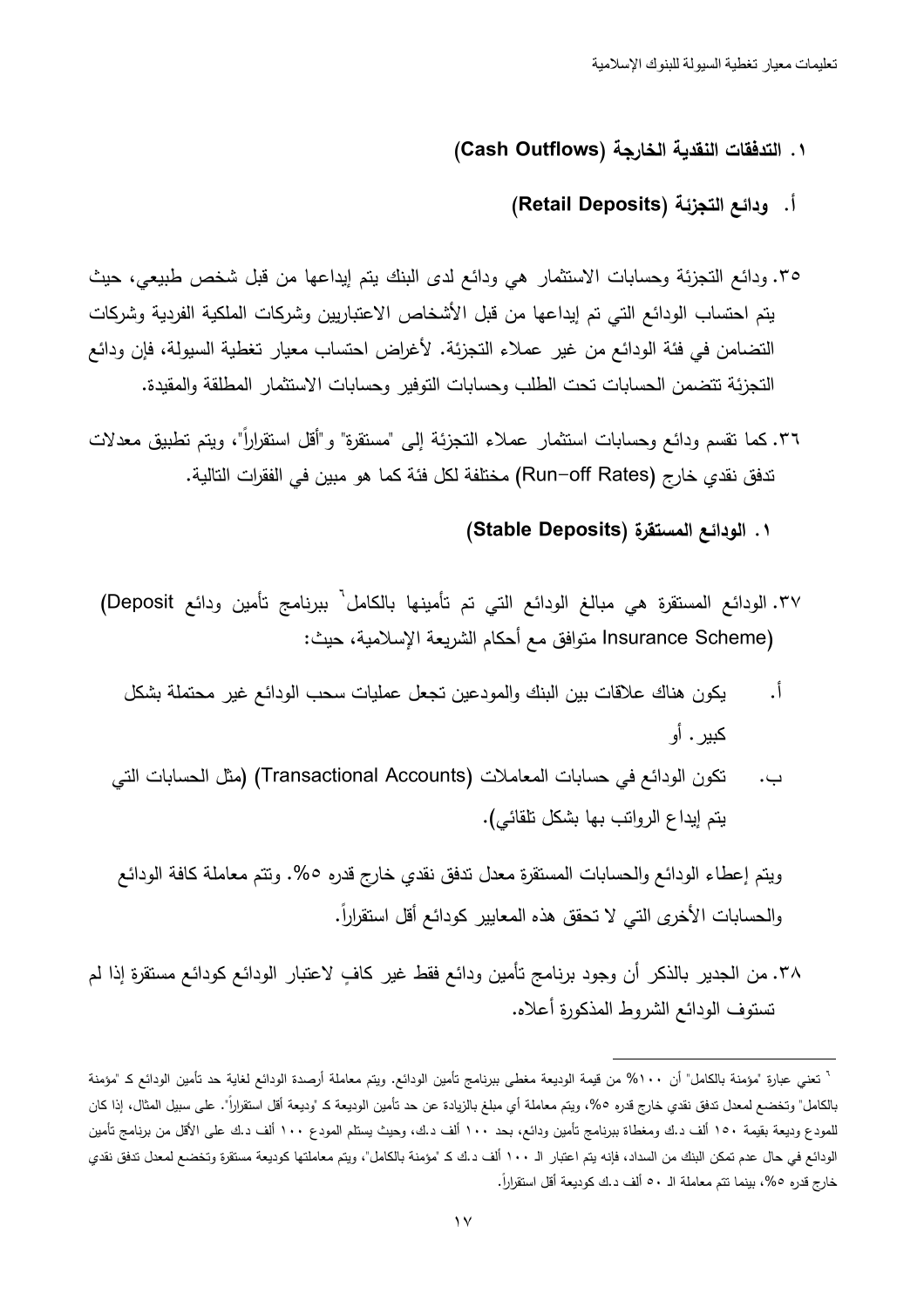## ٢. الودائـع الأقل استقراراً (Less Stable Deposits)

- ٣٩. بالنسبة للتدفقات النقدية الخارجة والمتعلقة بحسابات التجزئة لأجل، والتي لها فترات استحقاق متبقية أو مدة إخطار بالسحب أكثر من ٣٠ يوما، فإنه يتم استثناؤها من إجمالي التدفقات النقدية الخارجة المتوقعة وذلك في حالة عدم وجود انفاق تعاقدي يسمح للمودع (صاحب حساب الاستثمار) بسحب الودائع خلال الـ ٣٠ يوما المتعلقة بمعيار تغطية السيولة، أو في الأحوال التي يتم فيها تطبيق غرامات كبيرة في حالة السحب (قيمة الغرامة أكبر بشكل جوهري من الأرباح المستحقة على الحساب) ٚ .
- . ٤. ويجوز لبنك الكويت المركزي، بحسب رؤيته، تطبيق معدلات تدفق نقدي خارج (Run–off Rates) على هذه الودائع في حال وجود تخوف من سحب المودعين (أصحاب حساب الاستثمار) لودائعهم بشكل مماثل للودائع تحت الطلب تحت الظروف العادية أو ظروف الضغط أو وجود احتمال لموافقة البنك على استرداد الودائع قبل موعد استحقاقها لتجنب مخاطر السمعة.
- ٤١. في حال عدم تمكن البنك من تحديد أي من ودائع التجزئة تتأهل كودائع مستقرة طبقا للتعريف أعلاه، فإنه بتعين عليه تسجيل قيمة الودائع بالكامل ضمن الودائع الأقل استقرارا.
- ٤٢. يتم تطبيق معدلات تدفق نقدي خارج للودائع الأقل استقراراً كما يلي:

-

<sup>`</sup> في الحالات التي يمكن فيها سحب جزء من الوديعة من دون النسبب في غرامة، فإنه يتم معاملة ذلك الجزء فقط كوديعة تحت الطلب. أما الجزء المنبقي من الوديعة، فتتم معاملته كوديعة لأجل.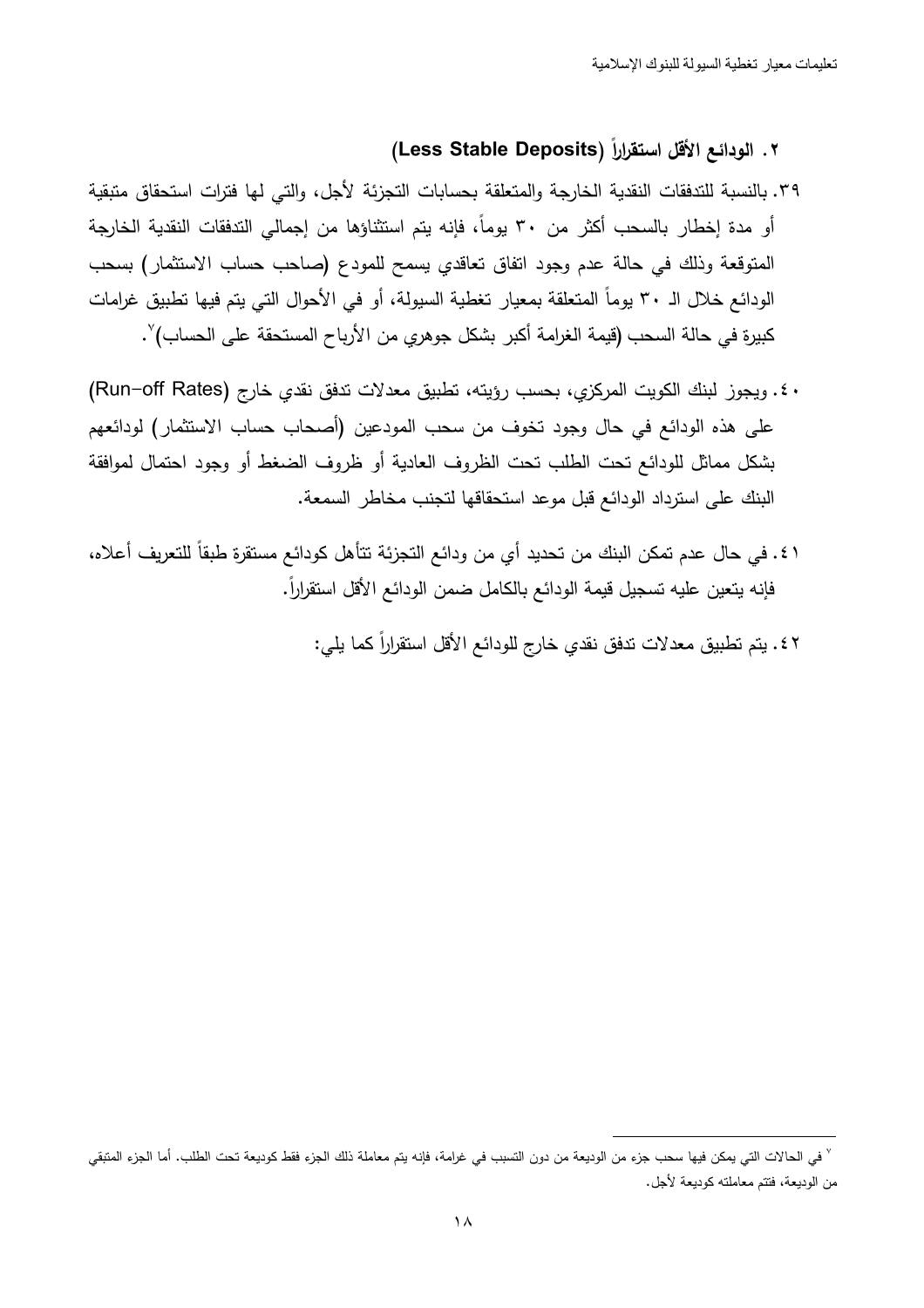| معدلات التدفق النقدي<br>الخارج للودائع<br>وحسابات الاستثمار<br>بالعملة الأجنبية<br>(%) | معدلات التدفق<br>النقدي الخارج<br>للودائع وحسابات<br>الاستثمار بالعملة<br>المحلية<br>(%) | نوع الوديعة^                                                                  |
|----------------------------------------------------------------------------------------|------------------------------------------------------------------------------------------|-------------------------------------------------------------------------------|
| $\%$                                                                                   | $\%$ $\wedge$                                                                            | الحسابات المؤمنة بالكامل وليست حسابات معاملات<br>(Non-Transactional Accounts) |
|                                                                                        |                                                                                          | الودائع الأقل استقراراً الأخرى:                                               |
| $%$ 1 $\gamma$                                                                         | $\%$                                                                                     | ۰۰,۰۰۰ د.ك أو أقل                                                             |
| $%$ \ $\vee$                                                                           | $%$ 10                                                                                   | أكثر من ٥٠,٠٠٠ ولغاية ١٥٠,٠٠٠ د.ك                                             |
| $%$ ٢٢                                                                                 | $%$ ٢.                                                                                   | أكثر من ١٥٠,٠٠٠ ولغاية ٢٥٠,٠٠٠ د.ك                                            |
| %YV                                                                                    | $%$ ٢٥                                                                                   | أكثر من ٢٥٠,٠٠٠ د.ك                                                           |

جدول رقم (١): معدلات التدفق النقدي الخارج (Run–off Rates) للودائع الأقل استقراراً

- ب. الودائع وحسابات الاستثمار والأموال الأخرى غير المضمونة من غير عملاء التجزئة (جانب (الالتزامات) (Unsecured Wholesale Funding)
- ٤٣. نتضمن هذه الفئة الودائع والالنزامات من الأشخاص الاعتباريين (أي الشركات، بما في ذلك المؤسسات الفردية) وغير المضمونة بأصول مملوكة للبنك لأغراض الإفلاس أو التصفية أو الإعسار. ولا يشمل ذلك الالتزامات المتعلقة بعقود التحوط المتوافقة مع أحكام الشريعة الإسلامية.

<sup>^</sup>على أساس مجمع على مستوى العميل الواحد.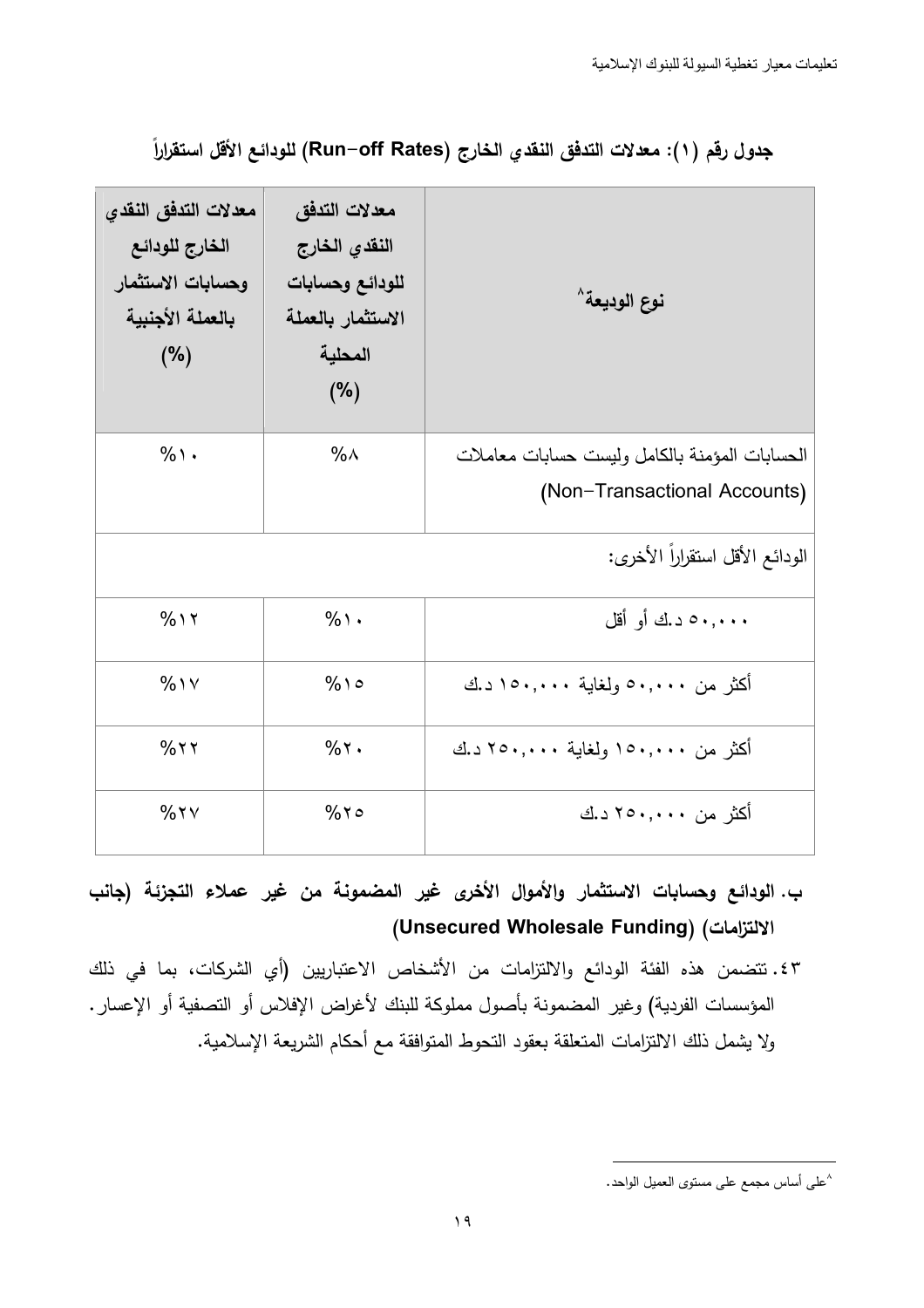- ٤٤. عند احتساب معبار تغطية السبولة، بتعبن على البنوك احتساب كافة الحسابات التي بمكن سحبها خلال فترةٍ ٣٠ يوم أو التي لها تاريخ استحقاق تعاقدي خلال ٣٠ يوم (مثل الودائع محددة الأجل (Maturing Term Deposits)) بالإضافة إلى الالتزامات ذات فترات استحقاق غير محددة.
- ٤٥. بالنسبة للحسابات الممكن استردادها والتي يكون لها فترة إخطار نتجاوز فترة ٣٠ يوم، فإنه لا يتم إدراجها في احتساب معيار تغطية السبولة.
- ٤٦. لأغراض احتساب معيار تغطية السيولة، بتم تقسيم الودائع وحسابات الاستثمار والأموال الأخرى غير المضمونة من غير عملاء التجزئة، إلى الفئات المبينة في الفقرات من ٤٧ إلى ٦٣ بناءً على حساسية مصادر النمويل لمعدلات العائد المقدمة من البنك وجدارة البنك الائتمانية وملاءته. وتعامل فئات هذه الودائع وحسابات الاستثمار كما هو موضح في الفقرات التالية.
	- ١ . الودائع وحسابات الاستثمار والأموال الأخرى غير المضمونـة من عملاء المشروعات الصغيرة (جانب الالتزامات)
- ٤٧. تتضمن هذه الفئة الودائع والأموال الأخرى من عملاء المشروعات الصغيرة (بخلاف المؤسسات المالية). ويتم تعريف "ودائع المشروعات الصغيرة" لأغراض هذه التعليمات، بالودائع التي يكون لها نفس خصائص حسابات التجزئة، كما يكون إجمالي الودائع المجمعة<sup>9</sup> لأي عميل أقل من ٢٥٠,٠٠٠ دينار كويتي (على أساس مجمع حيثما ينطبق).
	- ٤٨. يتم تطبيق معدلات الندفق النقدي الخارج التالية على هذه الودائع:

<sup>&</sup>quot; تعني عبارة "الودائع المجمعة" إجمالي المبلغ (من دون عمل تقاص مقابل عمليات التمويل / التسهيلات / …إلخ). هذا بالإضافة إلى أن التجميع ينطبق على مجموعة عملاء من شركات شقيقة يمكن اعتبارها دائناً واحداً بحيث ينطبق الحد على إجمالي الأموال المقدمة للبنك من قبل هذه المجموعة.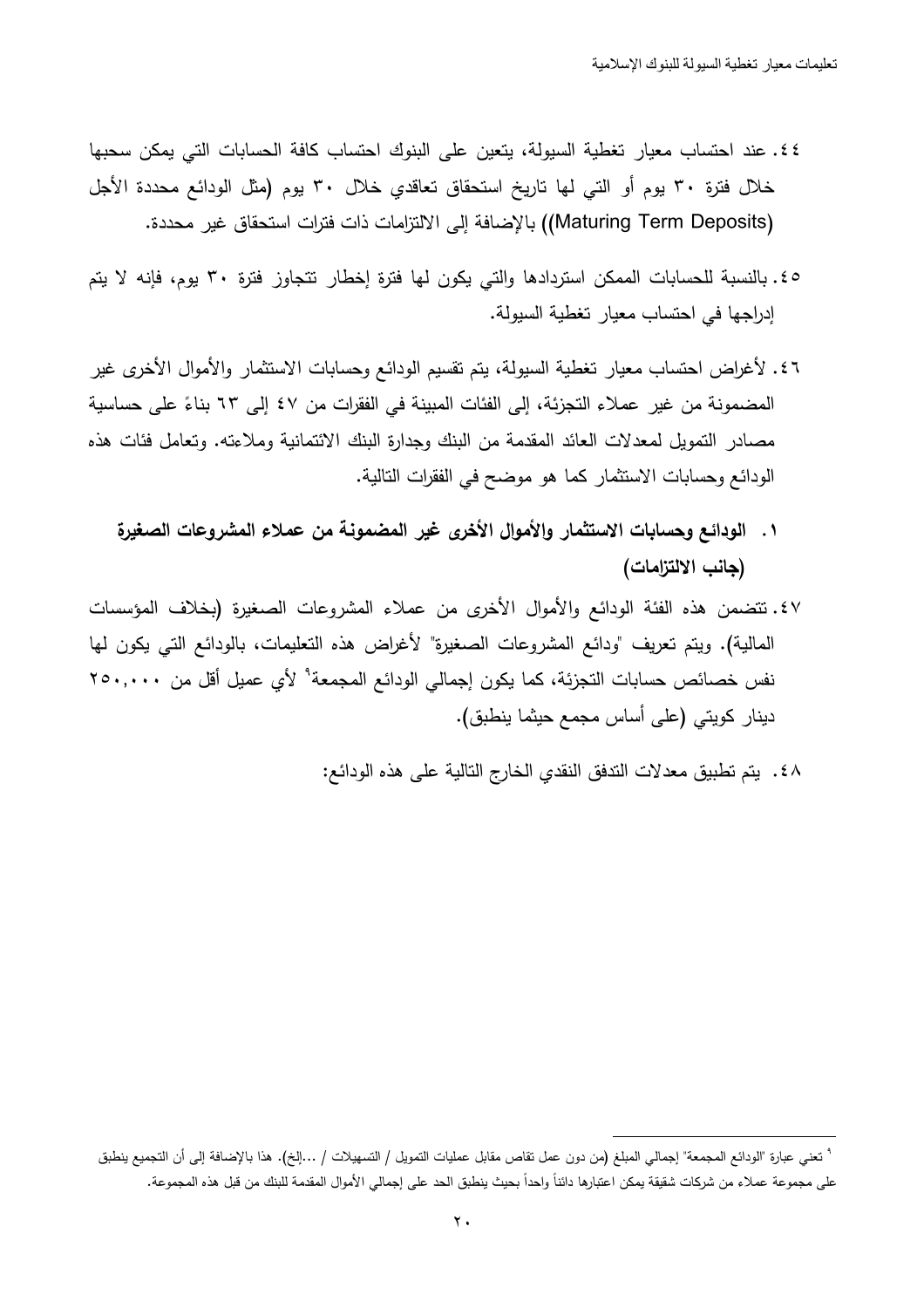جدول رقم (٢): معدلات التدفق النقدي الخارج للودائع غير المضمونة

| معدلات التدفق<br>النقدي الخارج<br>للودائع وحسابات<br>الاستثمار بالعملة<br>الأجنبية<br>(%) | معدلات التدفق النقدي<br>الخارج للودائع<br>وحسابات الاستثمار<br>بالعملة المحلية<br>(%) | نوع الوديعة                               |
|-------------------------------------------------------------------------------------------|---------------------------------------------------------------------------------------|-------------------------------------------|
| $\%$ $\vee$                                                                               | %                                                                                     | حسابات المعاملات (Transactional Accounts) |
|                                                                                           |                                                                                       | المؤمنة بالكامل                           |
| $%$ \ $\cdot$                                                                             | $% \wedge$                                                                            | الحسابات الأخرى ( Non-Transactional       |
|                                                                                           |                                                                                       | Accounts) المؤمنة بالكامل                 |
|                                                                                           |                                                                                       | الودائع الأخرى الأقل استقراراً:           |
| $%$ 1 $\gamma$                                                                            | $%$ \ .                                                                               | ۰۰۰,۰۰۰ د.ك أو أقل                        |
| $%$ 1 $\vee$                                                                              | $%$ 10                                                                                | أكثر من ٥٠,٠٠٠ ولغاية ٢٥٠,٠٠٠ د.ك         |
| $%$ ٢٢                                                                                    | $%$ $\cdot$                                                                           | أكثر من ٢٥٠,٠٠٠ ولغاية ٥٠٠,٠٠٠ د.ك        |
| %YV                                                                                       | $%$ ٢٥                                                                                | أكثر من ۰۰,۰۰۰× د.ك                       |

من عملاء المشروعات الصغيرة (جانب الالتزامات)

٤٩. تخضع الودائع وحسابات الاستثمار لعملاء المشروعات الصغيرة لنفس معاملة الودائع لعملاء التجزئة.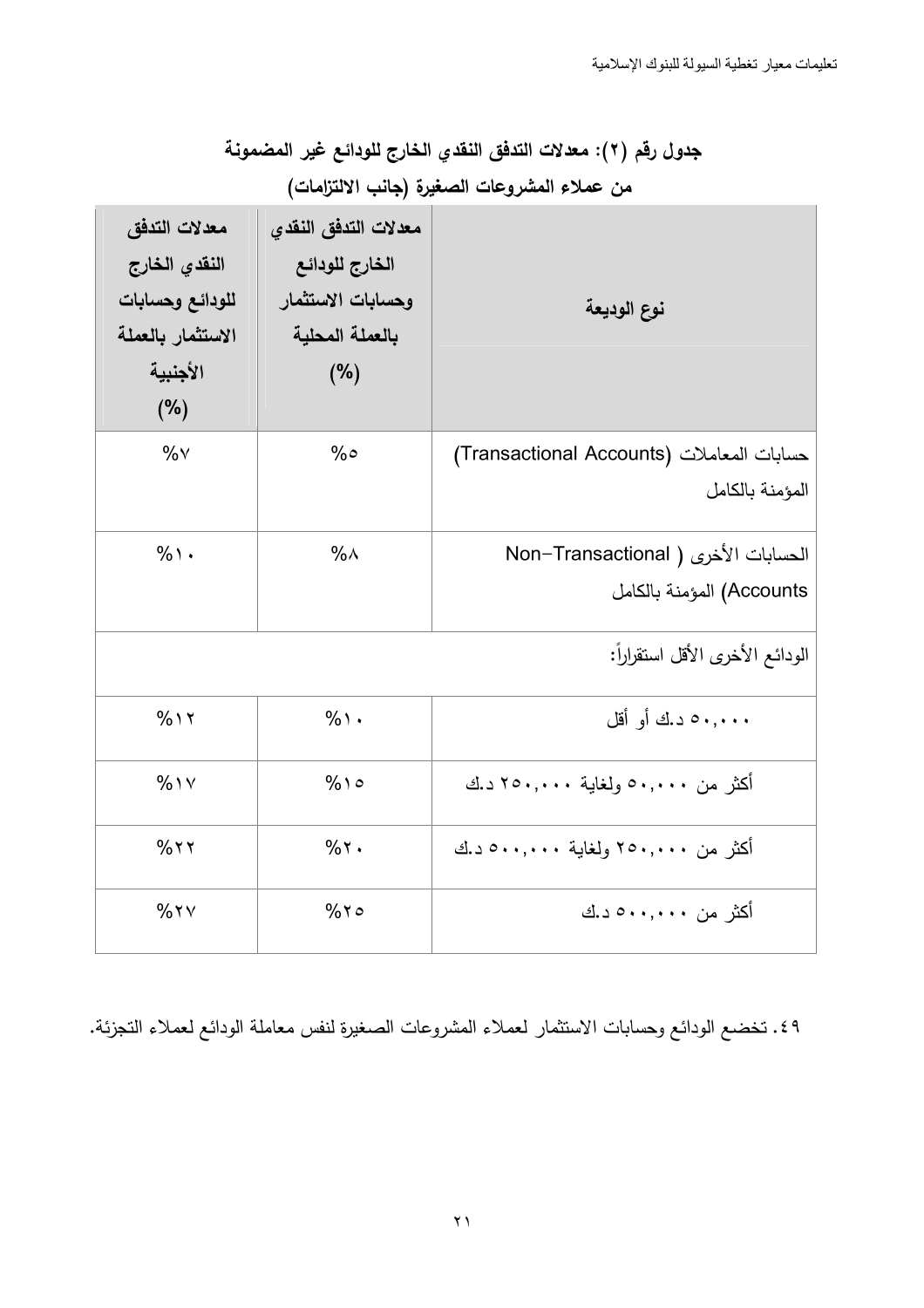٢ . الودائع التشغيلية الناتجة عن أنشطة المقاصة والحفظ وإدارة النقد

## (Operational Deposits Generated by Clearing, Custody and Cash Management Activities)

- 0. نتطلب بعض الأنشطة البنكية والمتعلقة بحسابات المدفوعات والتسويات من العملاء إيداع والاحتفاظ بودائع بحساباتهم لتغطية هذه المعاملات. ويطبق على هذه الودائع معدل تدفق نقدي خارج قدره ٢٥%، وذلك في الأحوال التي يكون للعميل اعتماد كبير على البنك لإجراء هذه الأنشطة ونكون هذه الودائع مطلوبة لتغطية هذه الأنشطة. ويتعين على البنك الحصول على موافقة بنك الكويت المركزي المسبقة بخصوص هذه الحسابات لكي يتم معاملتها المعاملة المذكورة أعلاه، وقد يقرر بنك الكويت المركزي عدم السماح للبنك باستخدام هذه النسبة.
- ٥١. الأنشطة المؤهلة لنسبة ٢٥% المشار إليها هي أنشطة المقاصة والحفظ وإدارة النقد التي تستوفي الشروط التالية:
	- أ. أن يعتمد العميل على البنك، كوسيط مستقل لنقديم هذه الخدمات خلال مدة ٣٠ يوم. وعلى سبيل المثال، لا يتحقق هذا الشرط إذا كان البنك على علم بأن للعميل ترتيبات آخرى بديلة.
		- ب. أن يتم تقديم هذه الخدمات ضمن انفاقيات ملزمة مع العملاء.
- ج. أن يتطلب إنهاء هذه الاتفاقيات إخطار مسبق مدنه لا نقل عن ٣٠ يوماً أو أن يتحمل العميل نكلفة عالية (مثل نلك المتعلقة بتكاليف المعاملات أو نكنولوجيا المعلومات أو الإنهاء المبكر أو النكاليف القانونية) في حال سحب الوديعة النشغيلية قبل ٣٠ يوما.

0۲. الودائع التشغيلية المؤهلة الناتجة عن مثل هذه الأنشطة هي:

- أ . الودائع المطلوبة لتغطية خدمات مقدمة من البنك وليس الودائع المطروحة في السوق من البنك كمنتج مستقل. ب. الودائع المحتفظ بها في حسابات لـهذه الأغراض ولا يتم إعطاء العميل أي محفزات مالية.
- ٥٣. لا نتأهل أي أرصدة فائضة عن المبالغ المطلوبة لتغطية أنشطة المقاصة والحفظ وإدارة النقد لمعدل الندفق النقدي الخارج ٢٥%، حيث يتأهل فقط، لمعاملة الودائع المستقرة، الجزء من رصيد الوديعة الذي يلبي احتياجات العميل التشغيلية. ويتم معاملة الأرصدة الفائضة عن ذلك ضمن الفئة المناسبة من الودائع (غير التشغيلية). وفي حالة عدم تمكن البنك من تحديد قيمة الرصيد الفائض، تعتبر الوديعة بالكامل وديعة غير تشغيلية.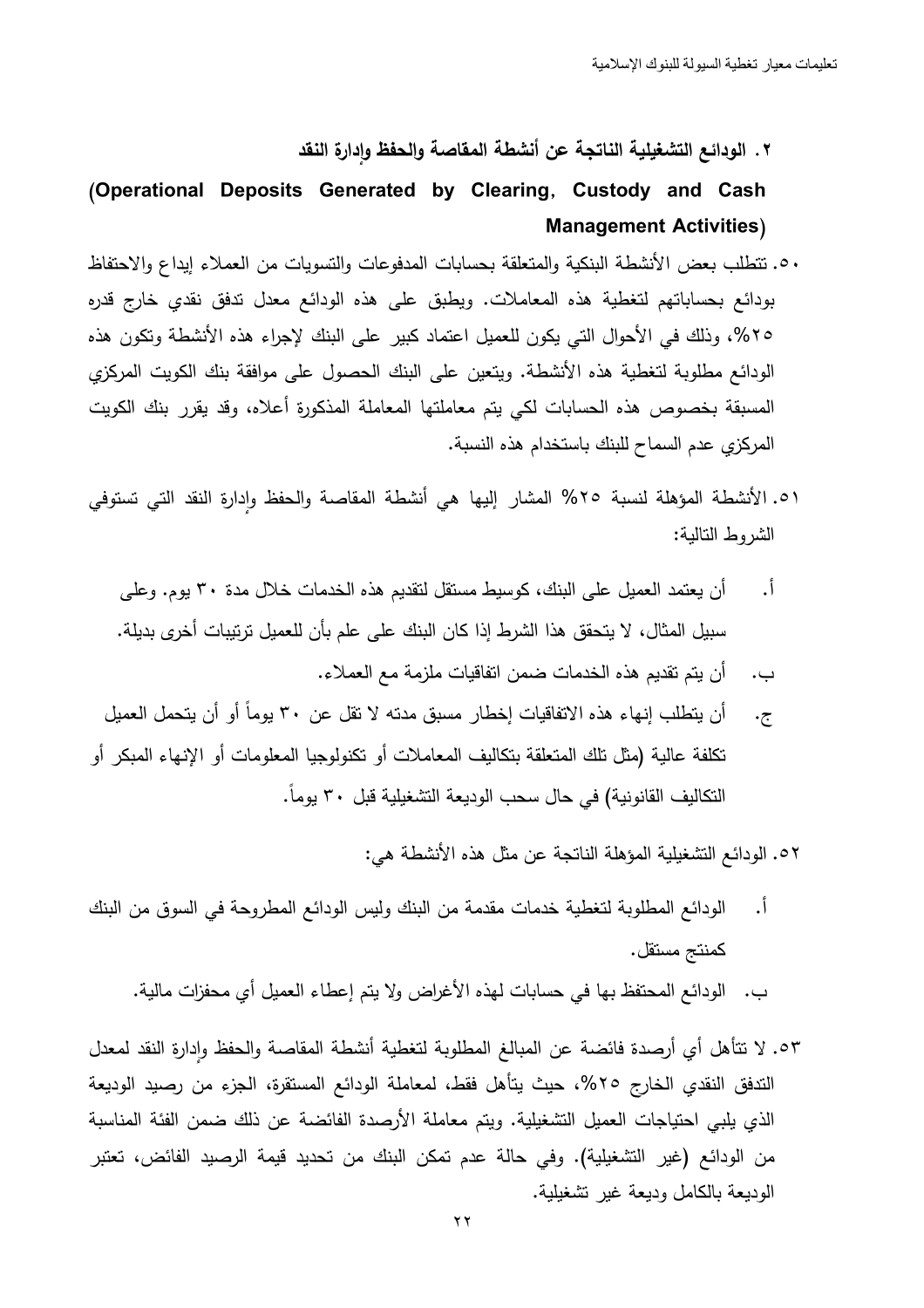- 0 2. يتعين على البنوك تطوير المنهجيات المناسبة لتحديد الأرصدة الفائضة في الحسابات التشغيلية. ويجب تطبيق هذه المنهجيات على كل حساب على حدة لتحديد مخاطر السحب من هذه الحسابات تحت ظروف الضغط الخاصة بالبنك، ويجب أن تأخذ هذه المنهجيات في الاعتبار عدة عوامل منها على سبيل المثال متوسط رصبد الحساب قبل إجراء مدفوعات معينة.
- 00. في حال إذا كانت الوديعة ناشئة عن معاملات مع بنوك مراسلة (Correspondent Banking) أو عن نقديم خدمات وساطة رئيسية (Prime Brokerage Services)، فإنه بتم معاملتها كما لو كانت غير تشغيلية لأغراض تحديد معدل الندفق النقدي الخارج``.
- 0٦. يمكن للبنك معاملة الجزء المؤمن بالكامل، من الودائع التشغيلية الناتجة عن أنشطة المقاصىة والحفظ وإدارة النقد بنفس معاملة ودائع التجزئة المستقرة، أي يعطى معدل ندفق نقدي خارج قدره ٥%.
- 07. في هذا السياق، تشير "أنشطة المقاصة" إلى الخدمات التي يقدمها البنك كعضو مقاصة للعميل لتحويل النقد (أو الأوراق المالية) إلى المستفيدين النهائيين وذلك من خلال أنظمة التسوية والمقاصىة. ونشمل هذه الخدمات على سبيل الحصر : عمليات التحويلات والسحب على المكشوف والتسوية.
- 0٨. تشير "أنشطة الحفظ" إلى خدمات الحفظ المتعلقة بالأصول وذلك نيابة عن العميل. وتشمل هذه الخدمات على سبيل الحصر عمليات تسويات الأوراق المالية وتحويل الدفعات التعاقدية والضمانات واستلام توزيعات الأرباح والإبرادات الأخرى وتحويل الأموال والأسهم وخدمات الوكالة، بما في ذلك خدمات الدفع والتسوية (باستثناء المعاملات مع البنوك المراسلة).
- 0۹. تشير "نشاطات إدارة النقد" إلى المنتجات والخدمات المقدمة للعملاء لإدارة التدفقات النقدية وإدارة الأصول والالتزامات والمعاملات المالية اللازمة لنشاطات العميل التشغيلية. ونقتصىر هذه الخدمات على تحويل الدفعات، تحصيل وتجميع الأموال، إدارة الرواتب والرقابة على المدفوعات.

-

<sup>``</sup> تشير عبارة المعاملات مع بنوك مراسلة (Correspondent Banking) إلى الترنيبات التي يحتفظ بموجبها البنك بالودائع المملوكة للبنك الآخر ، ويقدم الدفعات والخدمات الأخرى من أجل تسوية المعاملات بالعملات الأجنبية (مثّل ما يسمى بحسابات (Nostro and Vostro accounts) المستخدمة لتسوية المعاملات بعملات غير العملة المحلية للبنك الآخر، من أجل إجراء النقاص والتسوية للدفعات). إن خدمات الوساطة الرئيسية هي حزمة من الخدمات المقدمة لكبار المستثمرين، وتحديدا صناديق التحوط المؤسسية. وتتضمن هذه الخدمات عادة: المقاصة والتوصاية؛ التقارير المجمعة؛ ضخ رأس المال؛ وتحليل المخاطر .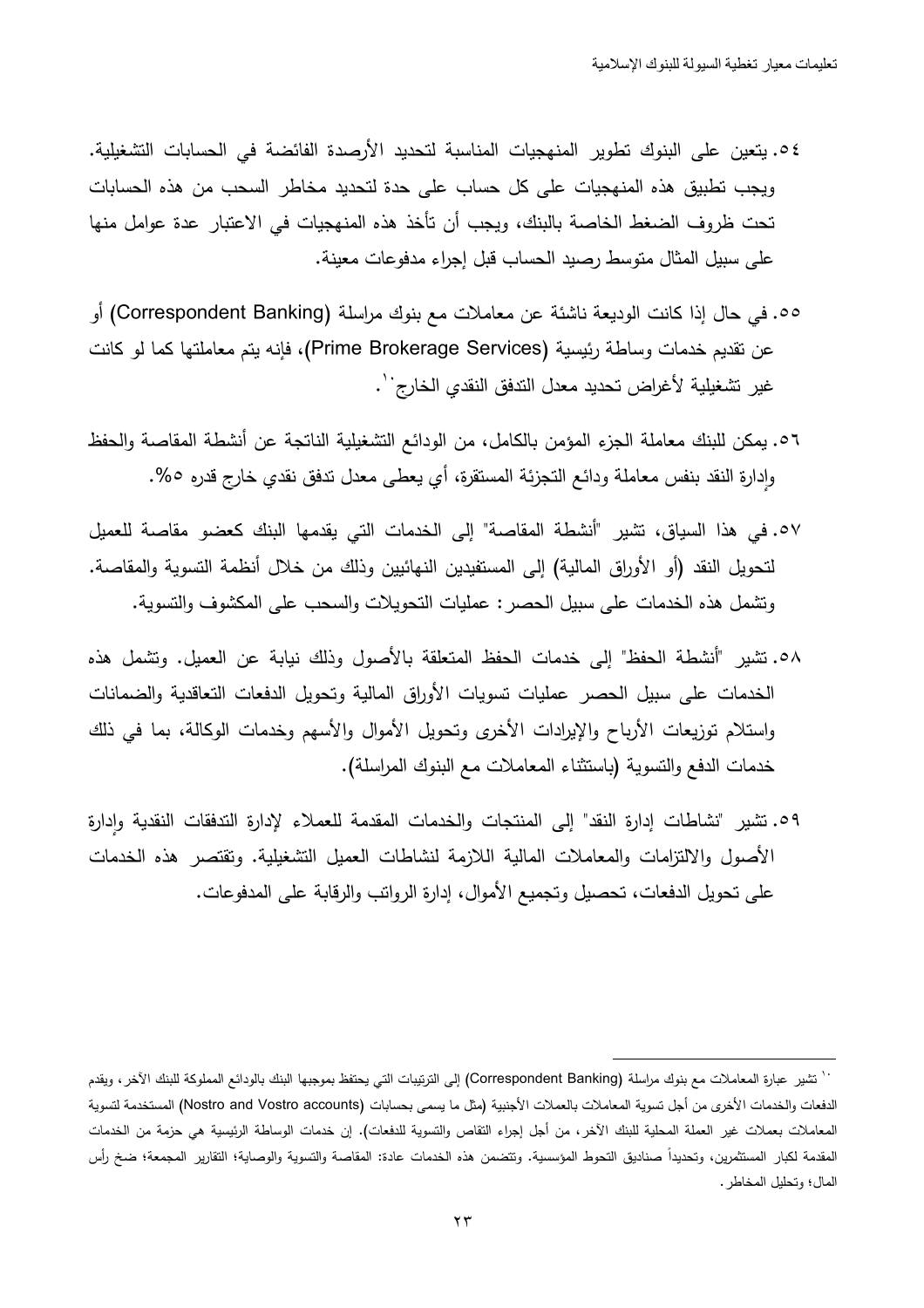٣. الودائـع وحسابات الاستثمار والأموال الأخرى غير المضمونـة المقدمـة من المؤسسات غير الماليـة والحكومات والبنوك المركزية وبنوك التنمية ومؤسسات القطاع العام (جانب الالتزامات)

## (Unsecured wholesale funding provided by non-financial corporates and sovereigns, central banks, multilateral development banks, and PSEs)

- ٦٠. نتضمن هذه الفئة كافة الودائع وحسابات الاستثمار والأموال الأخرى غير المضمونة المقدمة من المؤسسات غير المالية (غير المصنفة كمشروعات صغيرة) والحكومات (المحلية والأجنبية) والبنوك المركزية وبنوك النتمية ومؤسسات القطاع العام، والتي لا يتم الاحتفاظ بـها تحديدا للأغراض التشغيلية، ويكون معدل الندفق النقدي الخارج لـهذه الودائـع ٤٠%. وفي حالة إذا كانت الوديعة مؤمنة بالكامل، فيتم تطبيق معدل تدفق نقدى خارج مقداره ٢٠%.
- ٤. الودائع وحسابات الاستثمار والأموال الأخرى غير المضمونة المقدمة من الشركات الأخرى (جانب الالتزامات)

#### (Unsecured wholesale funding provided by other legal entity customers)

- ٦١. تتضمن هذه الفئة كافة الودائع والأموال الأخرى المقدمة من المؤسسات الأخرى (بما في ذلك البنوك ومؤسسات الأوراق المالية وشركات النأمين الإسلامي (النكافل) …إلخ)، والأمناء (Fiduciaries)'' والمستفيدين (Beneficiaries)<sup>٢</sup>′ والمنشآت ذات الأغراض الخاصـة (SPVs) والشركات النابعة (Affiliated Entities)<sup>7،</sup> للبنك والشركات الأخرى والتي لا يتم الاحتفاظ بـها تحديداً للأغراض التشغيلية والتي لم يتم إدراجها ضمن الفئات الثلاث السابقة. يكون معدل التدفق النقدي الخارج لهذه الفئة ١٠٠%.
- ٦٢. يتم إدراج كافة الصكوك المصدرة من البنك ضمن هذه الفئة، بغض النظر عن حاملها، ما لم يتم بيع هذه الصكوك حصريا لعملاء التجزئة وتم الاحتفاظ بها في حسابات تجزئة (بما في ذلك حسابات عملاء المشروعات الصغيرة التي يتم معاملتها كودائع تجزئة طبقا للفقرنين ٤٧ و٤٨)، والتي في هذه الحالة، يمكن معاملتها ضمن فئات ودائع التجزئة أو المشروعات الصغيرة، أيهما أنسب، بشرط وجود

-

<sup>&#</sup>x27;' يتم تعريف الأمناء في هذا السياق بكيان قانوني مخول لإدارة الأصول نايت بتضمن الأمناء شركات إدارة الأصول مثل صناديق التقاعد وكيانات الاستثمار الجماعي الأخرى.

<sup>``</sup> يتم تعريف المستفيدين في هذا السياق بكيان قانوني يستلم، أو بسلام المغليا بموجب وصية أو بوليصة تأمين أو خطة تقاعد أو معاش أو ثقة أو أي عقد آخر .

<sup>&</sup>quot; نتضمن هذه الفئة التدفقات النقدية الخارجة من شركات نابعة للبنك، ما لم يكن النمويل جزءً من علاقة تشغيلية أو وديعة لدى شركة تابعة لشركة من غير المؤسسات المالية.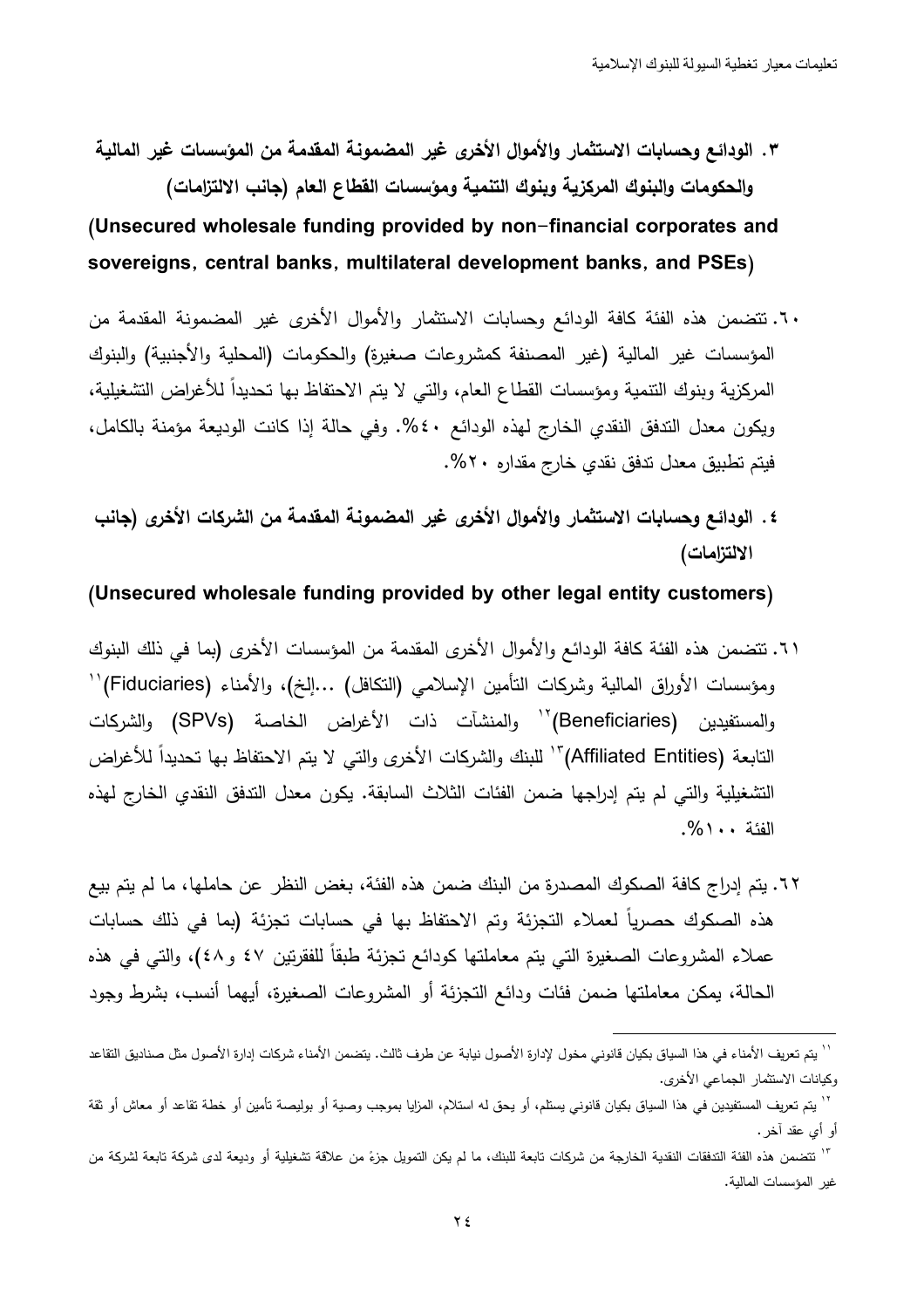قيود تمنع شراء هذه الصكوك والاحتفاظ بها من قبل أطراف غير عملاء التجزئة أو المشروعات الصغيرة.

٦٣. بالنسبة لأرصدة العملاء النقدية الناتجة عن تقديم خدمات الوساطة الرئيسية Prime Brokerage) (Services، كما هي معرفة في الفقرة ٥٥٥٣، فيتم معاملتها معاملة مستقلة عن أي أرصدة أخرى نكون خاضعة لأي برامج حماية للعملاء مقررة من السلطة الرقابية، كما لا ينبغي نقاصها مع أي انكشافات أخرى للعميل لأغراض هذا المعيار .

ج. الالتزامات المضمونة (Secured Funding)

- ٢٤. "الالتزامات المضمونة" هي الالتزامات المضمونة بحقوق قانونية على أصول محددة مملوكة من قبل البنك والتي تستخدم في حالات الإفلاس (Bankruptcy) أو الإعسار (Insolvency) أو التصفية .(Liquidation).
- 10. يتضمن الجدول التالي معدلات التدفق النقدى الخارج (Run−off Rates) التي يتم تطبيقها على الالتزامات المضمونة:

| معدلات التدفق     | فئات الالتزامات المضمونة                                                |  |
|-------------------|-------------------------------------------------------------------------|--|
| النقدي الخارج (%) |                                                                         |  |
| صفر %             | الالنزامات المضمونة بأصول المستوى الأول أو التي يكون فيها الطرف         |  |
|                   | المقابل بنك مركزي                                                       |  |
| $%$ 10            | الالتزامات المضمونة بأصول المستوى الثاني/الفئة (أ)                      |  |
| $%$ ٢٥            | الالتزامات المضمونة التي يكون فيها الطرف المقابل جهة حكومية أو          |  |
|                   | مؤسسة قطاع عام أو بنك نتمية وغير المضمونة بأصول المستوى الأول أو        |  |
|                   | الثاني/الفئة (أ) المذكورة أعلاه. (مؤسسات القطاع العام، في هذ السياق، هي |  |
|                   | فقط التي لمها وزن مخاطر بنسبة ٢٠% أو أقل).                              |  |
| $% \circ$ .       | الالتزامات المضمونة بأصول أخرى من المستوى الثاني/الفئة (ب) (الطرف       |  |
|                   | المقابل ليس جهة حكومية أو مؤسسة قطاع عام أو بنك نتمية).                 |  |
| $%$ \ $\cdot$     | الالتزامات المضمونة الأخرى.                                             |  |

## جدول رقم (٣): معدلات التدفق النقدي الخارج للالتزامات المضمونة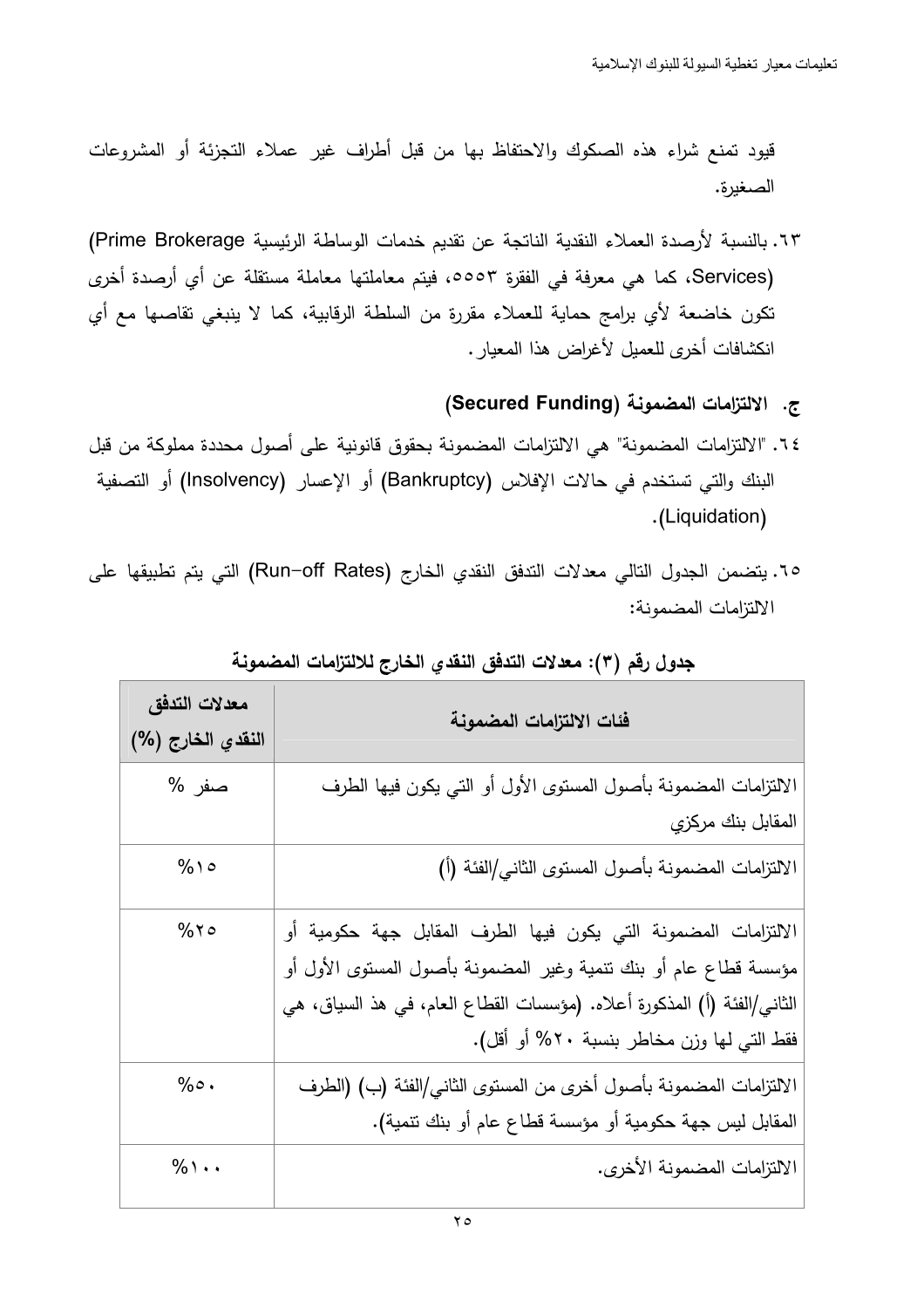- د . التدفقات النق*د*ية الخارجة الأخرى
- ٦٦. التدفقات النقدية الخارجة الناشئة عن عقود التحوط المتوافقة مع أحكام الشريعة الإسلامية: يخضع صافي التدفقات النقدية الخارجة الناشئة عن هذه العقود لمعدل تدفق نقدي خارج قدره ١٠٠%. وعلى البنوك احتساب الندفقات النقدية الداخلة والخارجة النعاقدية الناشئة عن عقود النحوط المنوافقة مع أحكام الشريعة الإسلامية وفقا لطرق التقييم المتبعة لديها. ويتم احتساب التدفقات النقدية على أساس الصـافي (أي يمكن تقاص الندفقات الداخلة مقابل الندفقات الخارجة) على مستوى الطرف المقابل الواحد، وذلك فقط في حال وجود انفاقية نقاص رئيسية سارية المفعول. ويتعين على البنوك أن تستثني متطلبات السيولة المطلوبة لزيادة الضمانات كنتيجة للتغير في القيمة السوقية أو انخفاض قيمة الضمان المقدم عند احتساب هذه التدفقات النقدية.
- ٦٧. في حال كانت دفعات عقود التحوط المتوافقة مع أحكام الشريعة الإسلامية مغطاة بالأصول السائلة عالية الجودة، فإن التدفقات النقدية الخارجة يتم احتسابها على أساس الصافي من أي تدفقات نقدية داخلة أو ناشئة عن الضمانات المقدمة عن عقود التحوط المتوافقة مع أحكام الشريعة الإسلامية والتي قد تتشأ عن النزامات تعاقدية بتقديم النقد أو الضمان للبنك، وذلك في حال كان للبنك الحق في إعادة استخدام الضمان في المعاملات الجديدة.

٦٨. يتم تطبيق معدلات الندفق النقدي الخارج المدرجة أدناه في الحالات التالية:

- أ . منطلبات السيولة الخاصة بعقود النحوط المنوافقة مع أحكام الشريعة الإسلامية وعقود النمويل رأي عقود أخرى ناتجة عن تخفيض التصنيف الائتماني للبنك: يتعين على البنوك المراجعة التفصيلية لمهذه العقود وتحديد الشروط التي تتطلب نقديم ضمانات إضافية أو السداد المبكر في حالة تخفيض التصنيف الائتماني للبنك لغاية ٣ درجات. ويتم احتساب معدل تدفق نقدي خارج قدره ١٠٠% على قيمة الضمانات الإضافية المطلوبة لهذه العقود أو التدفقات النقدية الخارجة وذلك عند تخفيض التصنيف الائتماني.
- ب. منطلبات السيولة الخاصـة بتغير القيمة السوقية المتعلقة بالضمانات المقدمة من البنك: يتم تطبيق معدل تدفق نقدي خارج قدره ٢٠% لتغطية احتمال تغير قيمة الضمانات التي يقدمها البنك في عقود النحوط المتوافقة مع أحكام الشريعة الإسلامية والمعاملات الأخرى، وذلك على كافة الضمانات بخلاف أصول المستوى الأول بعد نقاص الضمانات المقدمة من نفس الطرف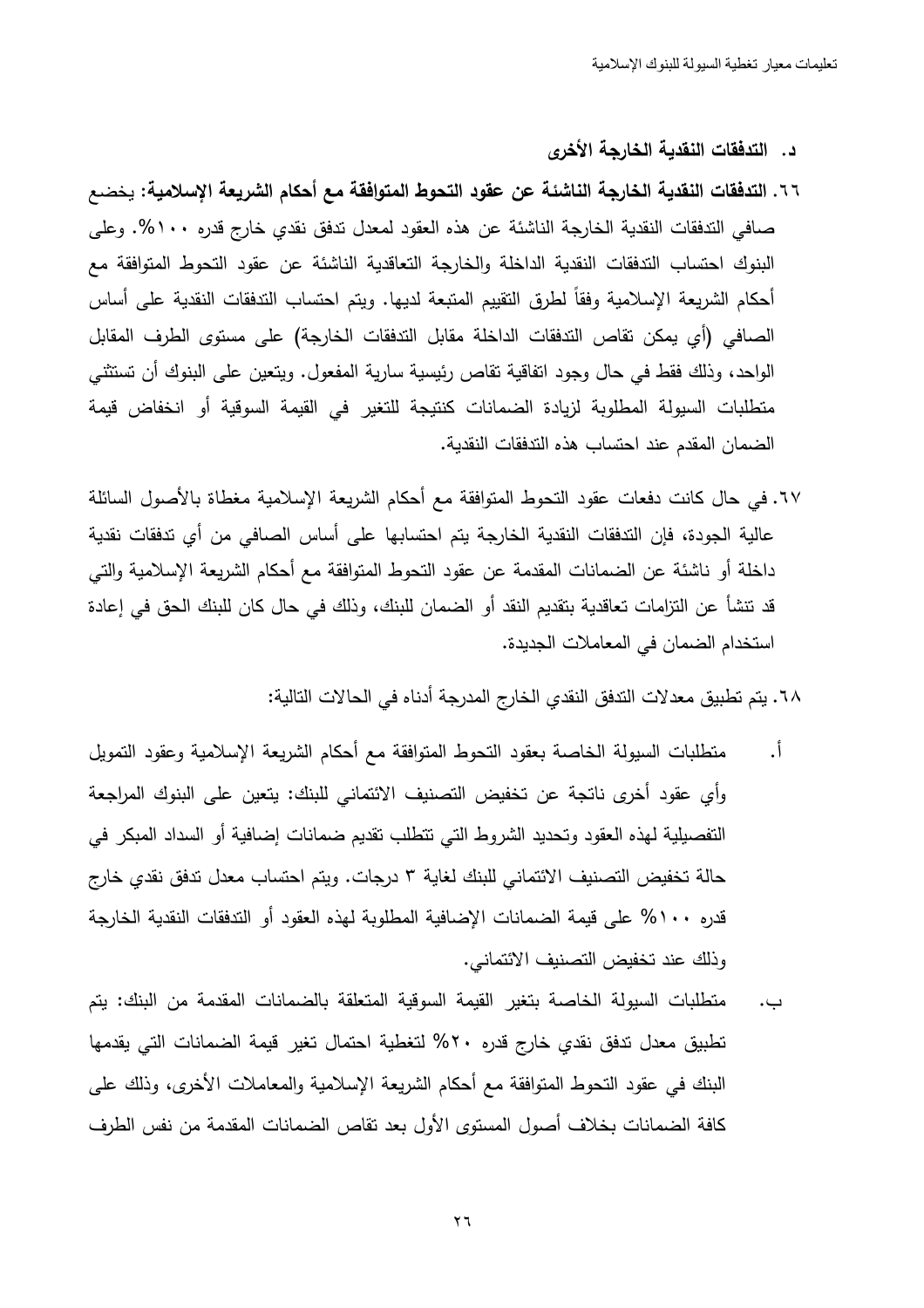الآخر ، والتي يمكن استخدامها مرةٍ أخرى بدون قيود. ولأغراض احتساب معدل الندفق النقدي الخارج فيكون ذلك بناءً على القيمة الإسمية للأصل بعد تطبيق نسب الاستقطاع المطبقة.

- ج. يتم تطبيق معدل تدفق نقدي خارج قدره ١٠٠% على الضمانات التي يمكن طلبها بواسطة الطرف المقابل بأي وقت في حالة زيادة قيمتها عن قيمة الضمان المطلوب لتغطية العقود القائمة.
- د. يتم تطبيق معدل تدفق نقدي خارج قدره ١٠٠% على قيمة الضمانات المطلوبة تعاقدياً والتي لم يطالب بها الطرف المقابل بعد.
- ه . يتم تطبيق معدل تدفق نقدي خارج قدره ١٠٠% على قيمة الضمانات المقدمة للبنك من الأصول السائلة عالية الجودة في حالة إمكانية استبدالها بضمانات من غير هذه الفئة دون موافقة البنك.
- و . يتعين على البنوك احتساب متطلبات السيولة لمواجهة التغيرات المحتملة في قيم عقود التحوط المتوافقة مع أحكام الشريعة الإسلامية. ويحسب ذلك بأخذ القيمة المطلقة لأقصىي قيمة صافي تدفق للضمانات لفترة ٣٠ يوم المحققة خلال ٢٤ شهرا السابقة. ويحسب صـافي تدفق الضمانات بتقاص تدفق الضمانات الخارجة مع تدفق الضمانات الداخلة التي تم تتفيذها وفقا لذات اتفاقية التفاص الرئيسية (Master Netting Agreement).
- ٦٩. الصكوك المدعومة بأصول (Asset–backed Securities)، وأدوات التمويل المهيكلة الأخرى (Other Structured Financing Instruments): تخضع هذه المعاملات والتي تستحق خلال فترة ٣٠ يوما في هذه الفئة لمعدل تدفق نقدي خارج قدره ١٠٠% إذا كانت هذه الأدوات مُصدرة من قبل البنك نفسه (وهذا بافتراض عدم إمكانية إعادة التمويل).
- ٧٠. خطوط الائتمان والسيولة الملزمة المقدمة من البنك ( Drawdowns on Committed Credit and Liquidity Facilities): يتضمن هذا البند الاتفاقيات غير القابلة للإلغاء ("الملزمة") أو القابلة للإلغاء بشروط. ولا بشمل ذلك أي خطوط ائتمان أو سبولة قابلة للإلغاء دون شروط والتي تدرج ضمن التزامات التمويل المستقبلية المحتملة الأخرى لأغراض هذه التعليمات.
- ٧١. عند احتساب قيمة التسهيلات المذكورة في الفقرة السابقة، يتم خصم قيمة أي أصول سائلة عالية الجودة مقدمة من العميل كضمان أو التي يلتزم العميل بتقديمها كضمان، طبقا للتعاقد، في حالة استخدام هذه التسهيلات، وذلك بافتراض إمكانية قيام البنك باستخدام الأصول المقدمة كضمان وعدم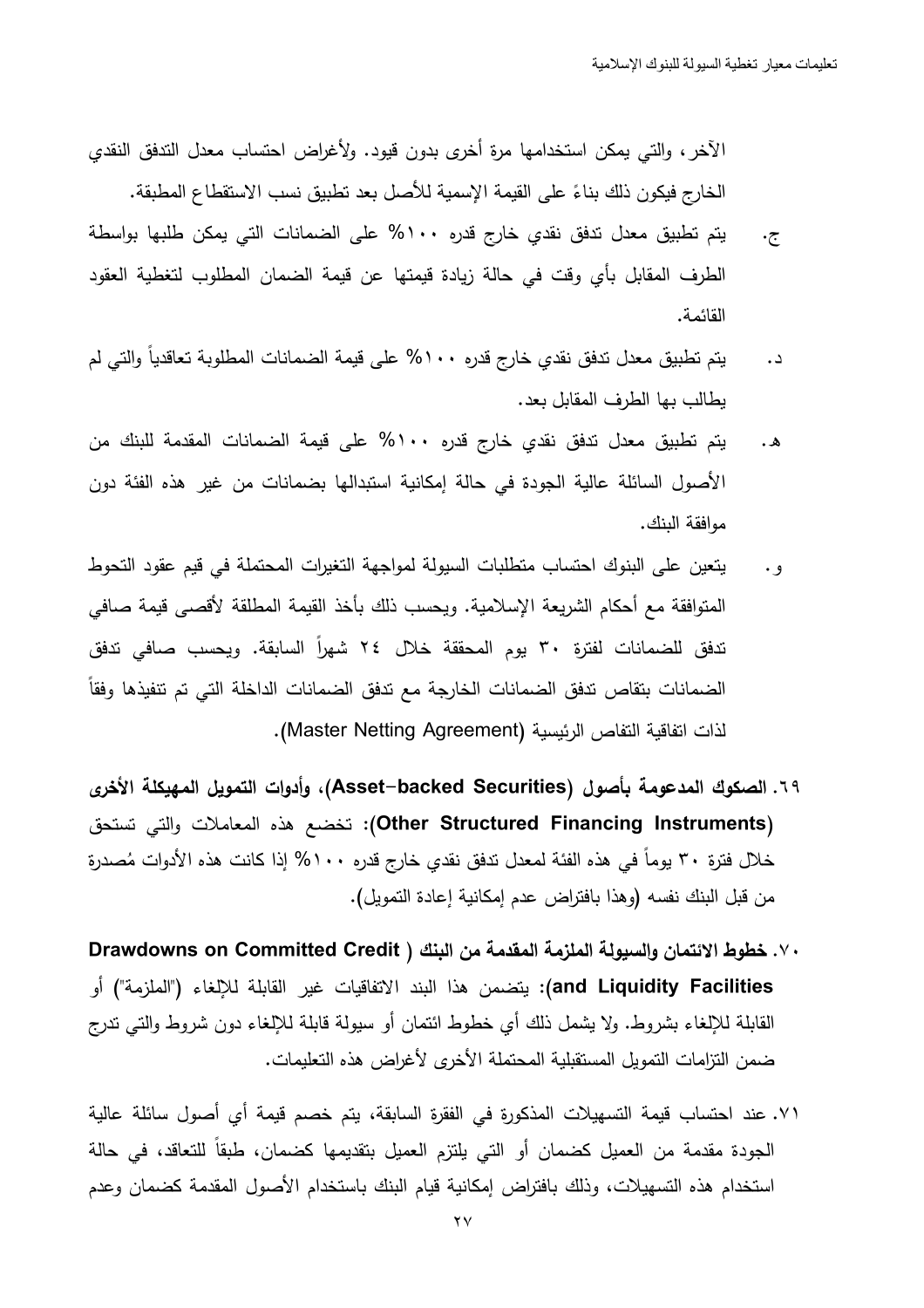وجود علاقة ما بين إمكانية استخدام هذه التسهيلات والقيمة السوقية للأصول المقدمة كضمان. وفي هذه الأحوال، يتم خصم قيمة الأصول المقدمة كضمان التي لم يتم إدراجها ضمن الأصول السائلة عالية الـجودة وفق هذه التعليمات.

- ٧٢. لأغراض هذه التعليمات، فإن تسهيلات السيولة القائمة تمثل المبلغ غير المسحوب (غير المستخدم) المقدم للعميل لإعادة تمويل الالتزامات في حالة عدم تمكن العميل من تجديد هذا الالتزامات في الأسواق المالية. ولاحتساب معيار تغطية السيولة يؤخذ المبلغ المساوي لدين العميل القائم والمستحق في خلال فترة ٣٠ يوم، أما الجزء من الدين غير المستحق خلال هذه الفترة فيستثنى من هذه المعاملة. ولا تعتبر التسهيلات المقدمة للشركات لأغراض تعزيز رأس المال العامل كتسهيلات سيولة وإنما تعدّ ٕ كخطوط ائتمان. وتعتبر أي مبالغ غير مسحوبة أخرى كتسهيلات تمويل.
- ٧٣. تعتبر أي تسهيلات مقدمة لصناديق تحوط أو الشركات ذات الأغراض الخاصىة أو أي هياكل تمويلية أخرى خاصة بتمويل أصول البنك نفسه بالكامل كخطوط سيولة لكيانات قانونية أخرى.
- ٧٤. يتم تطبيق معدلات النتدفق النقدي الخارج التالية على خطوط الائتمان والسيولة الملزمة<sup>، ا</sup> غير القابلة للإلغاء وعلى الخطوط القابلة للإلغاء خلال فترة ٣٠ بوم كما بلي:
	- أ. خطوط الائتمان والسيولة الملزمة المقدمة إلى عملاء النجزئة والمشروعات الصغيرة: ٥% من المبلغ غير المستخدم (Undrawn Portion).
	- ب. تسهيلات التمويل الملزمة المقدمة إلى المؤسسات غير المالية والحكومات والبنوك المركزية ومؤسسات القطاع العام وبنوك النتمية: ١٠% من المبلغ غير المستخدم.
	- ج. تسهيلات السيولة الملزمة المقدمة إلى المؤسسات غير المالية والحكومات والبنوك المركزية ومؤسسات القطاع العام وبنوك النتمية: ٣٠% من المبلغ غير المستخدم.
		- د. خطوط الائتمان والسيولة الملزمة المقدمة إلى بنوك تخضع إلى الرقابة: ٤٠% من قيمة المبلغ غير المستخدم.
- ه . تسهيلات التمويل الملزمة المقدمة إلى المؤسسات المالية الأخرى بما في ذلك شركات الأوراق المالية وشركات النأمين الإسلامي (النكافل) والأمناء°` والمستفيدين``: ٤٠% من قيمة المبلغ غير المستخدم.

-

<sup>ً &#</sup>x27; تشير عبارة التسهيلات الملزمة إلى التسهيلات غير القابلة للإ**لغ**اء.

<sup>(2</sup> للرجوع إلى المحظة الھامشية رقم ( ١١) لتعريف ا.مناء .

<sup>&</sup>lt;sup>٦٦</sup> للرجوع إلى الملاحظة الهامشية رقم (١٢) لتعريف المستفيدين.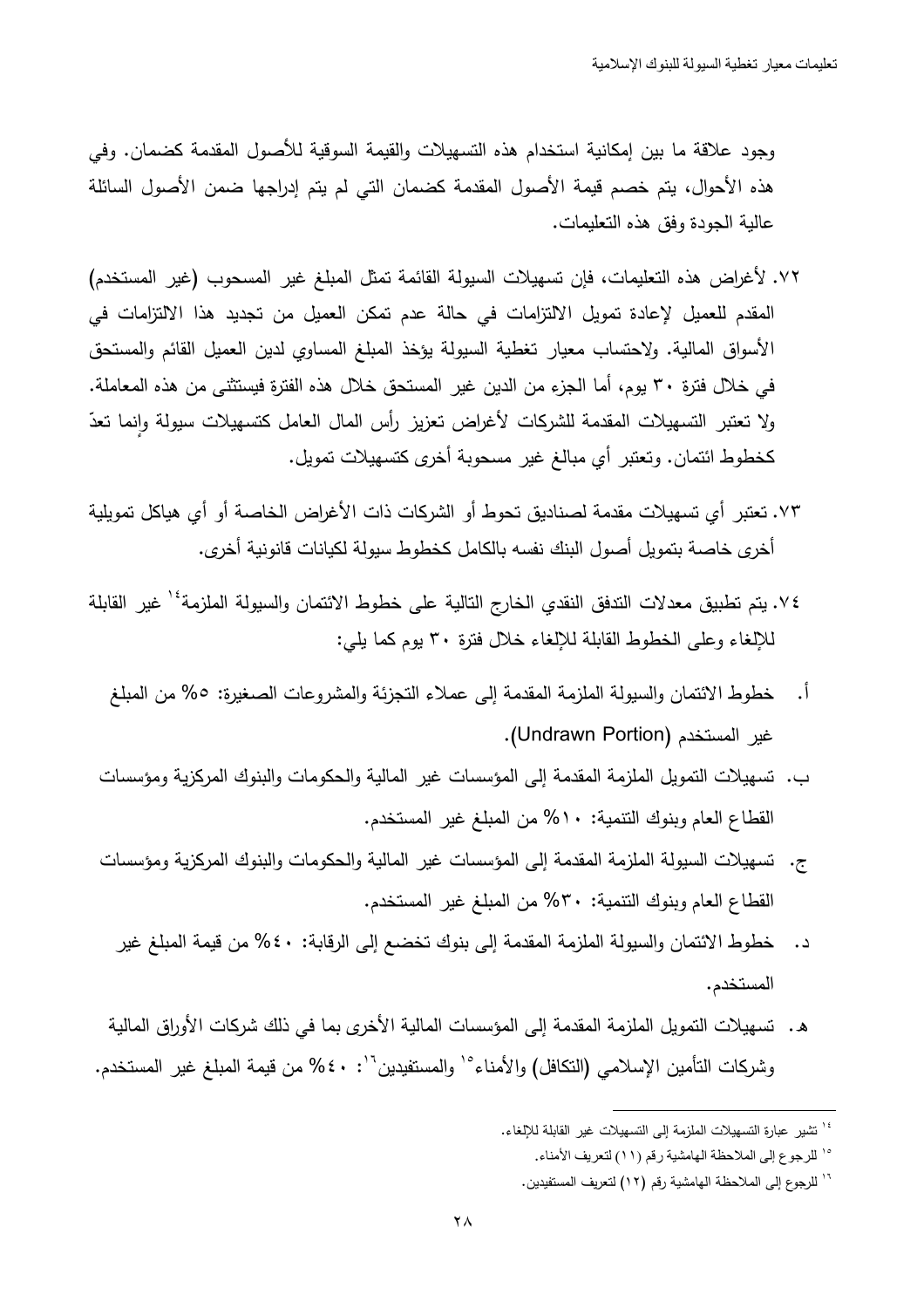- و . تسهيلات السيولة الملزمة المقدمة إلى المؤسسات المالية الأخرى بما في ذلك شركات الأوراق المالية وشركات النامين الإسلامي (النكافل) والأمناء والمستفيدين: ١٠٠% من قيمة المبلغ غير المستخدم.
- ز . تسهيلات النمويل والسيولة الملزمة المقدمة إلى الشركات الأخرى (بما في ذلك مؤسسات القطاع العام والمنشات ذات الأغراض الخاصة والشركات الأخرى غير المدرجة ضمن الفئات السابقة): ١٠٠% من قيمة المبلغ غير المستخدم.
- ٧٥. الالتزامات التعاقدية بتقديم تسهيلات التمويل خلال فترة ٣٠ يوم ( Contractual Obligations لارم بطبق معدل تدفق نقدي خارج قدره: (to Extend Funds within a 30–day Period ١٠٠% على الالتزامات التعاقدية بتقديم تسهيلات التمويل إلى المؤسسات المالية والغير مدرجة في أي بند آخر من هذه التعليمات.
- ٧٦. في حالة تجاوز تسهيلات وخطوط الائتمان والسيولة لعملاء التجزئة والمؤسسات غير المالية (والتي لم يتم إدراجها في أي بند من البنود السابقة) نسبة ٥٠% من إجمالي التدفقات الداخلة من هؤلاء العملاء في خلال فترة ٣٠ يوم، فيطبق معدل تدفق نقدي خارج قدره ١٠٠% على الفرق (أي ما يفوق ٥٠% من إجمالي الندفقات الداخلة من هؤلاء العملاء في خلال فترة ٣٠ يوم).
- ٧٧. التزامات التمويل المستقبلية المحتملة الأخرى ( Other Contingent Funding Obligations): تبين القائمة التالية معدلات الندفق النقدي الخارج لالتزامات النمويل المستقبلية المحتملة الأخرى:

جدول رقم (٤): معدلات التدفق النقدي الخارج لالتزامات التمويل المستقبلية المحتملة الأخرى

| معدلات التدفق<br>النقدي الخارج<br>(%) | نوع التمويل المحتمل                                                                                               |
|---------------------------------------|-------------------------------------------------------------------------------------------------------------------|
| %                                     | نسهيلات النمويل والسيولة القابلة للإلغاء وغير المشروطة "غير<br>الملزمة"                                           |
| %                                     | الالتزامات غير التعاقدية التي نتعلق بسحب السيولة المحتمل<br>من المشروعات المشتركة أو استثمارات الأقلية في الشركات |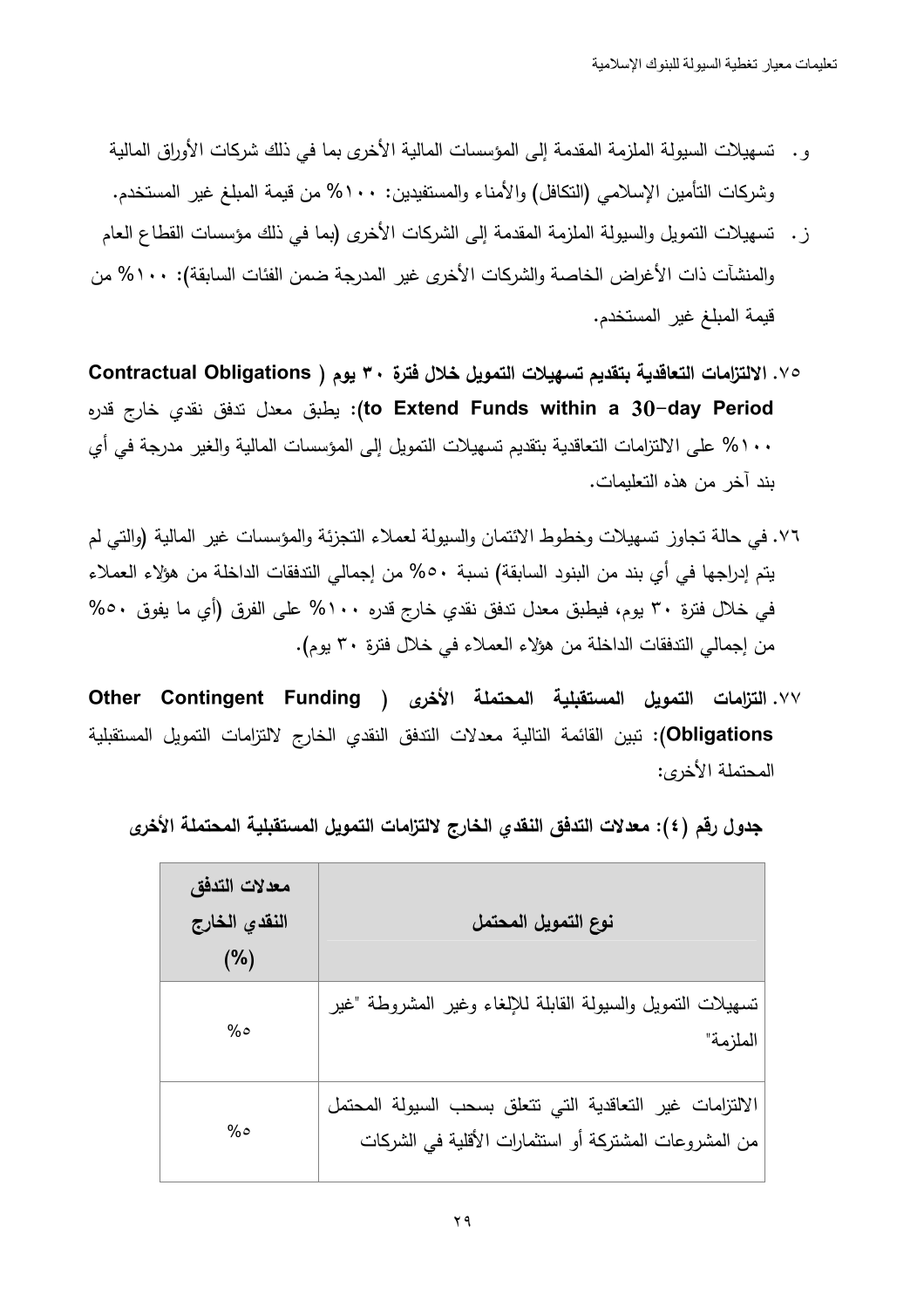| معدلات التدفق<br>النقدي الخارج<br>(%) | نوع التمويل المحتمل                                                                                                                     |
|---------------------------------------|-----------------------------------------------------------------------------------------------------------------------------------------|
| %                                     | الالتزامات المتعلقة بعمليات تمويل التجارة (بما في ذلك<br>الضمانات وخطابات الاعتماد)                                                     |
| %                                     | الضمانات وخطابات الاعتماد غير المتعلقة بالنزامات تمويل<br>التجارة                                                                       |
| %                                     | الصكوك القائمة والتي لها مدة استحقاق متبقية أكثر من ٣٠ يوم                                                                              |
| %                                     | أي النزامات أخرى غير تعاقدية غير مشمولة بما نقدم (مثل<br>الأرباح المشتركة المتوقعة مع أصحاب حسابات الاستثمار<br>والأرباح الموزعة …إلخ.) |

- ٧٨. تُستثنى التزامات التمويل، مثل التمويل المباشر للاستيراد أو التصدير للمؤسسات غير المالية، من هذه المعاملة، وتقوم البنوك بتطبيق معدلات الندفق النقدي الخارج المبينة في الفقرة ٧٤.
- ٧٩. الودائع القائمة على معاملات المرابحة السلعية: بالنسبة للمرابحات التي تستحق خلال ٣٠ يوماً، يتم تطبيق نسبة مخاطر سيولة ١٠٠% على رصيد المرابحة الواجب دفعه. وفي حال السماح بالسحب المبكر للمبلغ الأصلي، فيتم تطبيق معدلات الندفق النقدي الخارج المتوافقة مع فئة الودائع والحسابات بحسب ما سبق ذكره.
- ٨٠. عقود ما بين البنوك المتوافقة مع أحكام الشريعة الإسلامية: تتضمن هذه الفئة التدفقات الناتجة عن الأدوات المتوافقة مع أحكام الشريعة الإسلامية، والمستخدمة بشكل واسع من قبل البنوك الإسلامية لإدارة السيولة ما بين البنوك والتي تشمل عقود المضاربة والمرابحة السلعية والوكالة، وتخضع هذه المعاملات لمعدل ندفق نقدى خارج قدره ١٠٠%. وفي حال كانت هذه المعاملات مضمونة بأصول مثِّل المرابحات السلعية المضمونة، فيتم تطبيق معدلات الندفق النقدي الخارج المتناسبة مع نوع الأصل حسيما سلف الذكر .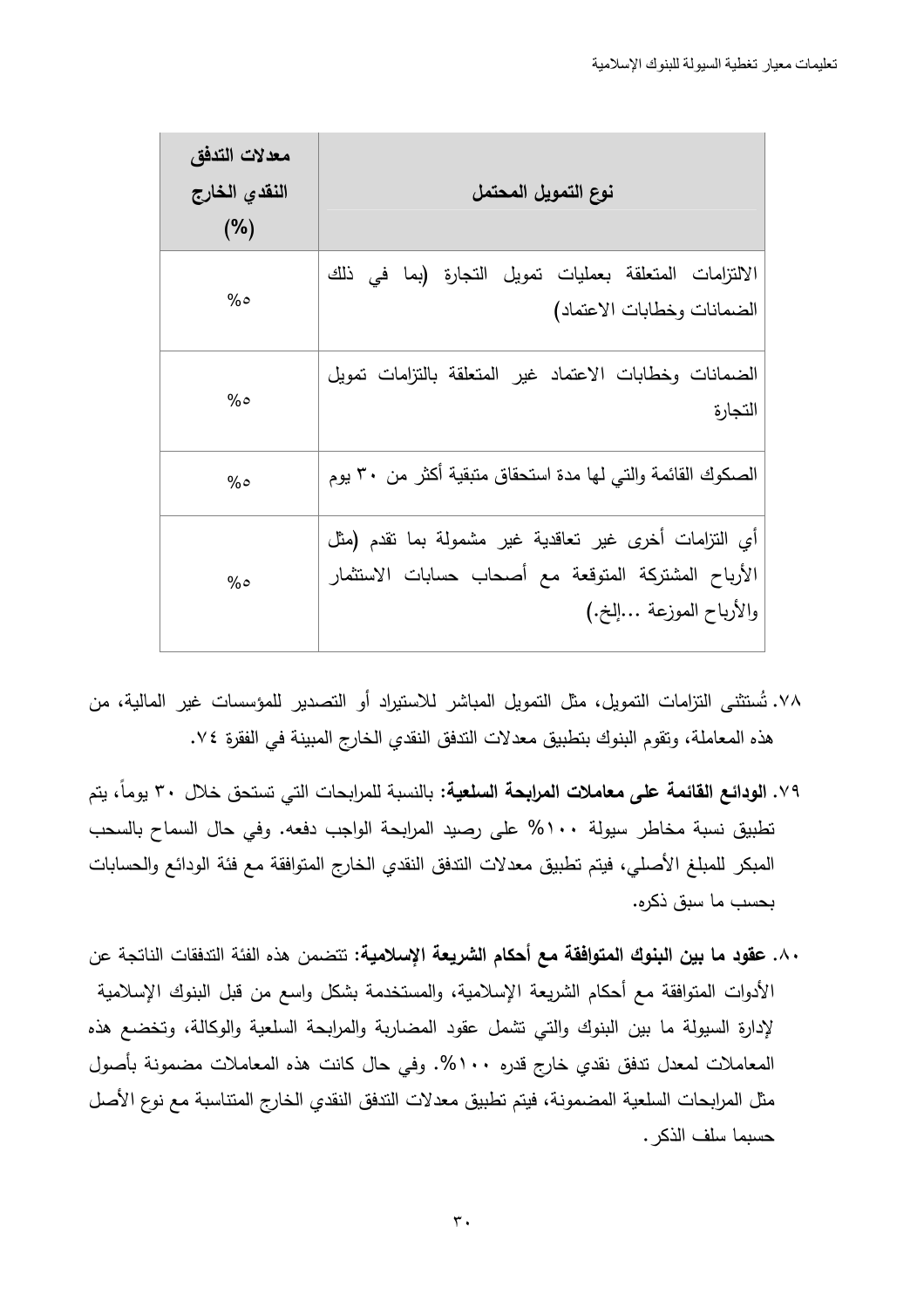- ۸۱. يُطبق معدل تدفق نقدي خارج قدره ۱۰۰% على أي تدفقات نقدية تعاقدية خارجة أخرى تستحق خلال فترة ٣٠ يوم والتي لم يتم تغطيتها أعلاه وذلك بخلاف المصروفات التشغيلية غير المشمولة بهذا المعبار .
	- ٢. التدفقات النقدية الداخلة (Cash Inflows)
- ٨٢. يتعين على البنوك عند احتساب الندفقات النقدية الداخلة لديها، أن تدرج فقط التدفقات النقدية التعاقدية الداخلة من الانكشافات القائمة (Outstanding) والمنتظمة (Performing) والتي لا يكون لدى البنك فيها أي شك في التحصيل خلال فترة ٣٠ يوما. ولا يتم إدراج التدفقات الداخلة المحتملة ضمن هذه التدفقات.
- ٨٣. على البنوك مراقبة تركزات التدفقات النقدية الداخلة من غير عملاء التجزئة ( Wholesale Counterparties) والعمل على تحسين نسب التركز في هذه التدفقات بصورة مستمرة وذلك في إطار إدارتها لمخاطر السيولة لديها.
- ٨٤. يتم تقاص التدفقات النقدية الداخلة بعد احتسابها كما هو موضح في هذه التعليمات بحد أقصى ٧٥% من إجمالي قيمة التدفقات النقدية الخارجة وذلك لغرض احتساب صافي التدفقات النقدية الخارجة.
	- أ . عمليات التمويل المضمونـة (Secured Lending)، بما في ذلك البدائل لع*م*ليات إعادة الشراء العكسية (Reverse Repo) وعمليات تمويل الأوراق المالية (Securities Borrowing) المتوافقة مع أحكام الشريعة الإسلامية
- ٨٥. يتم افتراض تجديد عمليات التمويل المضمونة بالكامل باصول المستوى الأول، وبناءً على ذلك، فإن معدل الندفق النقدي الداخل (Inflow Rate) عن هذه العمليات يكون صفر %. أما عمليات التمويل المضمونة بأصول المستوى الثاني، فتحسب التدفقات النقدية الداخلة منها بما يعادل قيمة الاستقطاعات للأصول المعنية. وبالنسبة لأي عمليات نمويل مضمونة بأصول أخرى غير الأصول السائلة عالية الجودة، فيتم افتراض عدم تجديدها وبالتالي تدرج قيمتها بالكامل كتدفقات نقدية داخلة عند تاريخ الاستحقاق.

٨٦. فيما يلي بيان بالمعاملات ومعدلات الندفق النقدي الداخل الخاصة بعمليات التمويل المضمونة: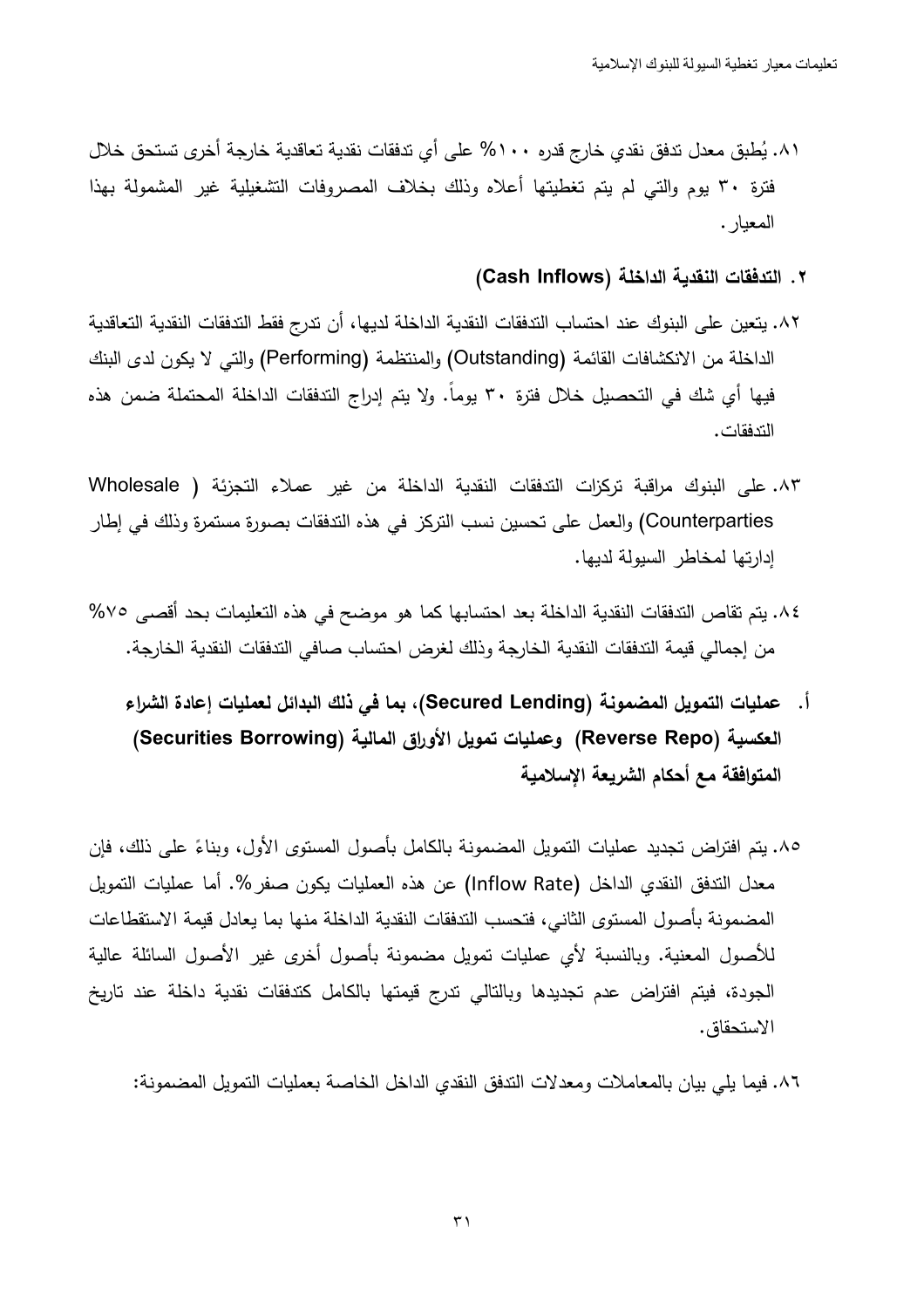| معدلات التدفق النقدي الداخل | معاملات التمويل المضمونة بالأصول من الفئات<br>التالية: |
|-----------------------------|--------------------------------------------------------|
| صفر %                       | أصول المستوى الأول                                     |
| $%$ 1 0                     | أصول المستوى الثاني/الفئة (أ)                          |
| $% \circ$ .                 | أصول المستوى الثاني/الفئة (ب)                          |
| $%$ \ $\cdot$               | الضمانات الأخرى                                        |

جدول رقم (٥): معدلات التدفق النقدي الداخل لمعاملات التمويل المضمونة

ب. التسهيلات الملزمة (Committed Facilities)

٨٧. لا يتم افتراض وجود أي تدفقات نقدية داخلة من خطوط الائتمان والسيولة المقدمة للبنك من بنوك أو مؤسسات مالية أخرى لأغراضه الخاصة. وبناءً عليه يكون معدل الندفق النقدى الداخل لهذه المعاملات مقداره صغر %.

ج. التدفقات النقدية الداخلة الأخرى وفقاً لفئات الأطراف المقابلة

- ٨٨. بالنسبة لدفعات عمليات التمويل، على البنك الأخذ بالاعتبار الندفقات النقدية الداخلة من عمليات التمويل المنتظمة (Performing Loans) فقط. وبالنسبة لتسهيلات التمويل المتجددة، يتم الافتراض بأن عمليات النمويل الحالية تم تجديدها ويتم معاملة أى أرصدة متبقية (غير مستخدمة) بنفس طريقة معاملة التسهبلات الملزمة وفقاً للفقرة ٧٤.
- ٨٩. لا يتم إدراج التدفقات النقدية الداخلة من عمليات التمويل التي ليس لها تاريخ استحقاق محدد (أي غير المحددة أو لها فترات استحقاق مفتوحة إن وجدت). وبالتالي، لا يتم تطبيق أي افتراضات فيما يتعلَّق بموعد استحقاق هذه العمليات. ويُستثنى من ذلك الحد الأدنى من الدفعات لأصل المبلغ أو العمولات أو العوائد المتعلقة بعملية التمويل، بشرط أن تستحق هذه الدفعات تعاقدياً خلال ٣٠ يوماً.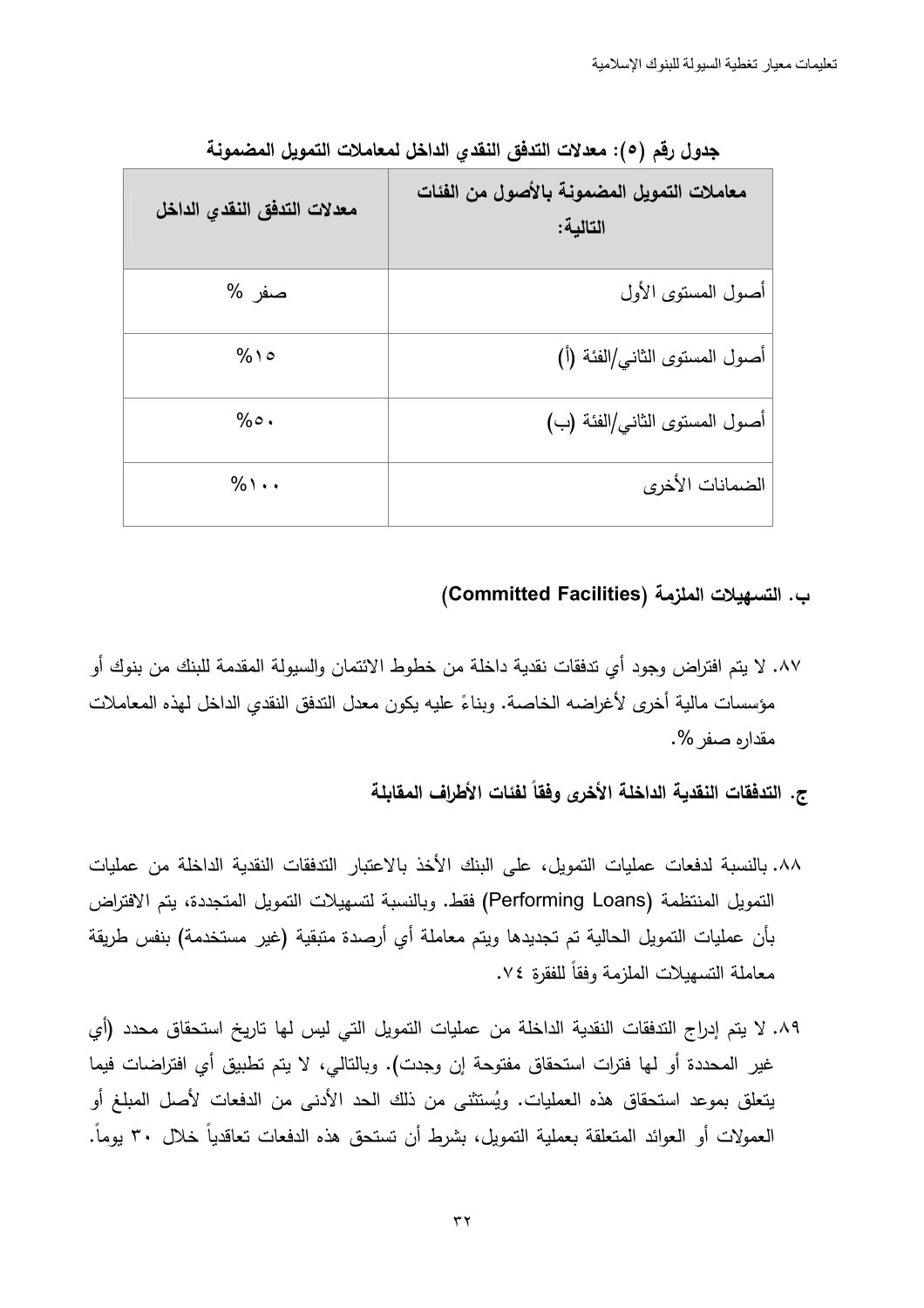ويتم تسجيل هذا الحد الأدنى من الدفعات كتدفقات نقدية داخلة ويتم تطبيق النسب المبينة في الفقرة التالية (البندين أ، ب).

- ٩٠. يتعين على البنوك تطبيق المعدلات المبينة أدناه على التدفقات النقدية الداخلة التي تستحق خلال ٣٠ يوماً وفقاً لفئات الأطراف المقابلة:
	- $\cdot$ التدفقات النقدية الداخلة من عملاء النجزئة والمشروعات الصغيرة: ٥٠% من المبلغ النعاقدي.
		- الندفقات النقدية الداخلة من غير عملاء التجزئة (Other Wholesale Inflows): ب.
			- ١٠٠% للأطراف المقابلة من المؤسسات المالية والبنوك المركزية.  $\cdot$ 
				- 00% للأطراف المقابلة من المؤسسات غير المالية.  $\cdot^{\mathsf{Y}}$
- الودائع التشغيلية: تخضع الودائع المحتفظ بها لدى مؤسسات مالية أخرى للأغراض التشغيلية  $\cdot \overline{C}$ لمعدل ندفق نقدي داخل مقداره صفر %.
- ٩١. بالنسبة للتدفقات النقدية الداخلة من الأوراق المالية التي تستحق خلال ٣٠ يوماً، والتي لا يتم إدراجها ضمن مخزون الأصول السائلة عالية الجودة، فإنه يتم معاملتها بنفس فئة الندفقات النقدية الداخلة من المؤسسات المالية (أي معدل تدفق نقدي داخل مقداره ١٠٠%). كما يدرج ضمن هذه الفئة التدفقات النقدية الداخلة الناتجة عن الإفراج عن الأرصدة المحتفظ بها في حسابات منفصلة ( Segregated Accounts)، طبقاً للمنطلبات الرقابية لحماية الأصول محل المناجرة لحساب العملاء، بشرط أن نكون هذه الأرصدة محتفظاً بها ضمن الأصول السائلة عالية الجودة. وبالنسبة للأوراق المالية من المستوى الأول والثاني للأصول السائلة التي تستحق خلال ٣٠ يوم، فإنه يتعين إدراجها ضمن الأصول السائلة عالية الجودة، بشرط أن تحقق جميع المتطلبات المبينة في الفقرات من ١٤ إلى ٣١٢٩.
	- د. التدفقات النقدية الداخلة الأخرى
- ٩٢. التدفقات النقدية الداخلة الناشئة عن عقود التحوط المتوافقة مع أحكام الشريعة الإسلامية: يخضع صافي التدفقات النقدية الداخلة لمعدل تدفق نقدى داخل مقداره ١٠٠%. ويتم احتساب مبالغ التدفقات النقدية الداخلة والخارجة الناشئة عن عقود النحوط المتوافقة مع أحكام الشريعة الإسلامية وفقاً للطريقة المبينة في الفقرة ٦٦.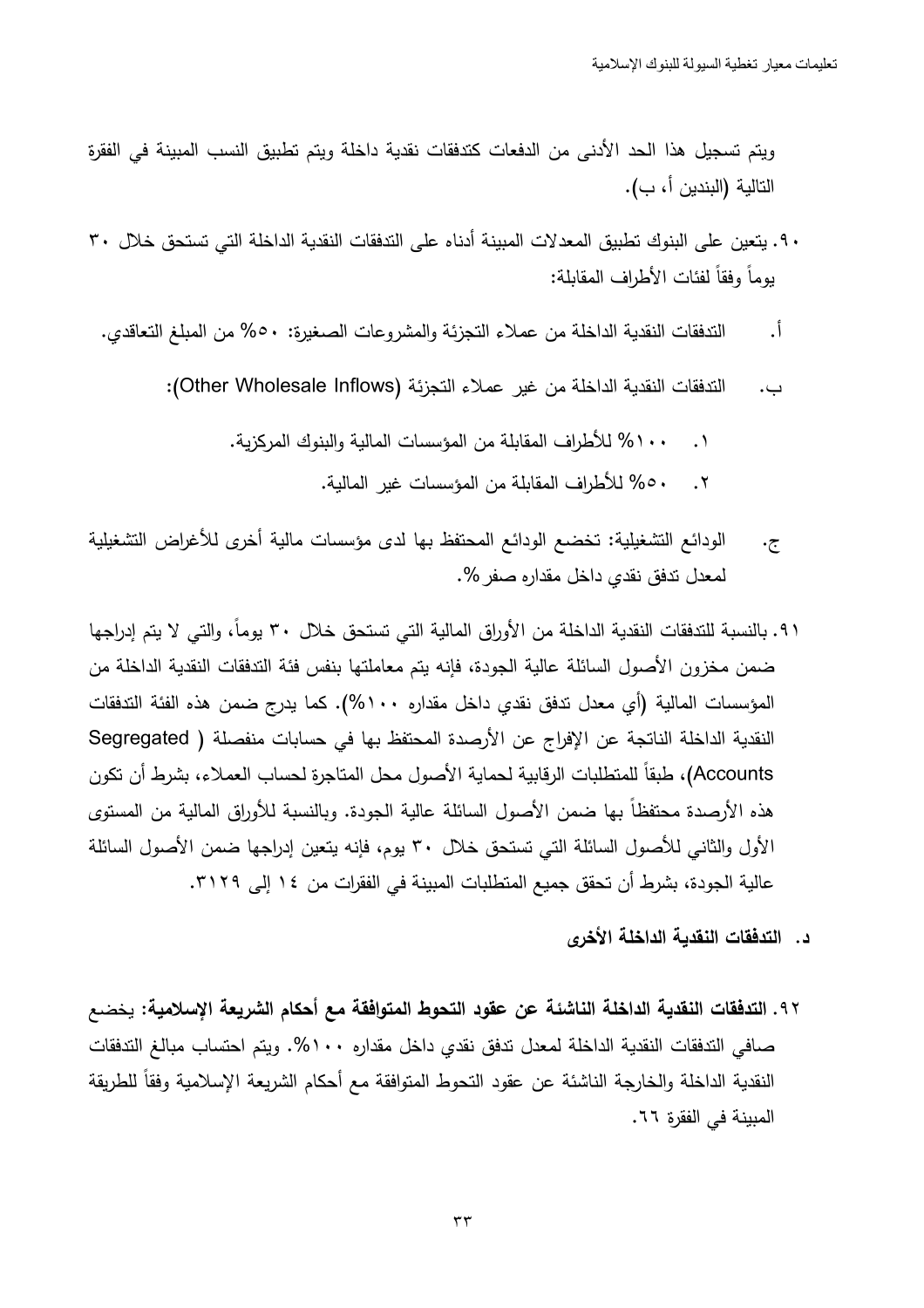- ٩٣. بالنسبة لعقود التحوط المتوافقة مع أحكام الشريعة الإسلامية المضمونة بأصول سائلة عالية الجودة، فإنه يتم احتساب التدفقات النقدية الداخلة بالصافي من أية تدفقات نقدية أو تعاقدية خارجة قد تتتج عن النزامات تعاقدية تلزم البنك بتقديم نقد أو ضمانة، إذا كانت هذه الالتزامات التعاقدية تؤدي إلى انخفاض مجموع الأصول السائلة عالية الجودة، وذلك تجنبا لعدم الازدواجية في احتساب التدفقات النقدية الداخلة أو الخارجة.
- ٩٤. ا**لتدفقات النقدية التعاقدية الداخلة الأخرى:** يتم إدراج التدفقات النقدية التعاقدية الداخلة الأخرى، مع تقديم بيان تفصيلي بتلك التدفقات، وتخضـع لمعدل تدفق نقدي داخل مقداره ١٠٠%. وبالنسبة للتدفقات النقدية الداخلة المتعلقة بالندفقات غير المتعلقة بالنشاط الأساسي للبنك، فإنه لا يتم أخذها في الاعتبار عند احتساب صـافي الندفقات النقدية الخارجة لغرض احتساب معيار تغطية السيولة.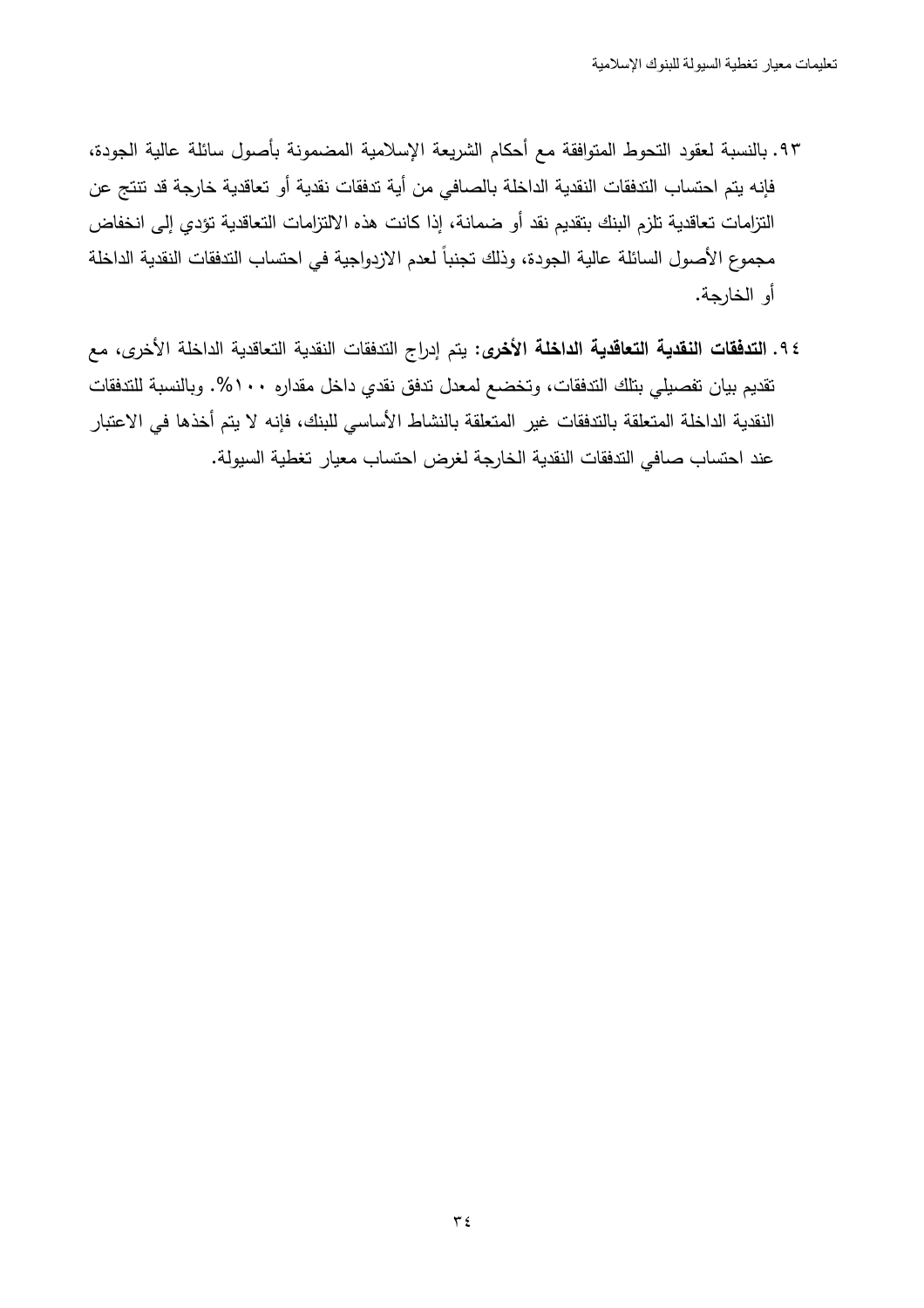## القسم الثانى: أدوات مراقبة السيولة

- ٩٥. بالإضافة إلى معيار تغطية السيولة، يتعين على البنوك تطوير نظم وأدوات مراقبة السيولة الخاصة بها. وسيتم مراجعة النظم والأساليب التي نتبعها البنوك من قبل بنك الكويت المركزي وذلك لتحديد مدى كفاءة البنك في إدارة مخاطر السيولة. وفي هذا الشأن تلتزم البنوك بأدوات مراقبة السيولة التالية كحد أدني:
- تلتزم البنوك بالقواعد الخاصة بنظام السبولة والتعليمات الصادرة بشأن أوضاع السيولة في  $\cdot$ . الجهاز المصرفي كما هو موضح في التعليمات والضوابط الإشرافية والرقابية ذات العلاقة الصادرة عن بنك الكويت المركزي، بما في ذلك التعليمات المتعلقة بإدارة مخاطر السيولة الواردة في "معيار كفاية رأس المال – بازل (٣).
- ب. كما تلتزم البنوك بالتعليمات الإضافية الواردة أدناه والمتعلقة بتقارير تركز الودائع (جانب الالتزامات) وقائمة الأصول غير المرهونة، حيث يتم إعداد هذه التقارير على المستوى الفردي (مستوى البنك الذي يشمل المركز الرئيسي والفروع داخل وخارج الكويت) والمستوى المجمع للبنك، وذلك وفقاً لما هو موضح في الفقرات النالية.
- ٩٦. يتعين على البنوك نطوير الأدوات الخاصة بمراقبة مؤشرات السوق التي لها تأثير مباشر أو غير مباشر على أوضاع السيولة لديها. ويتطلب ذلك من البنوك نوسيع قاعدة البيانات والمعلومات المنوافرة لديها حول مختلف نلك المؤشرات.

### نقرير نركز الودائع (جانب الالنزامات)

- ٩٧. الهدف من هذا النقرير هو تحديد وتحليل التركزات في الودائع على مستوى جميع عملاء البنك من الأفراد والشركات (بما يشمل شركات القطاع العام والشركات المالية بخلاف البنوك) والجهات الحكومية. ويشمل النقرير أكبر ٢٥ مودع لدى البنك.
- ٩٨. بالإضافة إلى ذلك، يتعين على البنك نضمين النقرير ودائع العملاء إذا ما نجاوز مجموع ودائع العميل نسبة ٥% من إجمالي أصول البنك.
- ٩٩. يجب تجميع الودائع على مستوى كل عميل. فعلى مستوى الأفراد، يتم تجميع إجمالي الودائع على مستوى الفرد بما فيها حصنه من الودائع المشتركة ويُستثنى من هذا الحصص في أي شركات وكيانات قانونية بما فيها شركات التضامن أو المشروعات المشتركة أو ما يماثلها.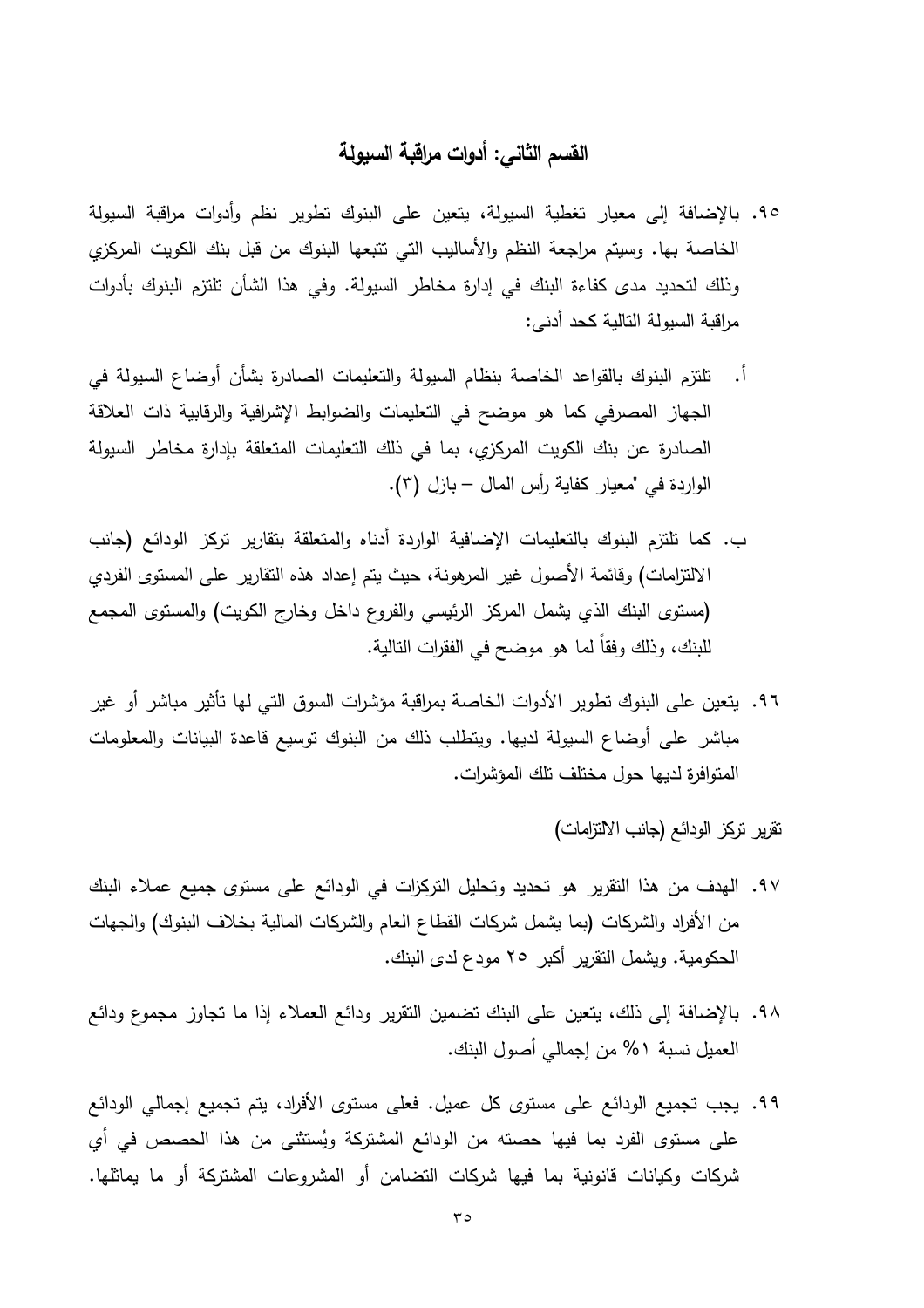وبالنسبة للشركات، بنعين تجميع ودائع الشركة بما فيها ودائع الشركات الأخرى المملوكة بالأغلبية أو المسيطر عليها.

#### <u>نقرير الأصول غير المرهونة</u>

- ۱۰۰.على البنوك نقديم نقرير ببيانات الأصول غير المرهونة لديها التي يمكن استخدامها للحصول على أصول سائلة عالية الجودة أو كضمان للحصول على تمويل بتكلفة مناسبة.
- ١٠١.يتم فقط إدراج الأصول التي يكون لدى البنك سياسات واجراءات تشغيلية موثقة لعملية إدارة ونسييل هذه الأصول تسمح باستخدامها في الأعراض المذكورة أعلاه دون أي معوفات.

#### : %  .(Q\*

تلتزم البنوك بموافاة بنك الكويت المركزي بالنقارير التالية:

- أ. معيار تغطية السيولة وفقاً للنموذج رقم (١) المرفق بهذه النعليمات وذلك بشكل شهري على أساس الوضع في نهاية الشهر، وكذلك على أساس يومي لجميع أيام العمل خلال الشهر المعد عنه البيانات.
- ب. تقرير تركز الودائع وفقاً للنموذج رقم (٢) المرفق بهذه التعليمات وذلك بشكل ربع سنوى على أساس الوضـع في نـهايـة الفترة المعد عنـها النقرير .
- ج. نقرير الأصول غير المرهونة وفقا للنموذج رقم (٣) المرفق بهذه التعليمات وذلك بشكل ربع سنوي على أساس الوضىع في نهاية الفترة المعد عنها النقرير .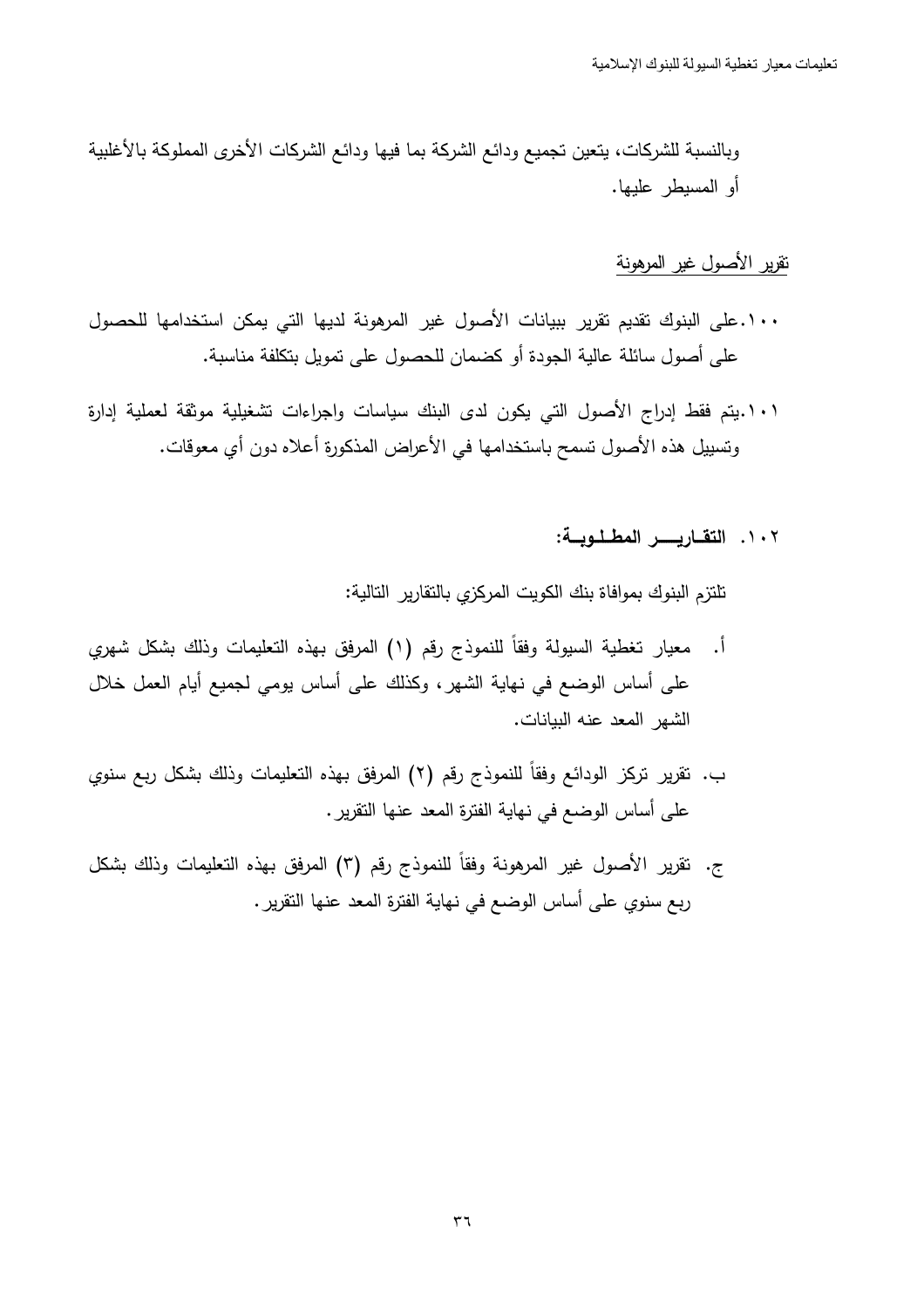## القسم الثالث: المتطلبات العامة للإفصاح

- ١٠٣.نلتزم البنوك بالإفصاح عن معيار تغطية السيولة على أساس مجمع وفقا للنموذج أدناه (جدول رقم ٦).
- ١٠٤.يتم الإفصاح عن معيار تغطية السيولة بشكل ربع سنوي رفق البيانات الفصلية والختامية على أساس متوسط لجميع أيام العمل خلال الفترة المعد عنها البيانات. كما يتعين على البنوك إدراج السلسلة التاريخية لهذا المعيار في مواقعها الإلكترونية.
- ١٠٥.يتم الإفصاح عن قيمة البنود بعد وقبل تطبيق معدلات التدفق وعن إجمالي الأصول السائلة عالية الجودة بعد التعديلات، أي بعد تطبيق نسب الاستقطاع والحدود القصوى لأصول المستوى الثاني/الفئة (ب) ومجموع المستوى الثاني. كما يتم الإفصاح عن صافي التدفقات النقدية الخارجة بعد تطبيق الحد الأقصى للتدفقات النقدية الداخلة.
- ١٠٦.بالإضافة لنموذج الإفصاح أدناه، يتعين على البنوك الإفصاح عن أي معلومات أخرى متعلقة بمعيار تغطية السيولة والتي من شانها أن تسهل فهم النتائج والبيانات المُفصح عنها، والتي يمكن أن نشمل ما بلبي:
- ا. تحليل لأهم مسببات نتائج معيار تغطية السيولة وأهم العناصر المؤثرة على النسبة وتطوراتها.
	- ب. النغيرات التي حدثت خلال الفترة المعد عنها البيانات أو من ناريخ آخر إفصاح.
		- ج. مكونات الأصول السائلة عالية الجودة.
			- د. تركز مصادر الأموال.
		- ه . فجوات مراكز العملات في معيار تغطية السيولة.
		- و . شرح لأسلوب الإدارة المركزية للسيولة في المجموعة المصرفية.
- ز . التدفقات النقدية الخارجة والداخلة الأخرى التي لم يتم الإفصاح عنها في النموذج والتي لها أثر على سيولة البنك.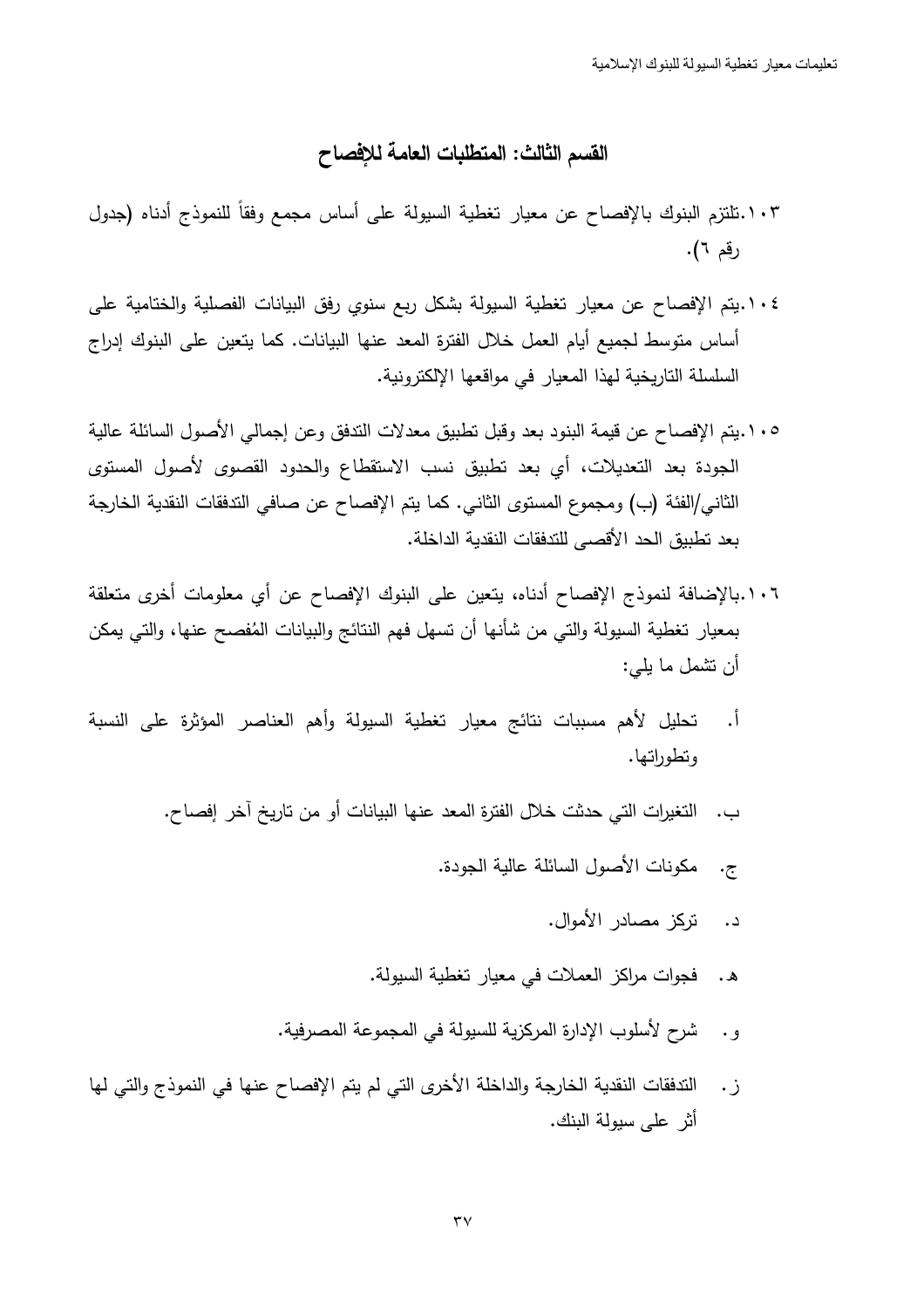- ١٠٧.بالإضافة لمعبار تغطبة السبولة والذي بقبس مخاطر السبولة لدى البنوك، فإن الإفصاحات الإضافية الكميّة والنوعية من شأنها إيصال صورةٍ أوضح عن مخاطر السيولة لدى البنوك. وفيما يلي بعض المعلومات الكمية والنوعية الأساسية التي يمكن للبنوك الإفصاح عنها:
	- الحدود المقررة للتركز في الضمانات وفي مصادر الأموال (المنتجات والأطراف المقابلة). أ.
- ب. انكشافات السبولة واحتياجات الأموال (Funding Needs) على المستوى المحلي ومستوى البنك وعلى أساس مجمع، وأية قيود قانونية أو رقابية تحدّ من قيام البنك بالتصرف بالسبولة.
- حوكمة إدارة مخاطر السيولة لدى البنك، والتي يمكن أن تشتمل على نزعة المخاطر،  $\cdot$   $\tau$ وهيكل ومسؤوليات إدارة مخاطر السيولة، والتقارير الداخلية للسيولة ومدى إلمام مختلف إدارات البنك ومجلس الإدارة بالاستراتيجية العامة لمخاطر السيولة لدى البنك.
- استراتيجية البنك في توفير مصادر الأموال والتي يمكن أن تشتمل على سياسة تتويع د. مصادر الأموال وأجالها ومدى انباع البنك لأساليب مركزية في نوفير مصادر الأموال.
	- ه. أساليب مخففات مخاطر السبولة.
	- شرح لكيفية قيام البنك باستخدام اختبارات الضغط المتعلقة بالسيولة. و .
		- ز . ملخص عن خطة طوارئ السيولة.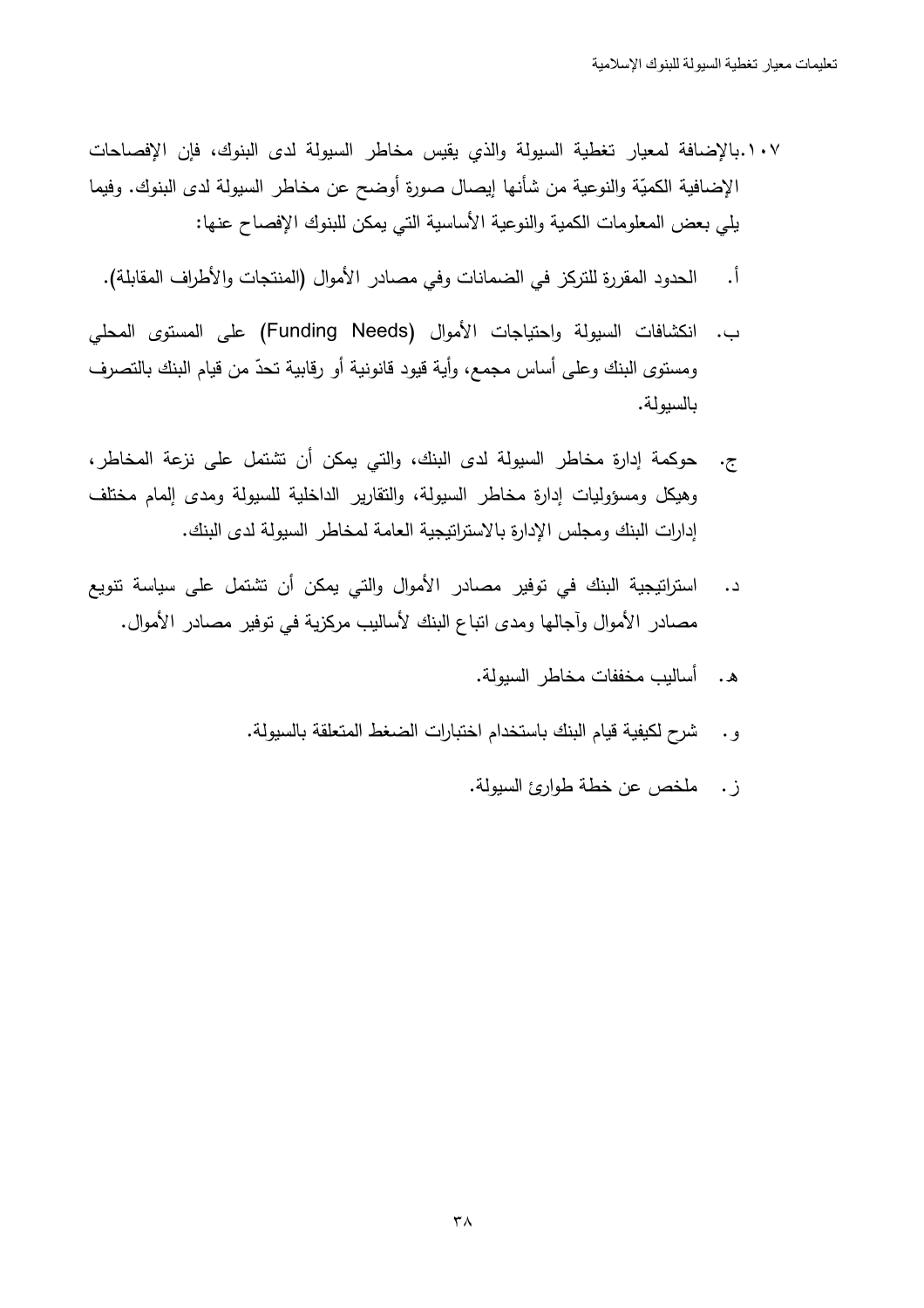جدول رقم (٦): نموذج الإفصاح عن معيار تغطية السيولة خلال الفترة المنتهية في ../../....\*

| القيمة بعد<br>تطبيق معدلات<br>التدفق ``<br>(متوسط)** | القيمة قبل<br>تطبيق معدلات<br>التدفق<br>(متوسط)** | البيان                                                                                                                                                        | م            |
|------------------------------------------------------|---------------------------------------------------|---------------------------------------------------------------------------------------------------------------------------------------------------------------|--------------|
|                                                      |                                                   | الأصول السائلة عالية الجودة:                                                                                                                                  |              |
|                                                      |                                                   | إجمالي الأصول السائلة عالية الجودة (قبل التعديلات)                                                                                                            | $\lambda$    |
|                                                      |                                                   | التدفقات النقدية الخارجة:                                                                                                                                     |              |
|                                                      |                                                   | ودائع النجزئـة (Retail Deposits) والمشروعات<br>الصغيرة:                                                                                                       | $\mathbf{r}$ |
|                                                      |                                                   | • الودائع المستقرة                                                                                                                                            | ٣            |
|                                                      |                                                   | الودائع الأقل استقراراً<br>$\bullet$                                                                                                                          | ٤            |
|                                                      |                                                   | الودائع وحسابات الاستثمار والأموال الأخرى غير<br>المضمونة من غير عملاء التجزئة ( Unsecured<br>Funding Wholesale) باستثناء ودائسع عصـلاء<br>المشروعات الصغيرة: | $\circ$      |
|                                                      |                                                   | الودائع التشغيلية<br>$\bullet$                                                                                                                                | ٦            |
|                                                      |                                                   | الودائع غير التشغيلية ( الالتزامات الأخرى غير<br>المضمونة)                                                                                                    | ٧            |
|                                                      |                                                   | الالتزامات المضمونة (Secured Funding)                                                                                                                         | ٨            |
|                                                      |                                                   | الندفقات النقدية الخارجة الأخرى، منها:                                                                                                                        | ٩            |

<sup>\*</sup>بيان ربع سنوي.

<sup>\*\*</sup> متوسط بسيط (Simple Average) لجميع أيام العمل خلال الفترة المعد عنها النموذج.

<sup>&</sup>lt;sup>١٧</sup> هي القيمة بعد تطبيق نسب الاستقطاع للأصول السائلة عالية الجودة ومعدلات التدفق الخارج والداخل.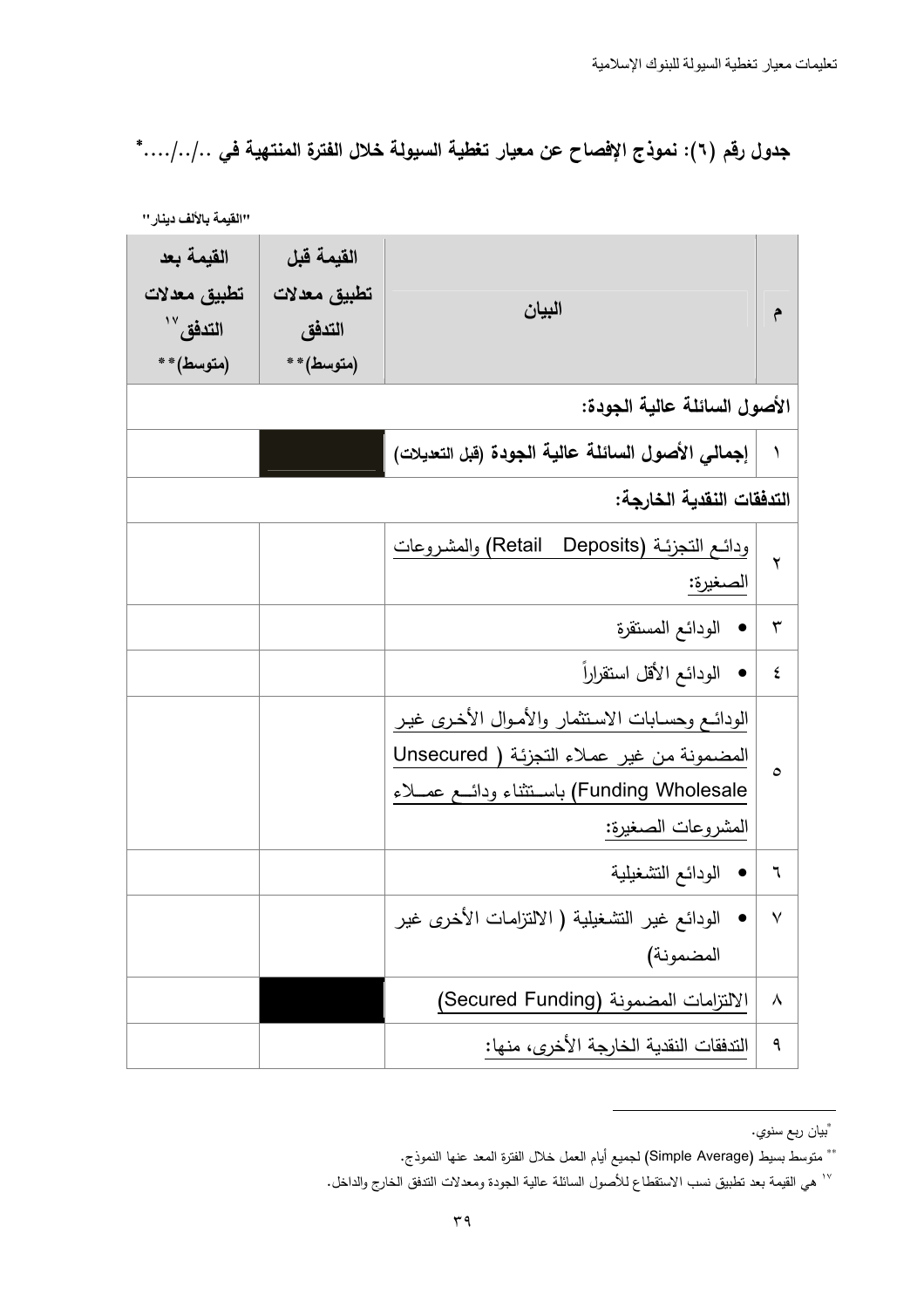|                           |  | الناشئة عن عقود التحوط المتوافقة مـع أحكـام        | ۱.             |
|---------------------------|--|----------------------------------------------------|----------------|
|                           |  | الشريعة الإسلامية                                  |                |
|                           |  | الناشئة عن الصكوك المدعومة بأصول وأدوات            | $\setminus$    |
|                           |  | التمويل المهيكلة الأخرى                            |                |
|                           |  | خطوط الائتمان والسبولة الملزمة                     | $\gamma$       |
|                           |  | التزامات النمويل المستقبلية المحتملة الأخرى        | $\gamma$       |
|                           |  | تدفقات نقدية تعاقدية أخرى خارجة                    | $\frac{1}{2}$  |
|                           |  | إجمالي التدفقات النقدية الخارجة                    | $\Delta$       |
| التدفقات النقدية الداخلة: |  |                                                    |                |
|                           |  | معاملات النمويل المضمونة                           | $\overline{1}$ |
|                           |  | التدفقات النقدية الداخلة الناتجة عن عمليات التمويل | $\vee$         |
|                           |  | المنتظمة (وفقاً للأطراف المقابلة)                  |                |
|                           |  | الندفقات النقدية الداخلة الأخرى                    | $\lambda$      |
|                           |  | إجمالي التدفقات النقدية الداخلة                    | $\eta$         |
| القيمة بعد<br>التعديلات^` |  | معيار تغطية السيولة                                |                |
|                           |  | إجمالي الأصول السائلة عالية الجودة (بعد التعديلات) | $\mathbf{r}$ . |
|                           |  |                                                    |                |
|                           |  | صافى الندفقات النقدية الخارجة                      | $\uparrow$ )   |

<sup>&</sup>lt;sup>١٨</sup>هي القيمة بعد تطبيق نسب الاستقطاع على الأصول السائلة عالية الجودة ونسب التدفق على التدفقات النقدية الداخلة والخارجة واحتساب الحدود القصوى لأصول المستوى الثاني والمستوى الثاني/الفئة (ب).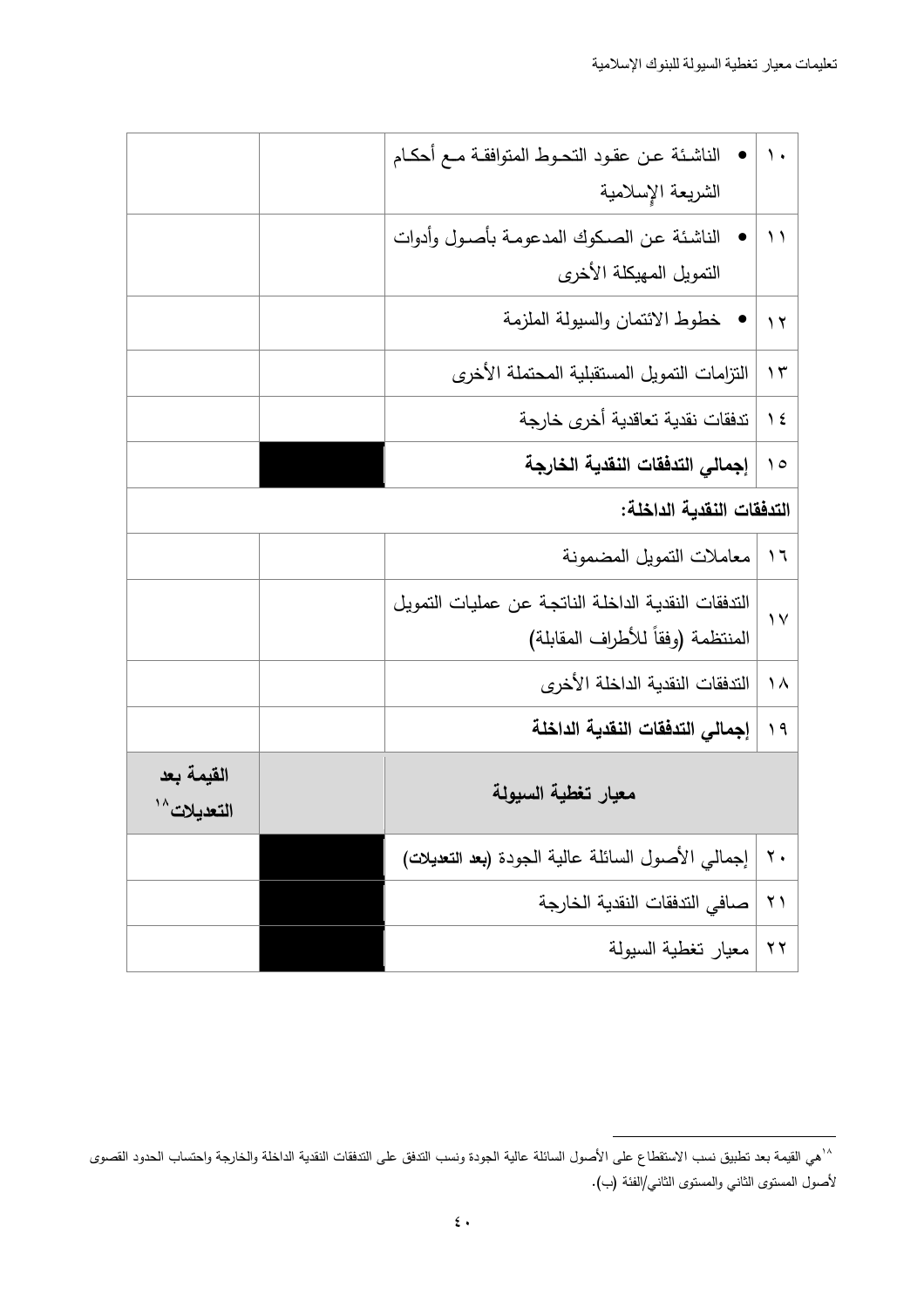# جدول رقم (٧): بيان مرجعية بنود الجدول رقم (٢)

| السطر ف <i>ي</i> معيار تغطية<br>السيولة (النموذج رقم ١)           | البيان                                                                                                                                | م             |
|-------------------------------------------------------------------|---------------------------------------------------------------------------------------------------------------------------------------|---------------|
| $\mathsf{Y}\circ$                                                 | إجمالي الأصول السائلة عالية الجودة (قبل التعديلات)                                                                                    | ١             |
| من ۳۳ إلى ٥٧                                                      | ودائع التجزئة (Retail Deposits) والمشروعات الصغيرة:                                                                                   | ٢             |
| 650.79.72.77<br>07,01,57                                          | • الودائع المستقرة                                                                                                                    | $\mathbf{r}$  |
| من ٣٥ إلىي ٣٨، من ٤٠<br>إِلَى ٤٤، من ٤٧ إِلَى<br>٥٠، من ٥٣ إلى ٥٧ | الودائع الأقل استقراراً                                                                                                               | ٤             |
| من ٥٨ إلى ٦٢                                                      | الودائع والأموال الأخرى غير المضمونة من غير عملاء<br>التجزئة (Funding Unsecured Wholesale) باستثناء<br>ودائع عملاء المشروعات الصغيرة: | ٥             |
| 09,01                                                             | الودائع التشغيلية                                                                                                                     | ٦             |
| من ٦٠ إلى ٦٢                                                      | الودائع غير التشغيلية ( الالتزامات الأخرى غير<br>المضمونة)                                                                            | $\checkmark$  |
| من ٦٣ إلى ٦٧                                                      | الالتزامات المضمونة (Secured Funding)                                                                                                 | ٨             |
| من ٦٨ إلى ٧٦                                                      | الندفقات الخارجة الأخرى، منها:                                                                                                        | ٩             |
| ٦A                                                                | الناشئة عن عقود التحوط المتوافقة مع الشريعة<br>الإسلامية                                                                              | $\mathcal{L}$ |
| ٦٩                                                                | الناشئة عن الصكوك المدعومة بأصول وأدوات التمويل<br>المهيكلة الأخرى                                                                    | ۱۱            |
| من ۷۰ إلى ۷٦                                                      | خطوط الائتمان والسبولة الملزمة                                                                                                        | $\gamma$      |
| من ٧٧ إلى ٨٠                                                      | التزامات النمويل المستقبلية المحتملة الأخرى                                                                                           | $\gamma$      |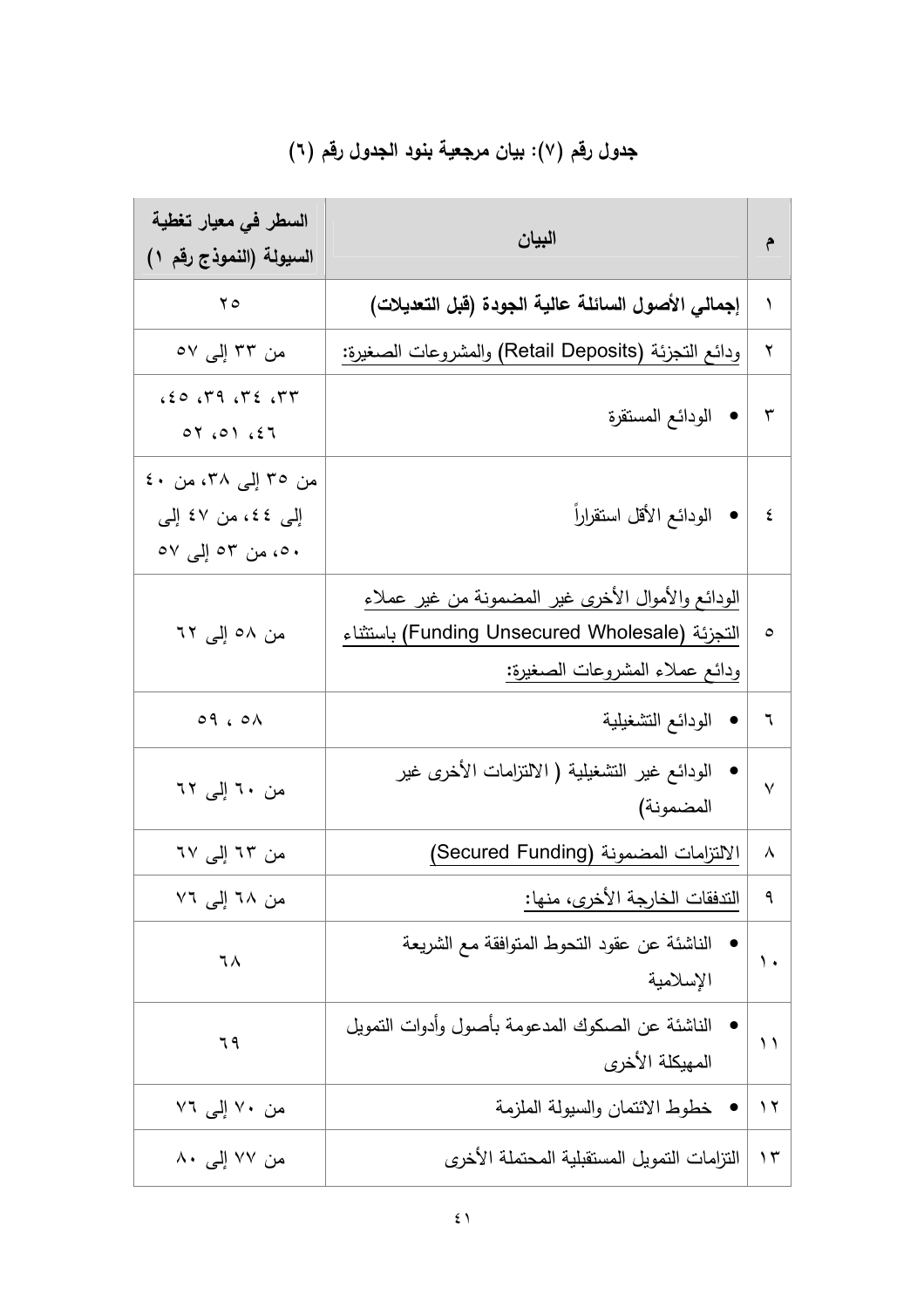| $\wedge$     | ندفقات نقدية تعاقدية أخرى خارجة                                                         | $\frac{1}{2}$  |
|--------------|-----------------------------------------------------------------------------------------|----------------|
| $\wedge$     | إجمالي التدفقات النقدية الخارجة                                                         | $\Omega$       |
| من ۸۳ إلى ۸٦ | معاملات النمويل المضمونة                                                                | 17             |
| من ۸۸ إلى ۹۱ | الندفقات النقدية الداخلة الناشئة من عمليات النمويل<br>المنتظمة (وفقاً للأطراف المقابلة) | $\vee$         |
| 97.97.1      | الندفقات النقدية الداخلة الأخرى                                                         | ۱۸             |
| 95           | إجمالي التدفقات النقدية الداخلة                                                         | 19             |
| ۳۲           | إجمالي الأصول السائلة عالية الجودة (بعد التعديلات)                                      | $\mathbf{y}$ . |
| ۹٦           | صافي الندفقات النقدية الخارجة                                                           | $\lambda$      |
| 9V           | معيار تغطية السيولة                                                                     | $\mathbf{y}$   |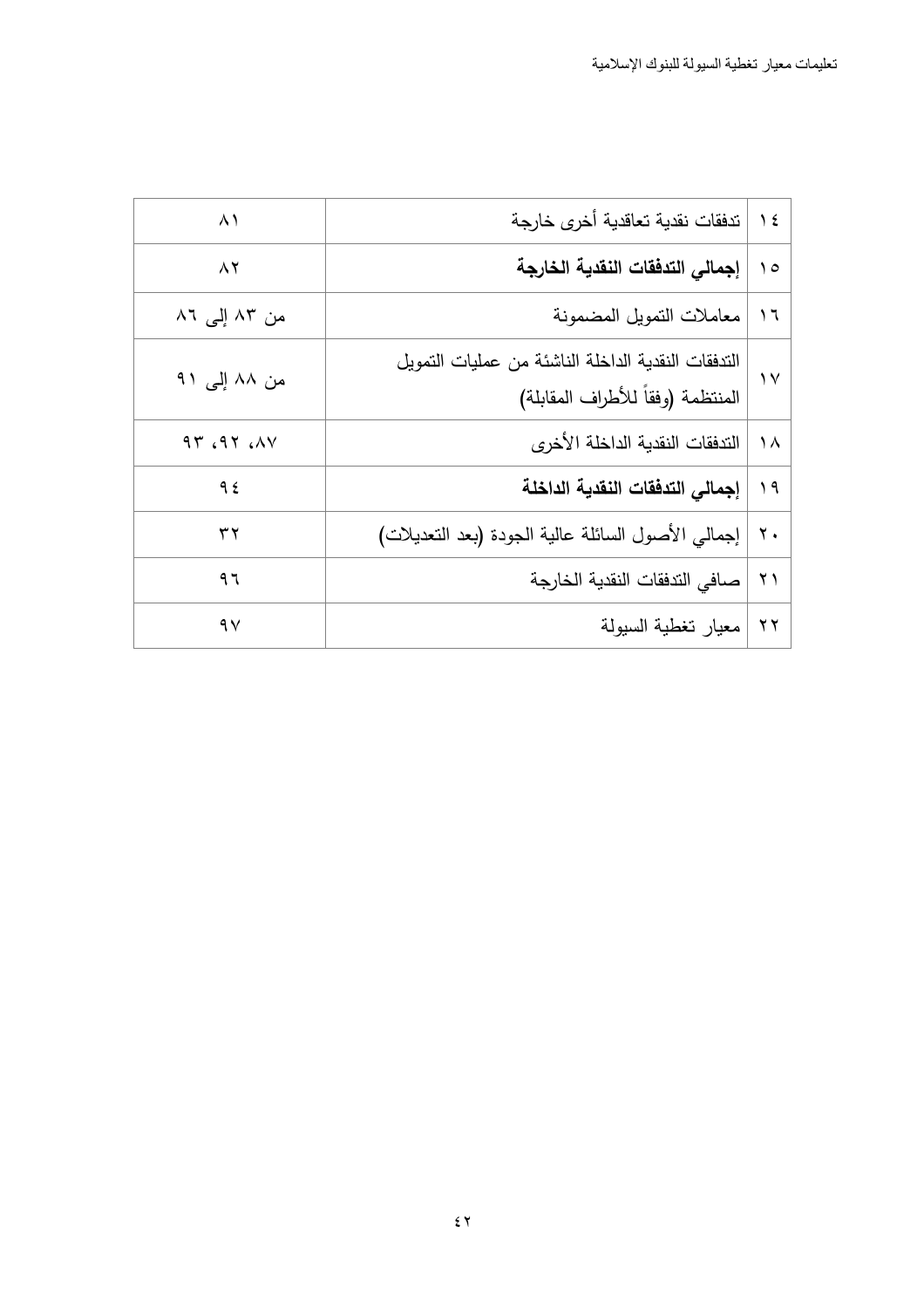تعليمات معبار تغطية السبولة للبنوك الاسلامية

### القسم الرابع: الملاحق

## الملحق (أ): تعريفات

لتنفيذ أحكام هذه التعليمات، تأخذ البنود النالية التعريفات المذكورة تحت كل منها:

- ا**لبِنك:** ويعني أي بنك معتمد بالكامل بهذه الصفة من قبل السلطة المختصة في البلاد التي يتم تسجيله  $\cdot$ فبها باستثناء البنوك التالبة:
- أ. البنك الذي يعتبر برأي بنك الكويت المركزي أنه غير خاضع للرقابة المناسبة من قبل السلطة المصرفية المختصبة. ب. البنك الذي يكون قد تم إيقاف ترخيصه لممارسة الأعمال المصرفية حالياً.
	- ٢. ا**لمجموعات المصرفية (Banking Groups):** مجموعة الشركات التي تمارس الأنشطة المصرفية بشكل أساسي وتكون مسجلة كبنوك من قبل السلطات المعنية.
	- ٣. مؤسسات القطاع العام (Public Sector Entity): ونعنى مؤسسة القطاع العام المعرفة كذلك من قبل بنك الكويت المركزي (مؤسسة القطاع العام المحلية) أو من قبل الجهات الرقابية المصرفية الخارجية (مؤسسة القطاع العام الأجنبية) وتشمل مؤسسات القطاع العام المحلية نلك الشركات المملوكة للحكومة، ولا يشمل ذلك الشركات التابعة لتلك المؤسسات التي تمارس الأنشطة التجارية.
	- ٤. بِنوك التنمية (Multilateral Development Banks): وتعني أي بنك أو هيئة إقراض أو تطوير يتم تأسيسها أو ضمانها بالاتفاق بين الدول أو المناطق أو المنظمات الدولية ما عدا لأغراض تجارية محضة.
	- 0. مؤسسة الأوراق المالية (Securities Firm): وتعني أي مؤسسة مرخصة في مجال نشاط الأوراق المالية وخاضعة لإشراف الجهات الرقابية المعنية. وعلى الصعيد المحلي فإن هذه المؤسسات تشمل جميع المؤسسات المالية غير المصرفية بما في ذلك شركات الاستثمار وصناديق الاستثمار الخاضعة لإشراف ورقابة هيئة أسواق المال. كما أن هذا النعريف بشمل سماسرة الأوراق المالية وشركات الوساطة المالبة.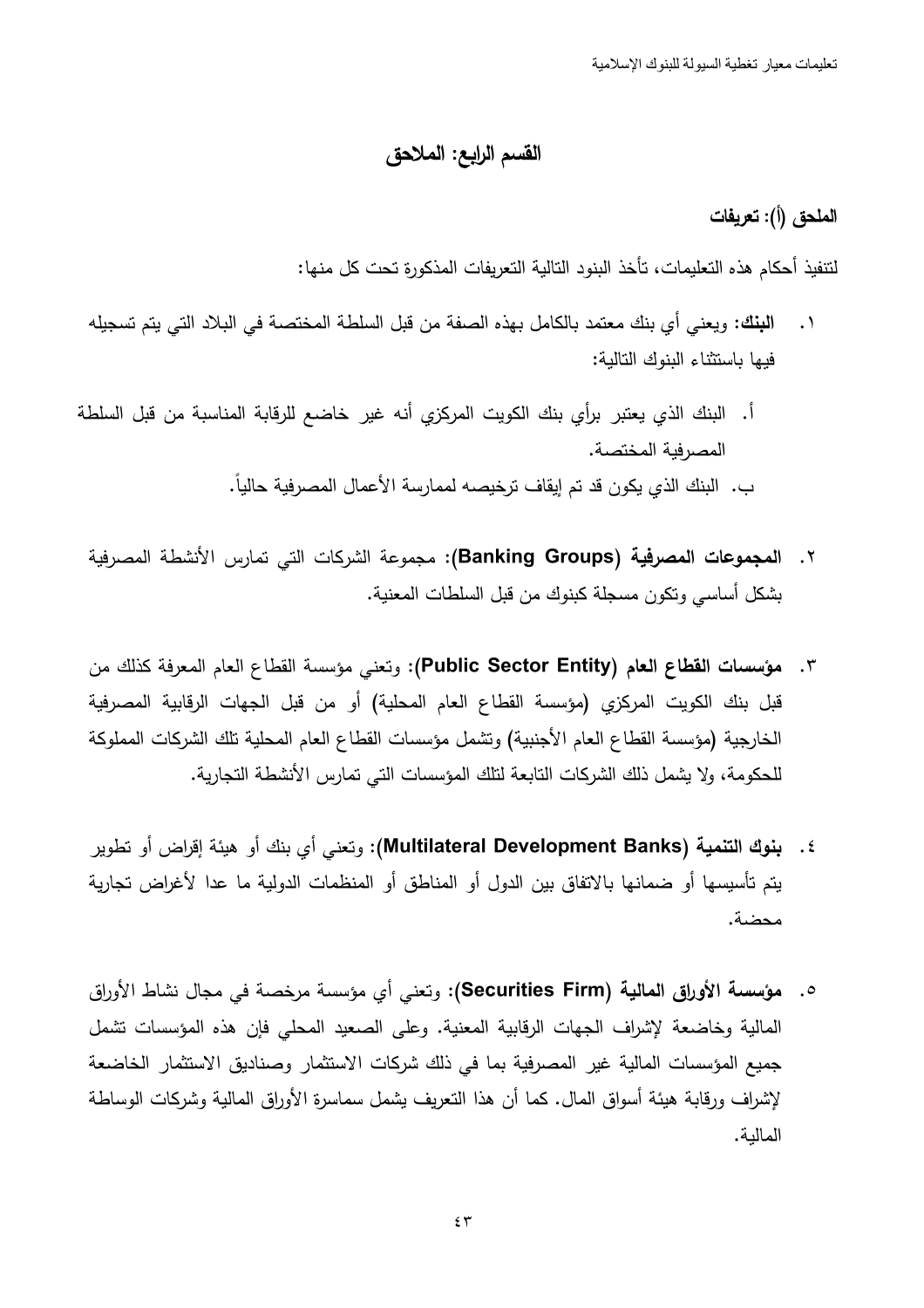- ٦. جهة الإشراف المضيفة (Host Supervisor): جهات الإشراف في الدول الخارجية على البنوك الكويتية.
- ٧. الأنشطة خارج الميزانية (Off–Balance–Sheet Activities): نشاط البنك الغير متعلق بتسجيل أصول أو التزامات داخل الميزانية، ونتضمن الأمثلة على ذلك منح اعتمادات مستندية والضمانات وخطابات الاعتماد والكفالات.
- ٨. صفقات إعادة الشراء بمفهومها التقليدي (Repo– Style Transactions): وتعني الصفقات التـي تشمل بيـع وإعادة شراء الأصـول وشراء وإعادة بيـع الأصـول بالإضـافـة إلـى إقراض واقتراض الأوراق المالية. ويستخدم مصطلح صفقات إعادة الشراء عادة للإشارة إلى أي من صفقات البنك التالية:
- أ. بيع وإعادة شراء الأوراق المالية: بوافق البنك على بيع الأوراق المالية إلى طرف أخر نقداً مع الالنزام بإعادة شراء الأوراق المالية بسعر متفق عليه في تاريخ لاحق.
- ب. إقراض الأوراق المالية: يقوم البنك بإقراض الأوراق المالية إلى طرف آخر ويتلقى النقد أو أوراق مالية أخرى من ذلك الطرف وذلك كضمانات.
- ج. شراء وإعادة بيع الأوراق المالية (الصفقات المعكوسة): بوافق البنك على شراء الأوراق المالية من الطرف الآخر نقدا مع الالتزام بإعادة بيع نلك الأوراق المالية بسعر متفق عليه في تاريخ لاحق (عكس صفقات إعادة الشراء).
- د. اقتراض الأوراق المالية: يقوم البنك باقتراض الأوراق المالية من الطرف الآخر مقابل الدفع النقدي أو الأوراق المالية الأخرى إلى ذلك الطرف كضمانات.
	- ٩. المنشأة ذات الغرض الخاص (Special Purpose Vehicle): تعني أي مؤسسة تتشأ لغرض خاص، ولمها الخصائص النالية:
- أ. نقتصر أنشطة المؤسسة ذات الغرض الخاص على القيام بأغراض التأسيس، أو إدارة الأموال أو توريق الأصول.
- ب. يتم تأسيسها بغرض فصل المؤسسة عن مخاطر الائتمان للبنك المصدر أو الجهة التي تبيع الانكشاف أو مجموعة الانكشافات.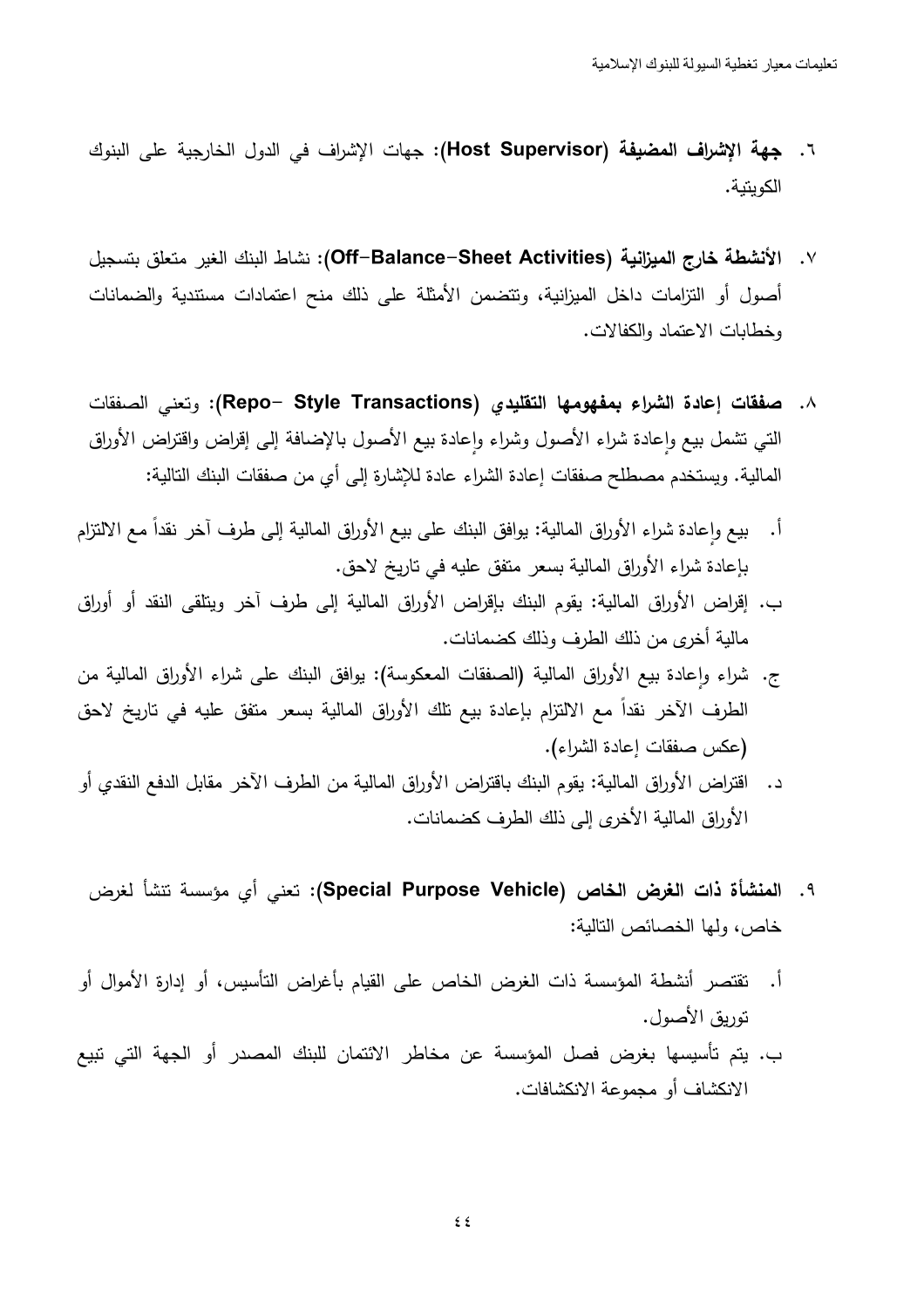- ١٠. وضع فائدة اقتصادية (In–the–Money): تكون عقود الخيار في هذا الوضع عندما يكون هناك فائدة اقتصادية ناتجة عن التتفيذ الفوري للعقد. ويكون عقد الخيار (البيع) في هذا الوضع عندما يكون سعر الأداة موضوع العقد (الأداة المرجعية) أعلى من سعر النتفيذ. ويكون عقد حق الخيار(الشراء) في هذا الوضع عندما يكون سعر الأداة موضوع العقد (الأداة المرجعية) أقل من سعر النتفيذ.
- ١١. فروض ذات أولوية أقل (Subordinated Loans): دين مصدر بواسطة مؤسسات مالية والتي تساند مطالبات الدائنين الآخرين في حال التصفية، ولكنها في مرتبة أعلى من الأسهم العادية والممتازة.
- ١٢. الالتزامات المضمونة: الالتزامات المضمونة بحقوق قانونية على أصول محددة مملوكة من قبل البنك والتي تستخدم في حالات الإفلاس (Bankruptcy) أو الإعسار (Insolvency) أو التصفية .(Liquidation).
- ١٣. العملات المؤثرة: العملة التي تمثل إجمالي الالتزامات (داخل وخارج الميزانية) المدرجة بها ٥% أو أكثر من إجمالي النزامات البنك (داخل وخارج الميزانية) المدرجة بكافة العملات.
- ١٤. الأصول السائلة عالية الجودة (HQLA): تعتبر الأصول سائلة عالية الجودة إذا كان يمكن تحويلها بسهولة وبشكل فوري إلى نقد من دون خسائر ، أو مع نكبّد خسائر ضئيلة تحت ظروف الضغط.
- ١٥. صافي التدفقات النقدية الخارجة (Total Net Cash Outflows): إجمالي التدفقات النقدية الخارجة المتوقعة، مطروحاً منه إجمالي التدفقات النقدية الداخلة المتوقعة للأيام الـ ٣٠ اللاحقة.
- ١٦. حسابات المعاملات (Transactional Accounts): هي الحسابات المستخدمة لتسوية المعاملات المتعلقة بالروانب ودخل العملاء.
- ١٧. الودائع التشغيلية(Operational Deposits): الودائع الناتجة عن أنشطة المقاصة (Clearing) والحفظ (Custody) وإدارة النقد(Cash Management).
	- ١٨. ودائع مؤمنة بالكامل: الودائع المغطاة بنسبة ١٠٠% ببرنامج تأمين الودائع.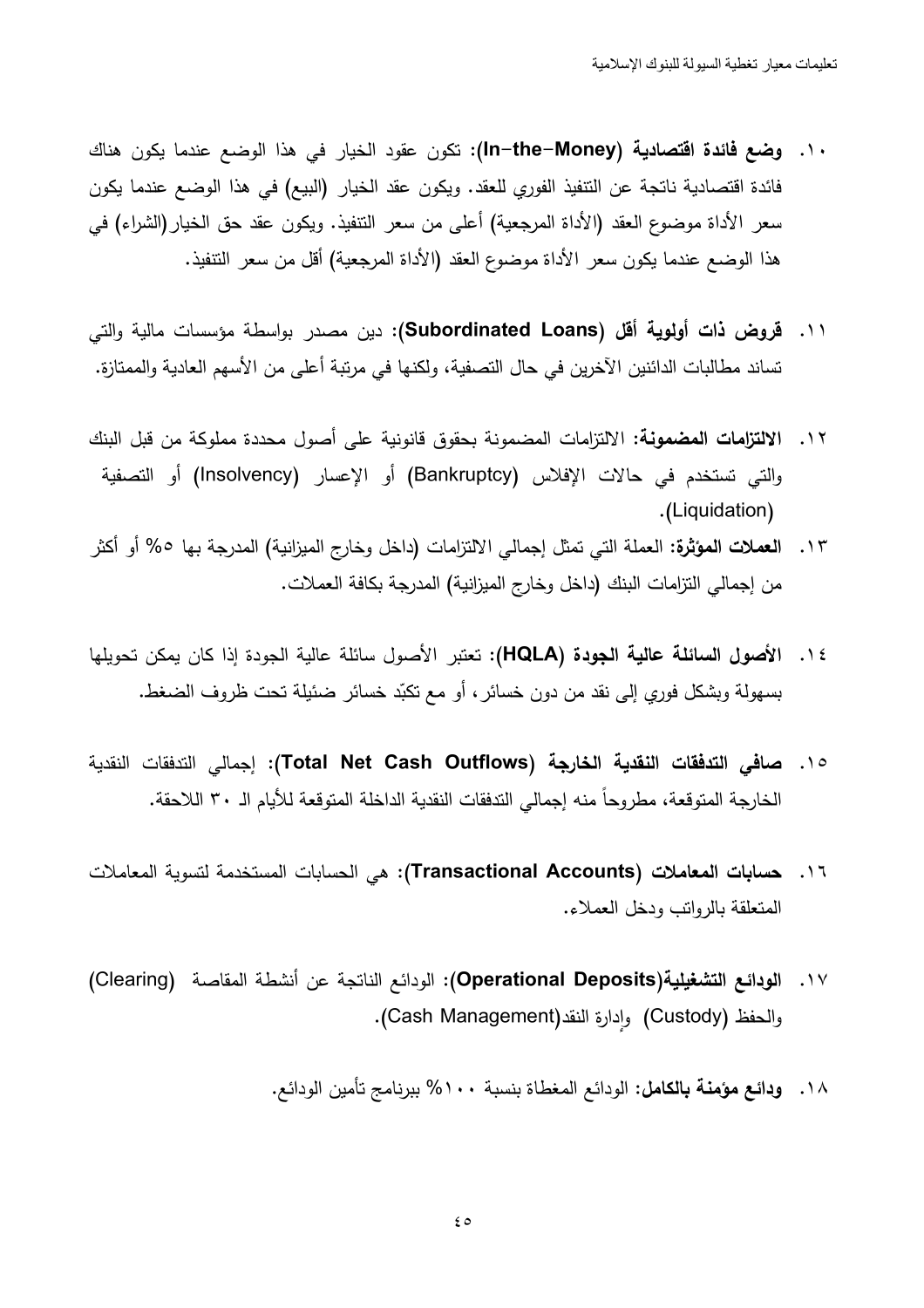- ١٩. ا**لودائع المستقرة**: هي مبالغ الودائع المؤمنة بالكامل ببرنامج تأمين ودائع والتي تمثل جزءاً من الودائع في حسابات المعاملات (Transactional Accounts) (مثل الحسابات التي يتم فيها إيداع الروانب نلقائياً) وفقاً لأحكام هذه النعليمات.
- ٢٠. ودائع التجزئة (Retail Deposits) : ودائع لدى بنك يتم إيداعها من قبل شخص طبيعي، حيث يتم احتساب الودائع التي تم إيداعها من قبل الأشخاص الاعتباريين وشركات الملكية الفردية وشركات التضامن في فئة الودائع من غير عملاء التجزئة.
- ٢١. الودائـع والأموال الأخرى غير المضمونـة (جانب الالتزامات) من غير عملاء التجزئـة ( Unsecured Wholesale Funding): الودائع والالتزامات من الأشخاص الاعتباريين (أي الشركات، بما في ذلك المؤسسات الفردية) وغير المضمونة بأصول مملوكة للبنك لأغراض الإفلاس أو التصفية أو الإعسار . وتستثني الالتزامات المتعلقة بعقود التحوط المتوافقة مع أحكام الشريعة الإسلامية من هذا التعريف.
- ٢٢. **ودائع المشروعات الصغيرة:** الودائع التي يكون لها نفس خصائص حسابات التجزئة، كما يكون إجمالي الودائـع المجمعة لأي عميل أقل من ٢٥٠,٠٠٠ دينار كويتي (على أساس مجمع حيثما ينطبق).
- ٢٣. **مؤسسة تقييم ائتماني خارجي مؤهلة**: هي مؤسسة تقييم ائتماني خارجي معتمدة ومعترف بها من قبل بنك الكويت المركزي، بحسب ما ورد في الملحق (ب) معايير الاعتماد وقائمة بمؤسسات التقييم الائتماني الخارجي المعتمدة من تعليمات معيار كفاية رأس المال – بازل (٣) للبنوك التقليدية.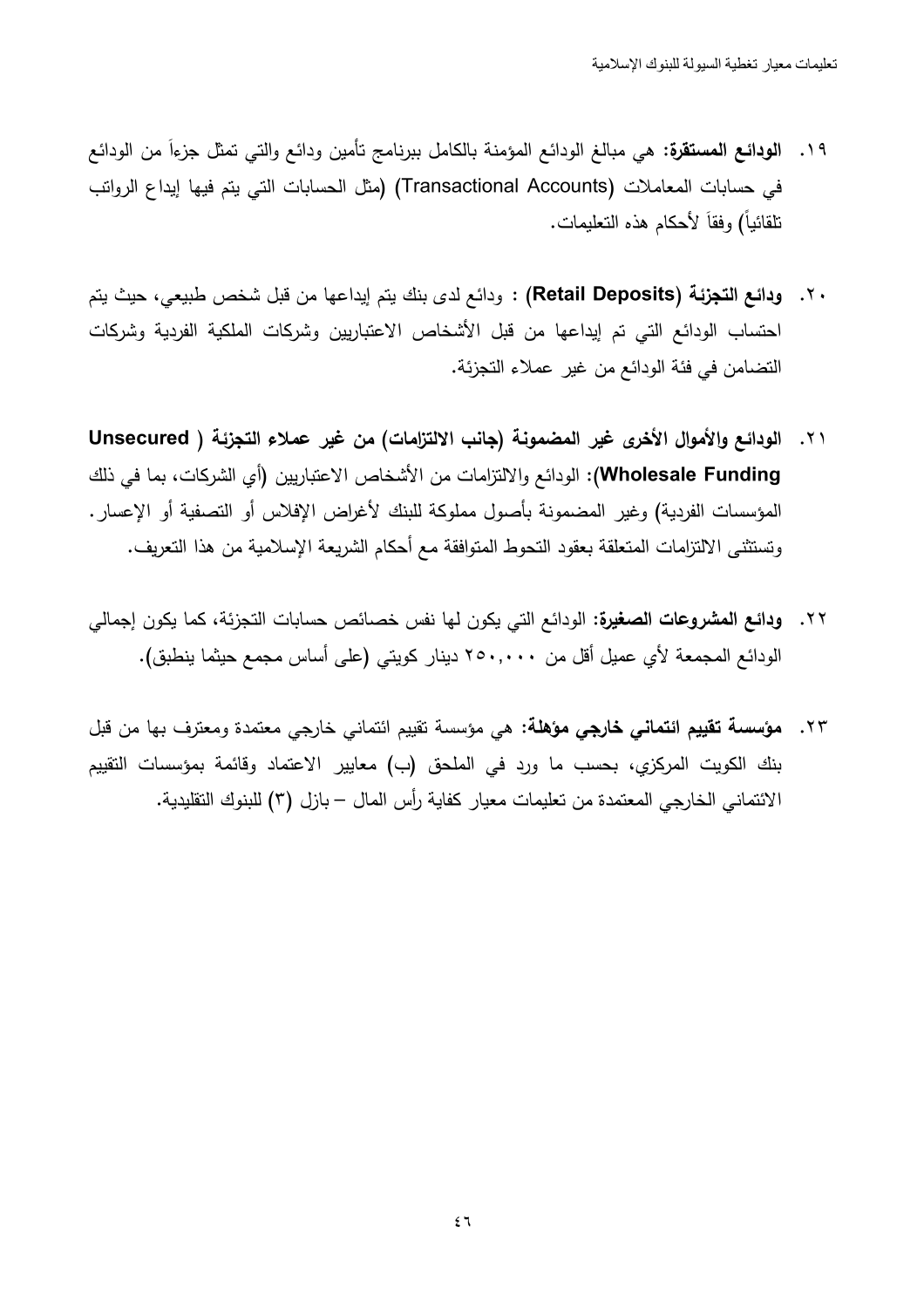الملحق (ب): طريقة احتساب الحدود القصوى لأصول المستوى الثاني

١. يتم في هذا الملحق توضيح طريقة احتساب الحد الأقصبي لأصول المستوى الثاني.

- ٢. عند احتساب الحد الأقصى بنسبة ٤٠% لأصول المستوى الثاني، يتعين الأخذ بالاعتبار تأثير قيمة أصول المستوى الأول والثاني المتعلقة بمعاملات التمويل المضمونة، التي تستحق خلال ٣٠ يوماً على الأصول السائلة عالية الجودة. إن الحد الأقصى لقيمة أصول المستوى الثاني المعدلة من الأصول السائلة عالية الجودة يساوي ثلثي قيمة أصول المستوى الأول المعدلة بعد الاستقطاعات. عند احتساب الحد الأقصبي بنسبة ٤٠% لأصول المستوى الثاني، يتعين الأخذ بالاعتبار أي تخفيض في أصول المستوى الثاني/الفئة (ب) المؤهلة الذي ينشأ عن احتساب الحد الأقصـي بنسبة ١٥% لأصـول المستوى الثاني/الفئة (ب).
- ٣. بالإضافة إلى ذلك، فإنه عند احتساب الحد الأقصىي بنسبة ١٥% لأصول المستوى الثاني/الفئة (ب)، يتعين الأخذ بالاعتبار نأثير الأصول السائلة عالية الجودة المتعلقة بمعاملات التمويل المضمونة والتي تستحق خلال ٣٠ يوماً على إجمالي الأصول السائلة عالية الجودة. إن الحد الأقصى لقيمة أصول المستوى الثاني/الفئة (ب) المعدلة من الأصول السائلة عالية الجودة يساوي ٨٥/١٥ من مجموع القيم المعدلة لأصول المستوى الأول والثاني، أو في حالة تطبيق الحد الأقصبي بنسبة ٤٠%، فيساوي ٤/١ القيمة المعدلة لأصول المستوى الأول، وذلك بعد نطبيق الاستقطاعات في كلتا الحالتين.
- ٤. إن القيمة المعدلة لأصول المستوى الأول هي قيمة أصول المستوى الأول التي نتشأ عن عمليات النمويل المضمونة قصيرة الأجل والتي بموجبها يتم استبدال أي من الأصول السائلة عالية الجودة مقابل أي من أصول المستوى الأول (بما في ذلك النقد). وتمثّل القيمة المعدلة لأصول المستوى الثاني/الفئة (أ) قيمة أصول المستوى الثاني/الفئة (أ) التي تتشأ عن عمليات التمويل المضمونة قصبرة الأجل والتي بموجبها يتم استبدال أي من الأصول السائلة عالية الجودة مقابل أي من أصول المستوى الثاني/الفئة (أ). وتمثّل القيمة المعدلة لأصول المستوى الثاني/الفئة (ب) قيمة أصول المستوى الثاني/الفئة (ب) التي نتشأ عن عمليات التمويل المضمونة قصيرة الأجل والتي بموجبها يتم استبدال أي من الأصول السائلة عالية الجودة مقابل أي من أصول المستوى الثاني/الفئة (ب). في هذا السياق، إن المعاملات قصبرة الأجل هي المعاملات التي تصل فترة استحقاقها إلى ٣٠ يوم. يتم تطبيق الاستقطاعات ذات الصلة قبل احتساب الحدود القصوى المطبقة.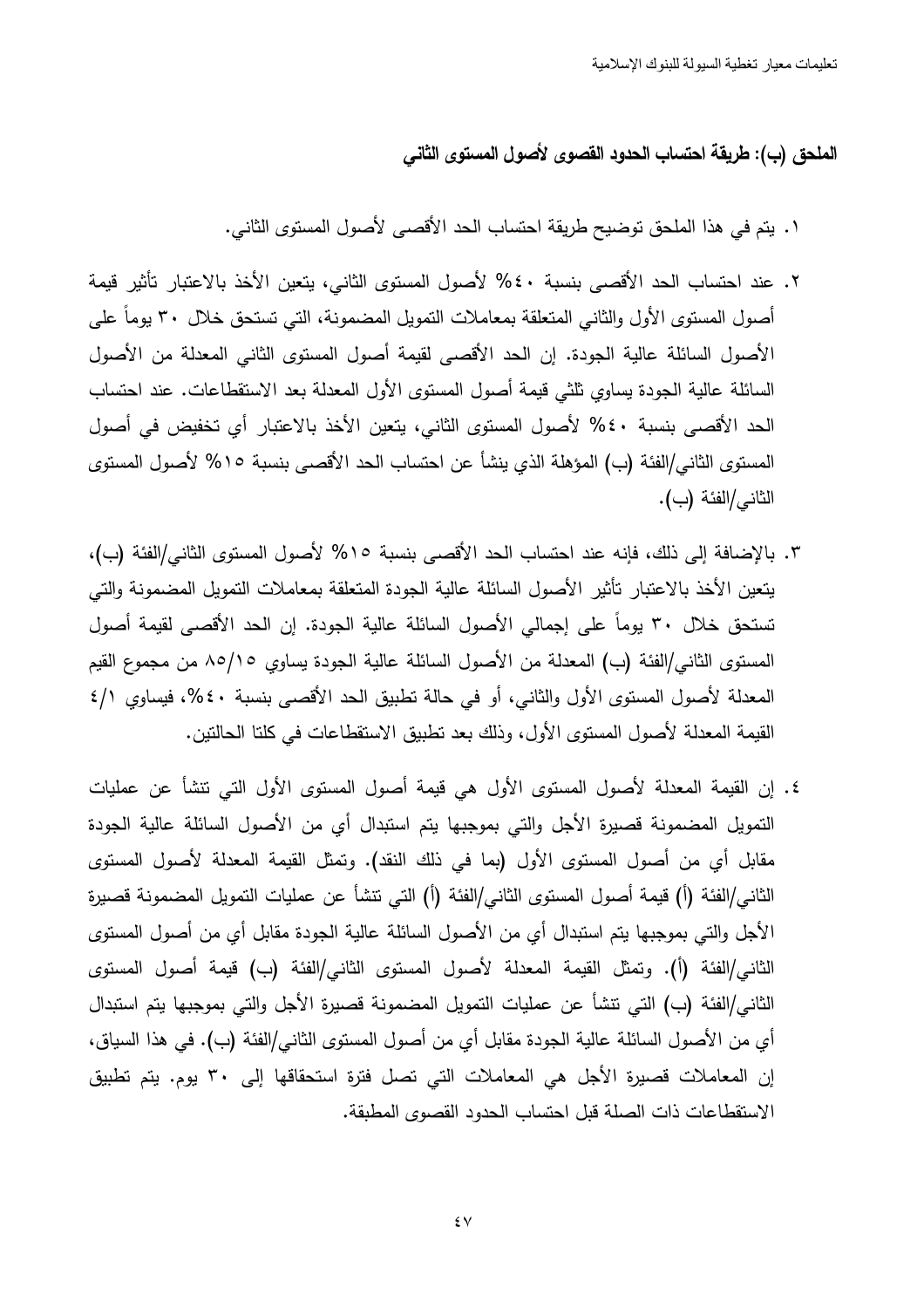0. إن معادلة احتساب الأصول السائلة عالية الجودة هي كما بلي:

الأصول السائلة عالية الجودة = أصول المستوى الأول + المستوى الثاني/الفئة (أ) + المستوى الثاني/الفئة (ب) – التعديلات للحد الأقصبي بقيمة ١٥% – التعديلات للحد الأقصبي بقيمة ٤٠% حنث أن:

- التعديلات للحد الأقصـى بقيمة ١٥% = القيمة الأعلى ((أصول المستوى الثاني/الفئة (ب) المعدلة – ٨٥/١٥ \* (أصول المستوى الأول المعدلة + أصول المستوى الثاني/الفئة (أ) المعدلة)، أصول المستوى الثاني/الفئة (ب) المعدلة – ٦٠/١٥ \* أصول المستوى الأول المعدلة، صفر)
- التعديلات للحد الأقصبي بقيمة ٤٠% = القيمة الأعلى ((أصول المستوى الثاني/الفئة (أ) المعدلة + أصول المستوى الثاني/الفئة (ب) المعدلة – التعديلات على الحد الأقصبي بنسبة ١٥%) – ٣/٢ \* أصول المستوى الأول المعدلة، صفر)
	- ٦. وبمعنى آخر ، بمكن النعبير عن المعادلة كالتالي:

الأصول السائلة عالية الجودة = أصول المستوى الأول + المستوى الثاني/الفئة (أ) + المستوى الثاني/الفئة (ب) – القيمة الأعلى (أصول المستوى الثاني/الفئة (أ) + أصول المستوى الثاني/الفئة (ب)) – ٣/٢ \* أصول المستوى الأول المعدلة، أصول المستوى الثاني/الفئة (ب) المعدلة – ٨٥/١٥ \* (أصول المستوى الأول المعدلة + أصول المستوى الثاني/الفئة (أ) المعدلة)، صفر)

٧. مثال – طريقة احتساب الحدود القصوى لأصول المستوى الثانـي:

بافتراض ما يلي:

- يمتلك البنك أرصدة لدى البنك المركزي بقيمة ١٠ مليار دينار كويتي (مؤهلة للأصول السائلة عالية الجودة المستوى الأول)، وصكوك ذات تقييم ائتماني AAA بقيمة ١٠ مليار دينار كويتي (مؤهلة للأصول السائلة عالية الجودة المستوى الثاني/الفئة أ).
	- يبلغ صافي التدفقات النقدية الخارجة للبنك ١٠ مليار دينار كويتي.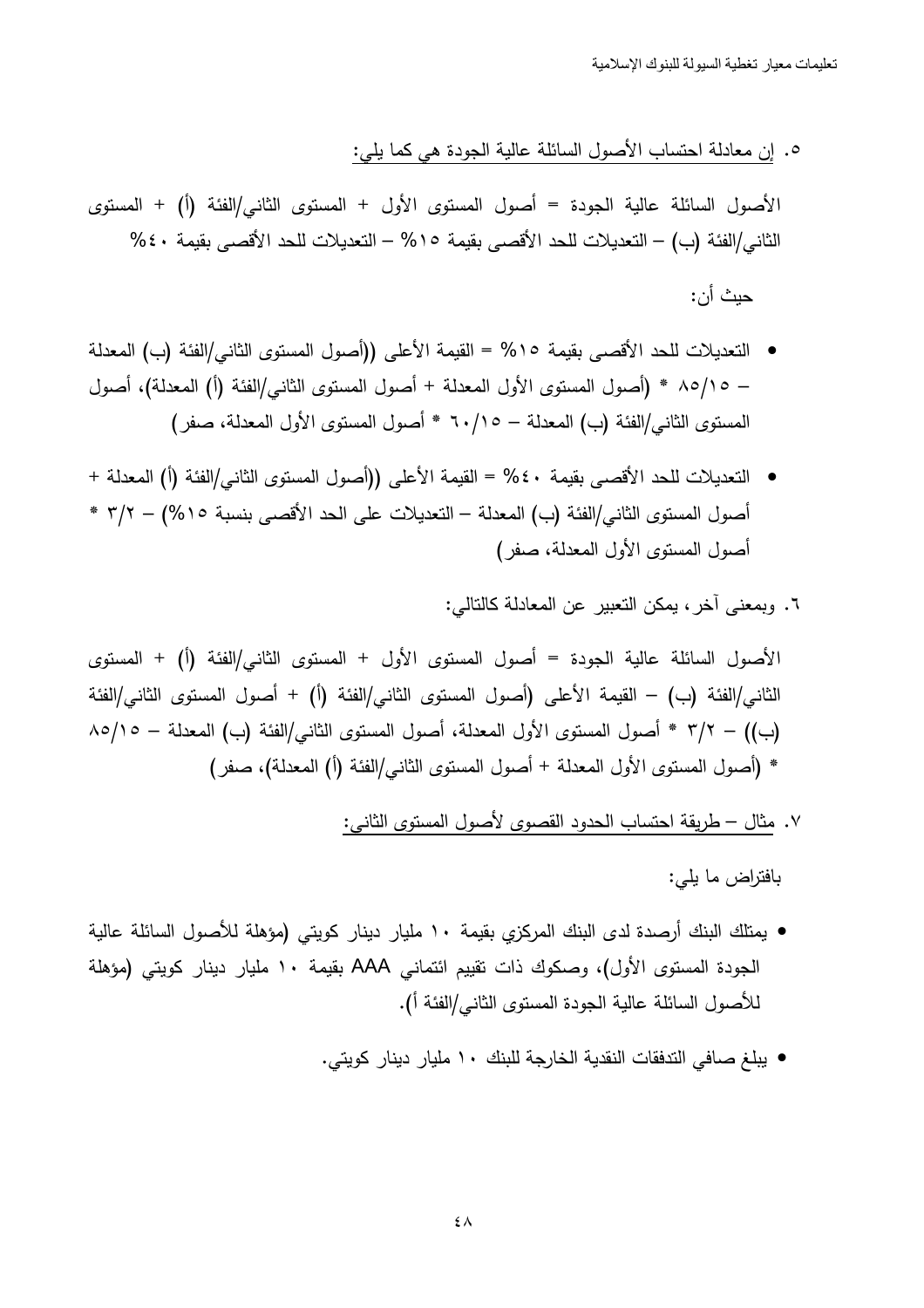وعليه:

- تخضع الصكوك لنسبة استقطاع ١٥%، وبذلك فتكون قيمة تلك الصكوك بعد تطبيق نسبة الاستقطاع ۰٫۵ مليار [= ۱۰ – (۴۱۰\*۱۵%)].
	- يتم احتساب التعديلات للحد الأقصـي بقيمة ٤٠% لأصـول المستوى الثاني كما يلي:

 $\lambda, \lambda \mathsf{r} = (\lambda \cdot * \mathsf{r}/\mathsf{r}) - \lambda, \circ = \mu$ تعديلات المستوى الثاني

- يصبح إجمالي الأصول السائلة عالية الجودة بعد التعديلات ١٦,٦٧ مليار [= ٨,٥ / ٨  $\cdot$ [(  $\wedge$  ,  $\wedge$   $\curlyvee$ 
	- وبذلك يكون معيار تغطية السيولة ١٦٦,٧% (= ١٠/١٦,٢٧).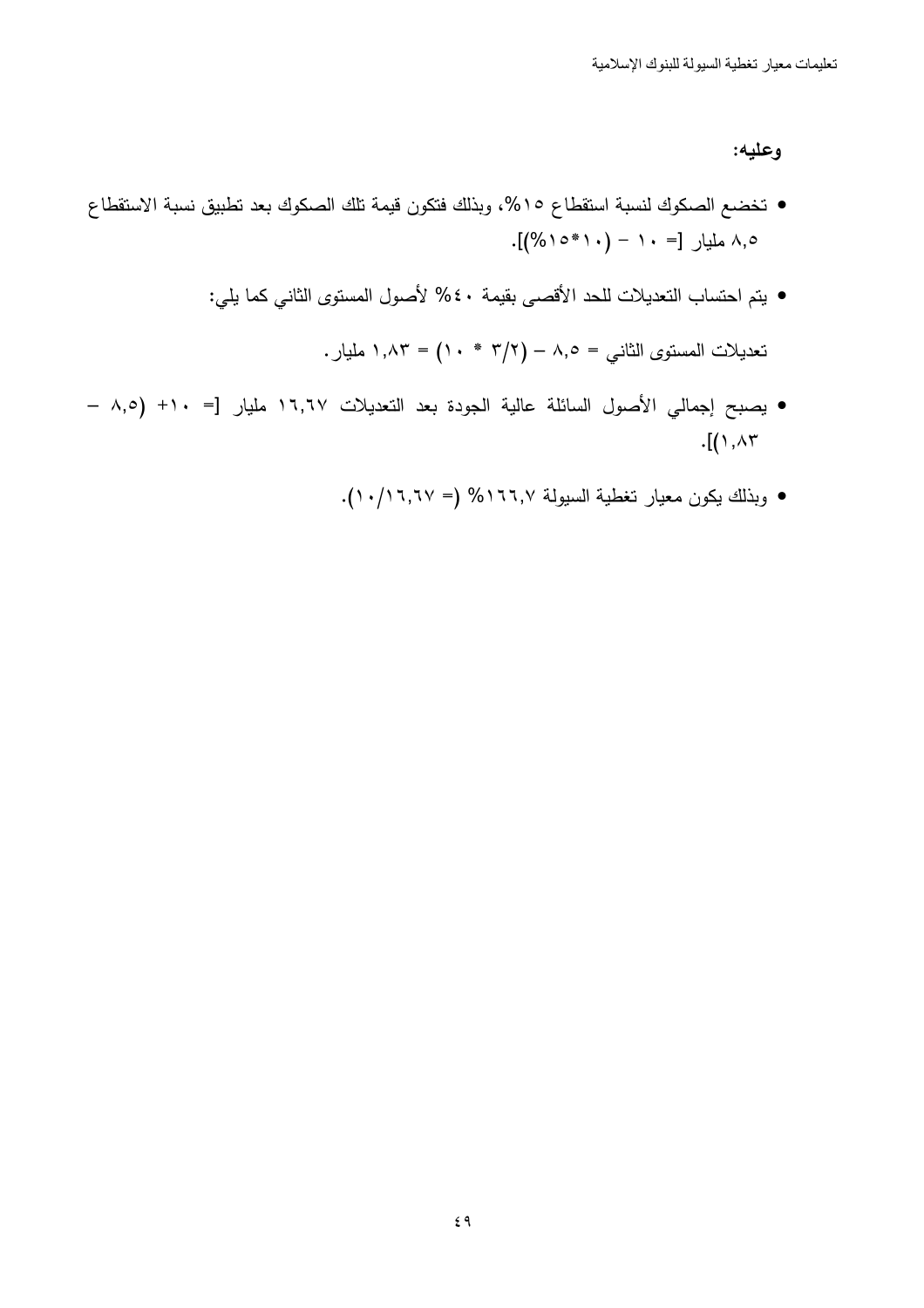# الملحق (ج): ملخص توضيحي لمعيار تغطية السيولة

| معدلات التدفق | البند                                                                                                                                                                                                                                                                                                                                                                                                                                                                                                                                                                                                                                                                                                                                                                          |  |  |
|---------------|--------------------------------------------------------------------------------------------------------------------------------------------------------------------------------------------------------------------------------------------------------------------------------------------------------------------------------------------------------------------------------------------------------------------------------------------------------------------------------------------------------------------------------------------------------------------------------------------------------------------------------------------------------------------------------------------------------------------------------------------------------------------------------|--|--|
|               | الأصول السائلة عالية الجودة                                                                                                                                                                                                                                                                                                                                                                                                                                                                                                                                                                                                                                                                                                                                                    |  |  |
|               | أ. أصول المستوى الأول                                                                                                                                                                                                                                                                                                                                                                                                                                                                                                                                                                                                                                                                                                                                                          |  |  |
| $\%$ \        | •   أوراق النقد والمسكوكات المعدنية.<br>● الأرصدة لدى بنك الكويت المركزي المؤهلة.<br>الصكوك الصادرة عن بنك الكويت المركزي أو حكومة دولة الكويت أو البنك<br>الإسلامي للتنمية (IDB).<br>الصكوك القابلة للتسبيل المصدرة أو المضمونة من الحكومات أو البنوك<br>المركزية أو مؤسسات القطاع العام أو بنوك التنمية المؤهلة.<br>●   الصكوك بالعملة المحلية الصادرة عن الحكومة أو البنك المركزي في البلد<br>الذي نتشأ فيه مخاطر السيولة أو البلد الأم للبنك والتي تعطى وزن مخاطر<br>بنسبة غير صفر %.<br>الصكوك بالعملة الأجنبية الصادرة عن الحكومة أو البنك المركزي بما لا يزيد<br>على قيمة صافي التدفقات النقدية الخارجة بالعملة الأجنبية المعنية الناتجة<br>عن سيناريو الضغط والمترتبة على عمليات البنك في الدولة التي تتشأ فيها<br>مخاطر السيولة والتي تعطي وزن مخاطر بنسبة غير صفر %. |  |  |
|               | مجموع أصول المستوى الأول                                                                                                                                                                                                                                                                                                                                                                                                                                                                                                                                                                                                                                                                                                                                                       |  |  |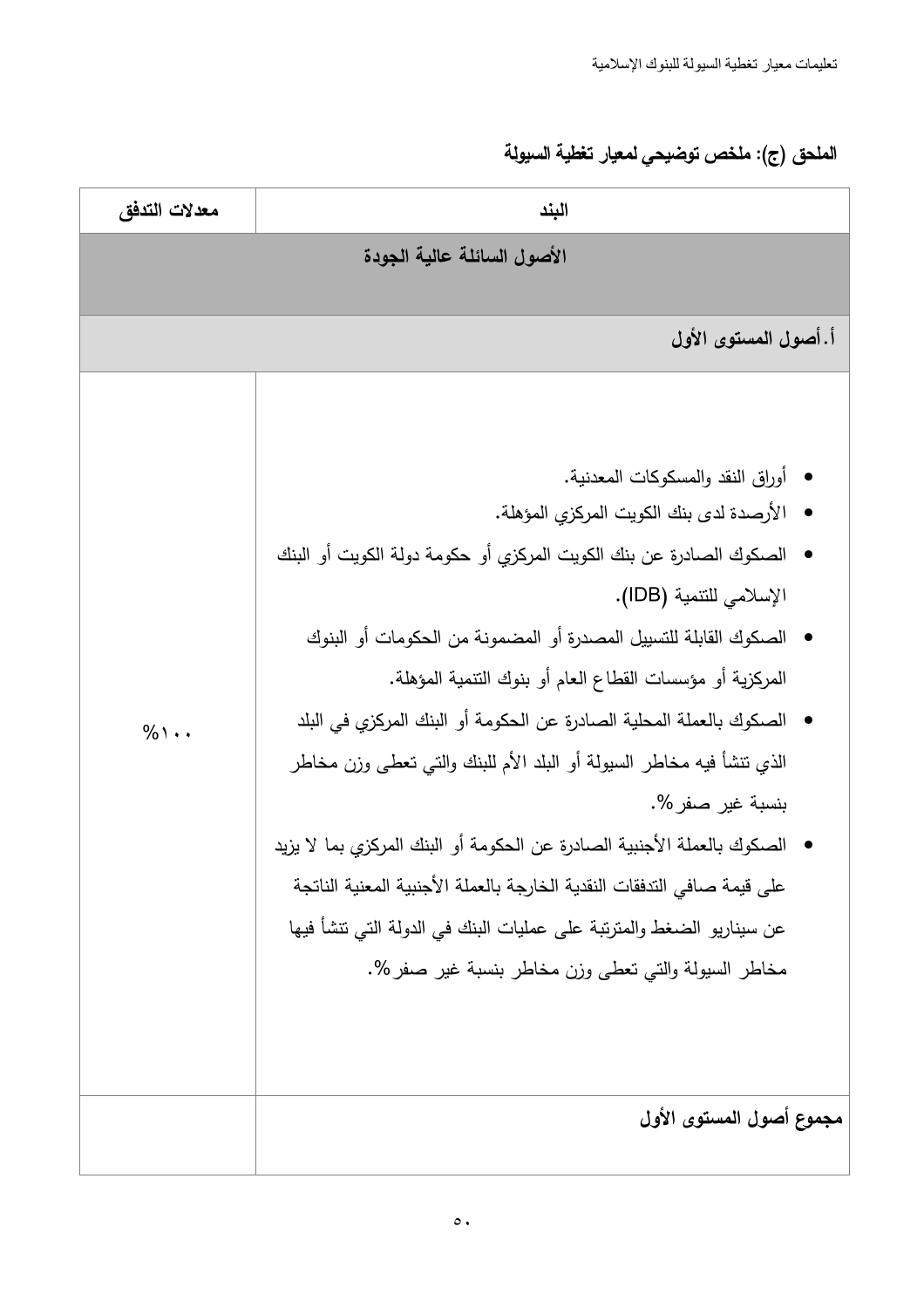| ب. أصول المستوى الثاني (بحد أقصى ٤٠% من إجمالي الأصول السائلة عالية الجودة) |                                                                                |
|-----------------------------------------------------------------------------|--------------------------------------------------------------------------------|
|                                                                             | ١) أصول المستوى الثاني/الفئة (أ)                                               |
|                                                                             |                                                                                |
|                                                                             | ●   الصكوك القابلة للتسييل المصدرة أو المضمونة من الحكومات أو البنوك           |
|                                                                             | المركزية أو مؤسسات القطاع العام أو بنوك النتمية المؤهلة.                       |
| $%$ $\wedge$ $\circ$                                                        | الصكوك والأوراق المالية المؤهلة الأخرى المنوافقة مع أحكام الشريعة              |
|                                                                             | الإسلامية والقابلة للتسييل.                                                    |
|                                                                             | الصكوك الصادرة عن المؤسسة الدولية الإسلامية لإدارة السيولة (IILM).             |
|                                                                             | ٢) أصول المستوى الثاني/الفئة (ب) (بحد أقصى ١٥% من إجمالي الأصول                |
|                                                                             | السائلة عالية الجودة)                                                          |
|                                                                             | ●   الصكوك (شاملةُ الأوراق التجارية ) المصدرة من المؤسسات غير المالية          |
| $% \circ$ .                                                                 | المؤهلة.                                                                       |
|                                                                             | • أسهم الملكية المؤهلة.                                                        |
|                                                                             | مجموع أصول المستوى الثاني (١ + ٢)                                              |
|                                                                             | إجمالي قيمة الأصول السائلة عالية الجودة ( أ + ب)                               |
| معدلات التدفق النقدى                                                        |                                                                                |
| الخارج                                                                      | التدفقات النقدية الخارجة                                                       |
| (Run-off Rates)                                                             |                                                                                |
|                                                                             | اً.   ودائع التجزئة – بالعملة المحلية                                          |
|                                                                             | الودائع التي تستحق خلال فترة ٣٠ يوماً:                                         |
| %                                                                           | الودائع المستقرة                                                               |
| $\%$ $\wedge$                                                               | الحسابات المؤمنة بالكامل وليست حسابات معاملات ( Non–Transactional<br>(Accounts |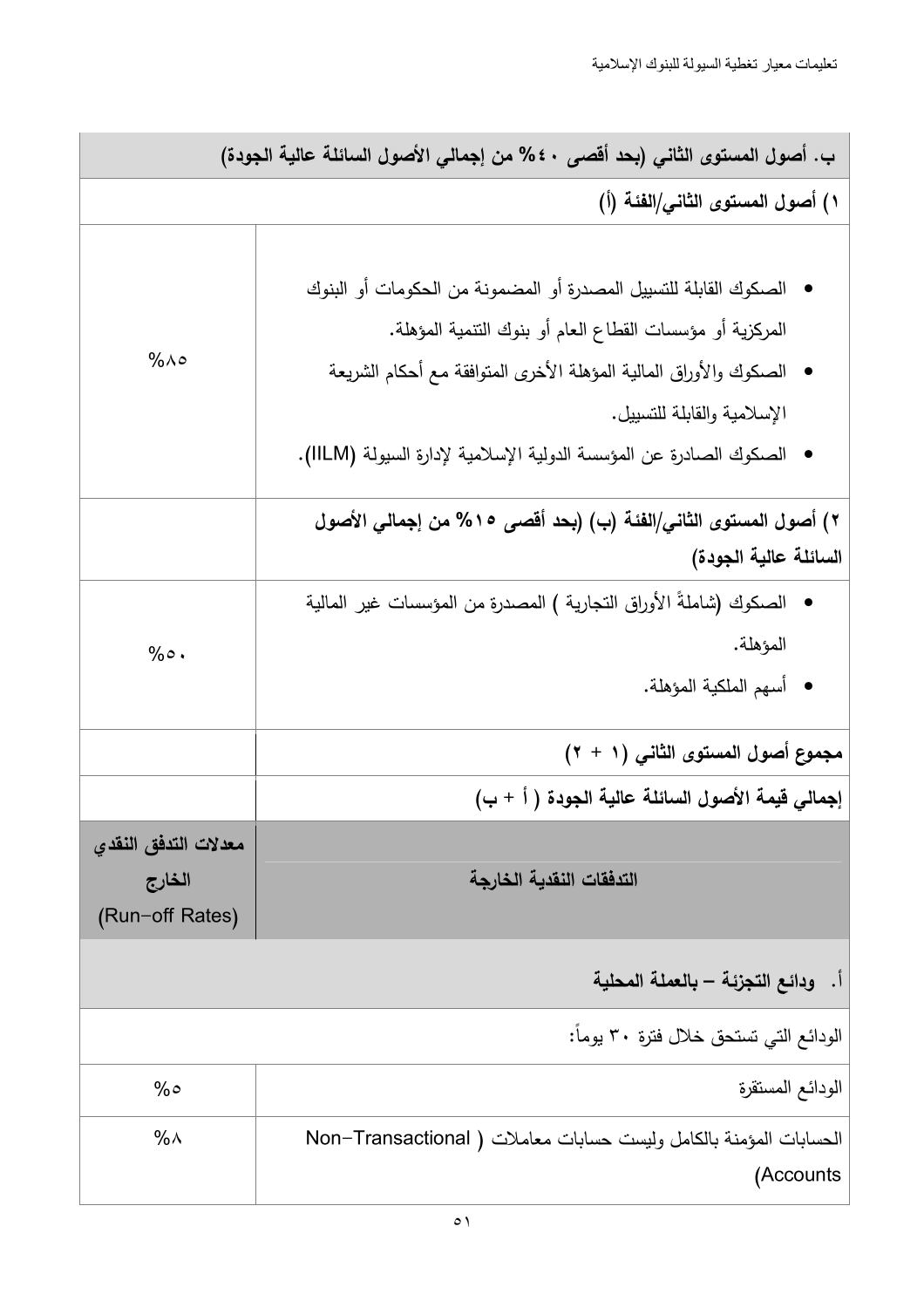|               | ودائع التجزئة الأقل استقراراً:                                    |
|---------------|-------------------------------------------------------------------|
| $%$ \ $\cdot$ | •      •••,•• د .ك أو أقل                                         |
| $%$ 10        | ● أكثر من ٥٠,٠٠٠ ولغاية ١٥٠,٠٠٠د.ك                                |
| $%$ ٢.        | • أكثر من ١٥٠,٠٠٠ ولغاية ٢٥٠,٠٠٠ د.ك                              |
| $%$ ٢٥        | • أكثر من ٢٥٠,٠٠٠ د.ك                                             |
| صفر %         | الودائع ذات فترات استحقاق متبقية أكثر من ٣٠ يوماً                 |
|               | ودائع التجزئة – بالعملة الأجنبية                                  |
|               | الودائع التي تستحق خلال فترة ٣٠ يوماً:                            |
| %             | الودائع المستقرة                                                  |
| $%$ \ $\cdot$ | الحسابات المؤمنة بالكامل وليست حسابات معاملات ( Non–Transactional |
|               | (Accounts                                                         |
|               | ودائع التجزئة الأقل استقراراً:                                    |
| $%$ 1 $\tau$  | ۰۰,۰۰۰ د.ك أو أقل                                                 |
| $%$ 1 $\vee$  | أكثر من ٥٠,٠٠٠ ولغاية ١٥٠,٠٠٠ د.ك                                 |
| $%$ ٢٢        | أكثر من ١٥٠,٠٠٠ ولغاية ٢٥٠,٠٠٠ د.ك                                |
| $%$ ٢٧        | أكثر من ۰۰۰,۰۰۰ لاد.ك                                             |
| صفر %         | الودائع ذات فترات استحقاق متبقية أكثر من ٣٠ يوماً                 |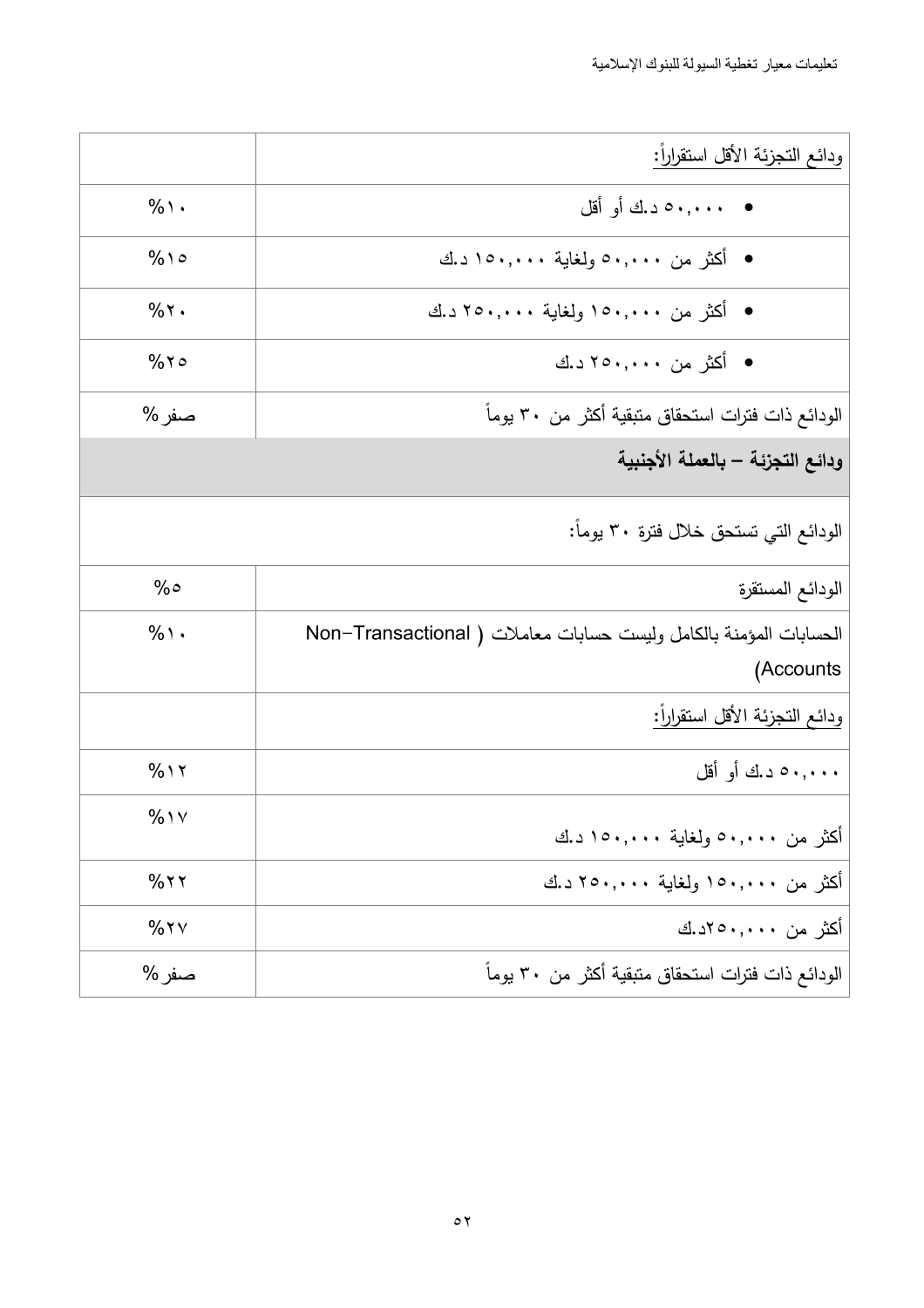ب. الودائـع وحسابات الاستثمار والأموال الأخرى غير المضمونـة من غير عملاء التجزئـة (جانب الالتزامات) ( Unsecured Wholesale Funding)

1 – الودائـع وحسابات الاستثمار والأموال الأخرى غير المضمونـة المقدمـة من عملاء المشروعات الصغيرة – بالعملة المحلية:

|               | الودائع المستقرة:                                              |
|---------------|----------------------------------------------------------------|
| %             | حسابات المعاملات (Transactional Accounts) المؤمنة بالكامل      |
| $\%$ $\wedge$ | الحسابات الأخرى (Non-Transactional Accounts) المؤمنة بالكامل   |
|               | الودائع الأقل استقراراً:                                       |
| $%$ \ $\cdot$ | ۰۰,۰۰۰ د.ك أو أقل                                              |
| $%$ 10        | أكثر من ٥٠,٠٠٠ ولغاية ٢٥٠,٠٠٠ د.ك                              |
| $%$ ٢.        | أكثر من ٢٥٠,٠٠٠ ولغاية ٥٠٠,٠٠٠ د.ك                             |
| $%$ ٢٥        | أكثر من ٥٠٠,٠٠٠ د.ك                                            |
| صفر %         | الودائع وحسابات الاستثمار محددة الأجل ذات فترات استحقاق متبقية |
|               | أكثر من ٣٠ يوماً                                               |
|               | بالعملة الأجنبية:                                              |
|               | الودائع المستقرة:                                              |
| $\%$ $\vee$   | حسابات المعاملات (Transactional Accounts) المؤمنة بالكامل      |
| $\%$ ١٠       | الحسابات الأخرى (Non-Transactional Accounts) المؤمنة بالكامل   |
|               | الودائع الأقل استقراراً:                                       |
| $%$ \ \ \     | ۰۰۰.۰۰ د.ك أو أقل                                              |
| $%$ \ $\vee$  | أكثر من ٥٠,٠٠٠ ولغاية ٢٥٠,٠٠٠ د.ك                              |
| $%$ ٢٢        | أكثر من ٢٥٠,٠٠٠ ولغاية ٥٠٠,٠٠٠ د.ك                             |
| $%$ ٢٧        | أكثر من ۰۰,۰۰۰× د.ك                                            |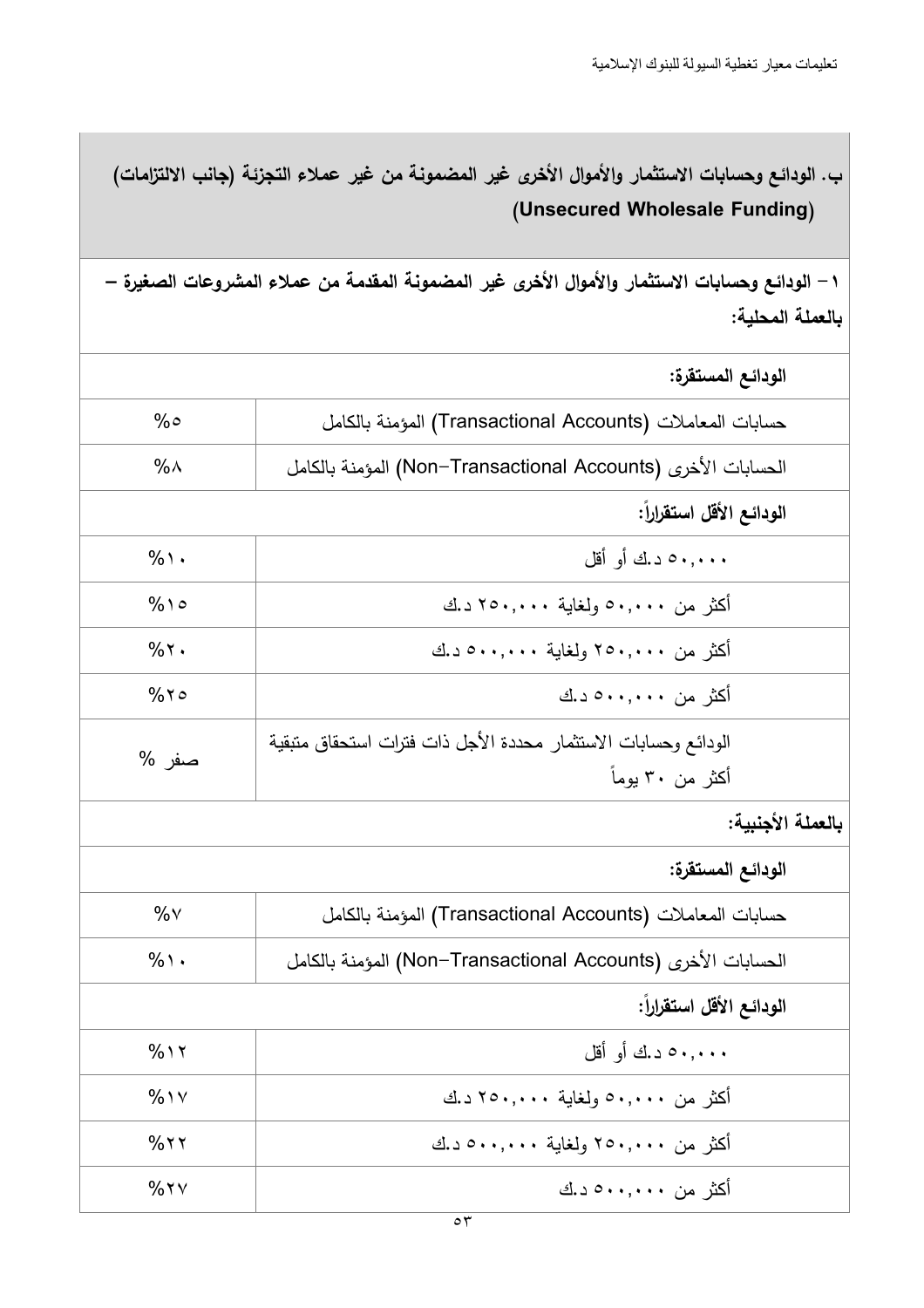| صفر %                              | الودائع وحسابات الاستثمار محددة الأجل ذات فترات استحقاق متبقية<br>أكثر من ٣٠ بوماً                                                                      |
|------------------------------------|---------------------------------------------------------------------------------------------------------------------------------------------------------|
| $%$ ٢٥                             | ٢ – الودائع التشغيلية الناتجة عن أنشطة المقاصة (Clearing) والحفظ                                                                                        |
| %                                  | (Custody) وإدارة النقد (Cash Management) المؤهلة<br>• الجزء المؤمن بالكامل                                                                              |
| $%$ { $\cdot$                      | ٣ – الودائع والأموال الأخرى غير المضمونـة المـقدمـة من المـؤسسـات غير المـاليـة                                                                         |
| $%$ ٢.                             | والحكومات والبنوك المركزية وبنوك التنمية ومؤسسات القطاع العام<br>• الجزء المؤمن بالكامل                                                                 |
| $%$ \ $\cdot$                      | ٤ – الودائع وحسابات الاستثمار والأموال الأخرى غير المضمونة المقدمة من<br>الشركات الأخرى                                                                 |
|                                    | ج. الالتزامات المضمونة (Secured Funding)                                                                                                                |
| صفر %                              | الالنزامات المضمونة بأصول المسنوى الأول أو النىي يكون فيها الطرف<br>المقابل بنك مركزي                                                                   |
| $%$ 10                             | الالتزامات المضمونة بأصول المستوى الثاني/الفئة (أ)                                                                                                      |
| $%$ ٢٥                             | الالتزامات المضمونة التي يكون فيها الطرف المقابل جهة حكومية أو<br>مؤسسة قطاع عام أو بنك نتمية وغير المضمونة بأصول المستوى الأول<br>أو الثانـي/الفئة (أ) |
| $% \circ$ .                        | الالتزامات المضمونة بأصول أخرى من المستوى الثاني/الفئة (ب)                                                                                              |
| $%$ \ $\cdot$                      | الالتزامات المضمونة الأخرى<br>$\bullet$                                                                                                                 |
| د. التدفقات النقدية الخارجة الأخرى |                                                                                                                                                         |
| $%$ \ $\cdot$                      | صافي الندفقات النقدية الخارجة الناشئة عن عقود النحوط المتوافقة مع<br>$\bullet$<br>أحكام الشريعة الإسلامية                                               |
| $\%$ \ $\cdot$                     | الصكوك المدعومة بأصول وأدوات النمويل المهيكلة الأخرى                                                                                                    |
|                                    | •   خطوط الائتمان والسيولة الملزمة المقدمة من البنك إلى:                                                                                                |
| %                                  | o عملاء النجزئة والمشروعات الصغيرة (من المبلغ غير المستخدم)                                                                                             |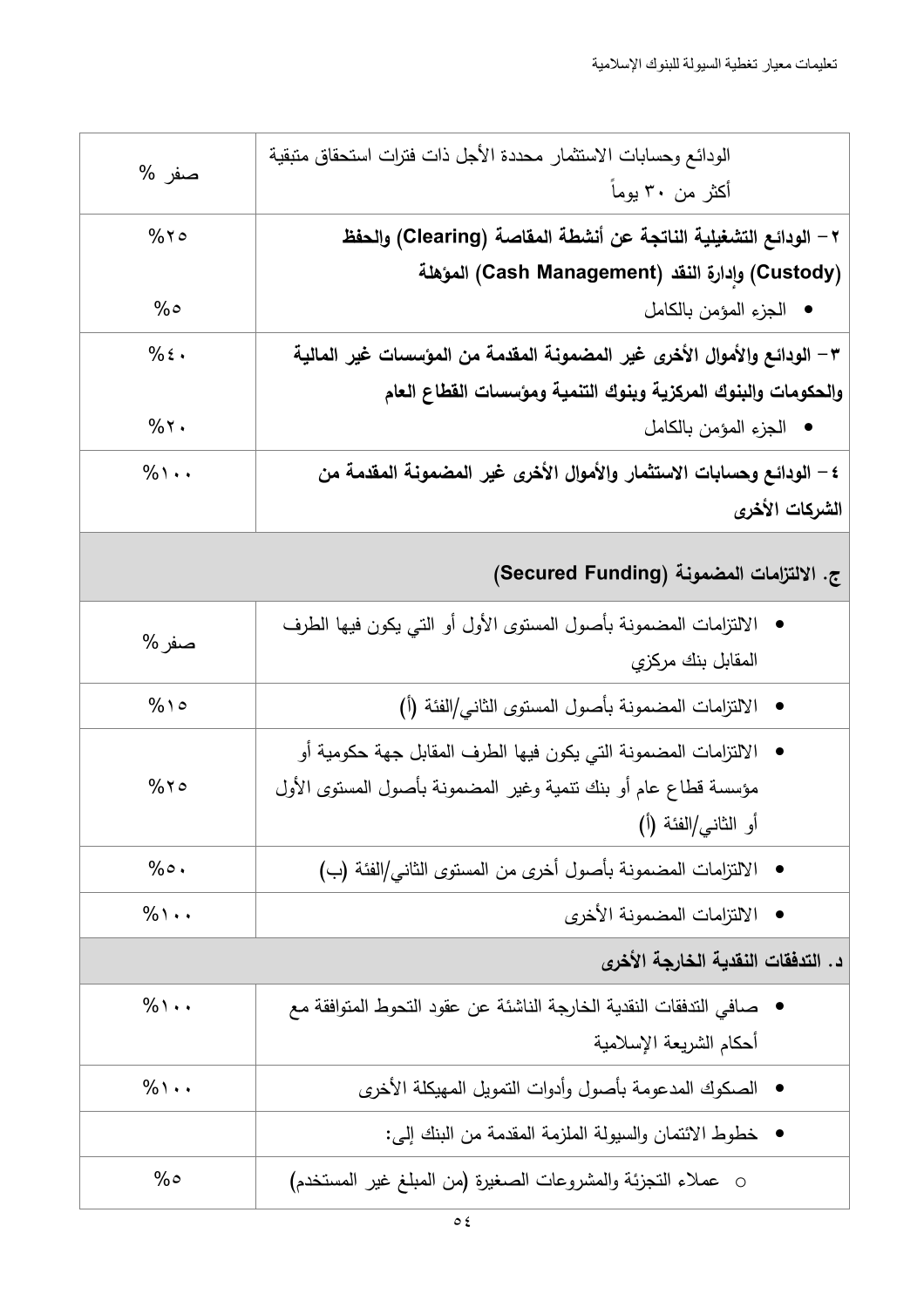| ١٠% للائتمان                                     | o   المؤسسات غير  المالية والحكومات والبنوك المركزية ومؤسسات                                                                                                                         |
|--------------------------------------------------|--------------------------------------------------------------------------------------------------------------------------------------------------------------------------------------|
| و ٣٠% للسيولة                                    | القطاع العام وبنوك التنمية (من المبلغ غير المستخدم)                                                                                                                                  |
| $%$ :                                            | ○  البنوك التي تخضع للرقابة (من المبلغ غير  المستخدم)                                                                                                                                |
| ٤٠ % للائتمان                                    | ○   المؤسسات المالية الأخرى (بما في ذلك شركات الأوراق المالية                                                                                                                        |
| و ۱۰۰% للسيولة                                   | وشركات التأمين) (من المبلغ غير المستخدم)                                                                                                                                             |
| $%$ \ $\cdot$                                    | ○ الشركات الأخرى، تسهيلات الائتمان والسبولة (من المبلغ غير<br>المستخدم)                                                                                                              |
| %                                                | التزامات التمويل المستقبلية المحتملة الأخرى<br>الكفالات وخطابات الاعتماد وتسهيلات الائتمان والسبولة القابلة<br>للإلغاء غير المشروطة بما فيها الالتزامات غير التعاقدية <sup>٦</sup> ′ |
| $%$ ٢.                                           | منطلبات السيولة الخاصة بتغير القيمة السوقية المتعلقة بالضمانات المقدمة من<br>البنك ب                                                                                                 |
| $\%$ \ $\cdot$                                   | الودائع القائمة على معاملات المرابحة السلعية                                                                                                                                         |
| $%$ \ $\cdot$                                    | أي تدفقات نقدية تعاقدية خارجة أخرى <sup>\'</sup>                                                                                                                                     |
|                                                  | إجمالي التدفقات النقدية الخارجة                                                                                                                                                      |
| معدلات التدفق النقدى<br>الداخل<br>(Inflow Rates) | التدفقات النقدية الداخلة                                                                                                                                                             |
|                                                  | أ. معاملات النمويل المضمونة بأصول من الفئات النالية:                                                                                                                                 |
| صفر %                                            | أصول المستوى الأول                                                                                                                                                                   |
| $%$ 10                                           | أصول المستوى الثاني/الفئة (أ)                                                                                                                                                        |

<sup>&</sup>lt;sup>19</sup>كما هو موضح في الفقرة ٧٧.

<sup>&</sup>lt;sup>٢١</sup>كما هو موضح في الفقرنين ٧٨و ٨١.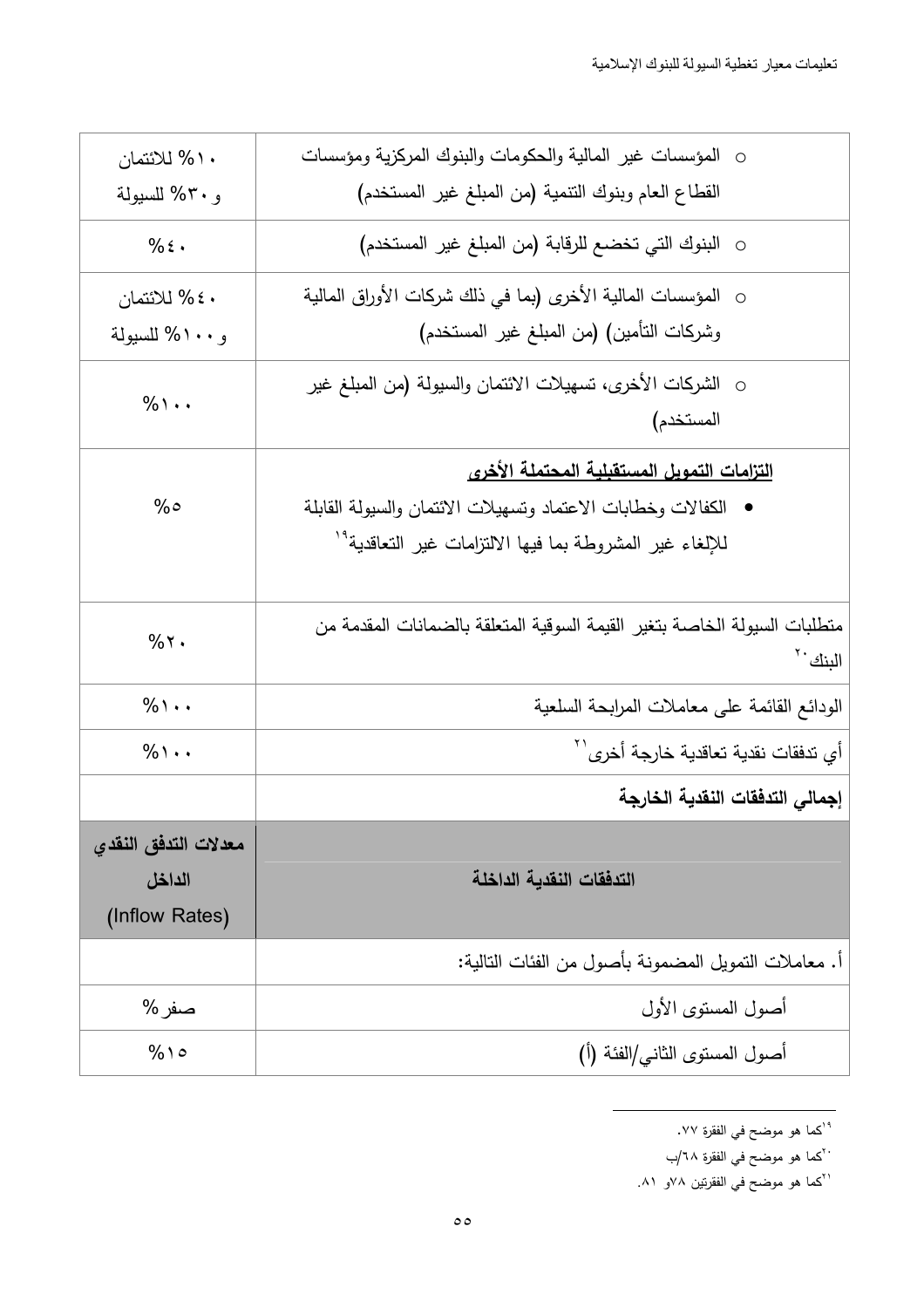| $% \circ$ .         | أصول المستوى الثاني/الفئة (ب)                                               |
|---------------------|-----------------------------------------------------------------------------|
| $%$ \ $\cdot$       | الضمانات الأخرى                                                             |
| صفر %               | ب. التسهيلات الملزمة – خطوط الائتمان أو السيولة المقدمة إلى البنك           |
|                     | ج. الندفقات النقدية الداخلة الأخرى وفقاً لفئات الأطراف المقابلة:            |
| $% \circ$ .         | التدفقات النقدية الداخلة من عملاء التجزئة والمشروعات الصغيرة<br>$\bullet$   |
|                     | التدفقات النقدية الداخلة الأخرى من غير عملاء التجزئة:                       |
| $\%$ \              | ١. الأطراف المقابلة من المؤسسات المالية والبنوك المركزية.                   |
| $%$ $\circ$ $\cdot$ | ٢.   الأطراف المقابلة من المؤسسات غير المالية                               |
| صفر %               | الودائع التشغيلية المحتفظ بها لدى مؤسسات مالية أخرى                         |
| $%$ \ $\cdot$       | د. صافي التدفقات النقدية الداخلة الناشئة عن عقود التحوط المتوافقة مع أحكام  |
|                     | الشريعة الإسلامية                                                           |
| $\%$ \ $\cdot$      | ه . الندفقات النقدية الداخلة النعاقدية الأخرى                               |
|                     | إجمالي التدفقات النقدية الداخلة                                             |
|                     | صافي التدفقات النقدية الخارجة = إجمالي التدفقات النقدية الخارجة مطروحاً منه |
|                     | إجمالى التدفقات النقدية الداخلة أو  ٧% من إجمالي التدفقات النقدية الخارجة   |
|                     | أيهما أقل                                                                   |
| $\frac{0}{0}$       | معيار تغطية السيولة = الأصول السائلة عالية الجودة / صافي التدفقات النقدية   |
|                     | الخارجة                                                                     |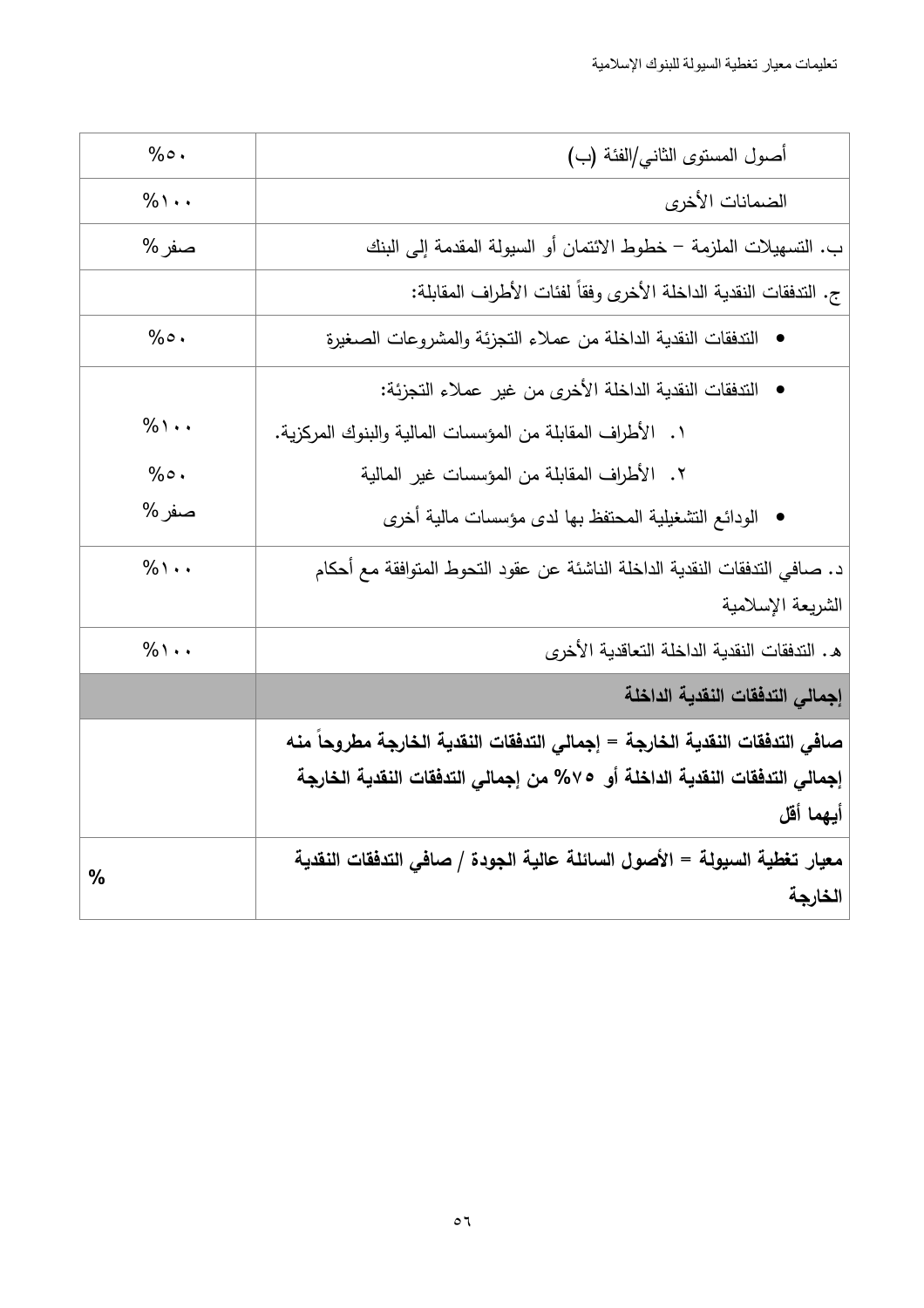## الملحق (د): مصفوفة درجات الجودة الائتمانية للمطالبات على الدول و مؤسسات القطاع العام

| وزن المخاطر    | التقييم الائتماني                          |
|----------------|--------------------------------------------|
|                | المطالبات على الدول                        |
| صفر %          | (من AAA إلى -AA) أو ما يعادله              |
| $%$ ٢.         | (من +A إلى −A) أو ما يعادله                |
|                | المطالبات على مؤسسات الفطاع العام          |
| صفر %          | المطالبات على مؤسسات القطاع العام الكوينية |
| $%$ $\gamma$ . | (من AAA إلى -AA) أو ما يعادله              |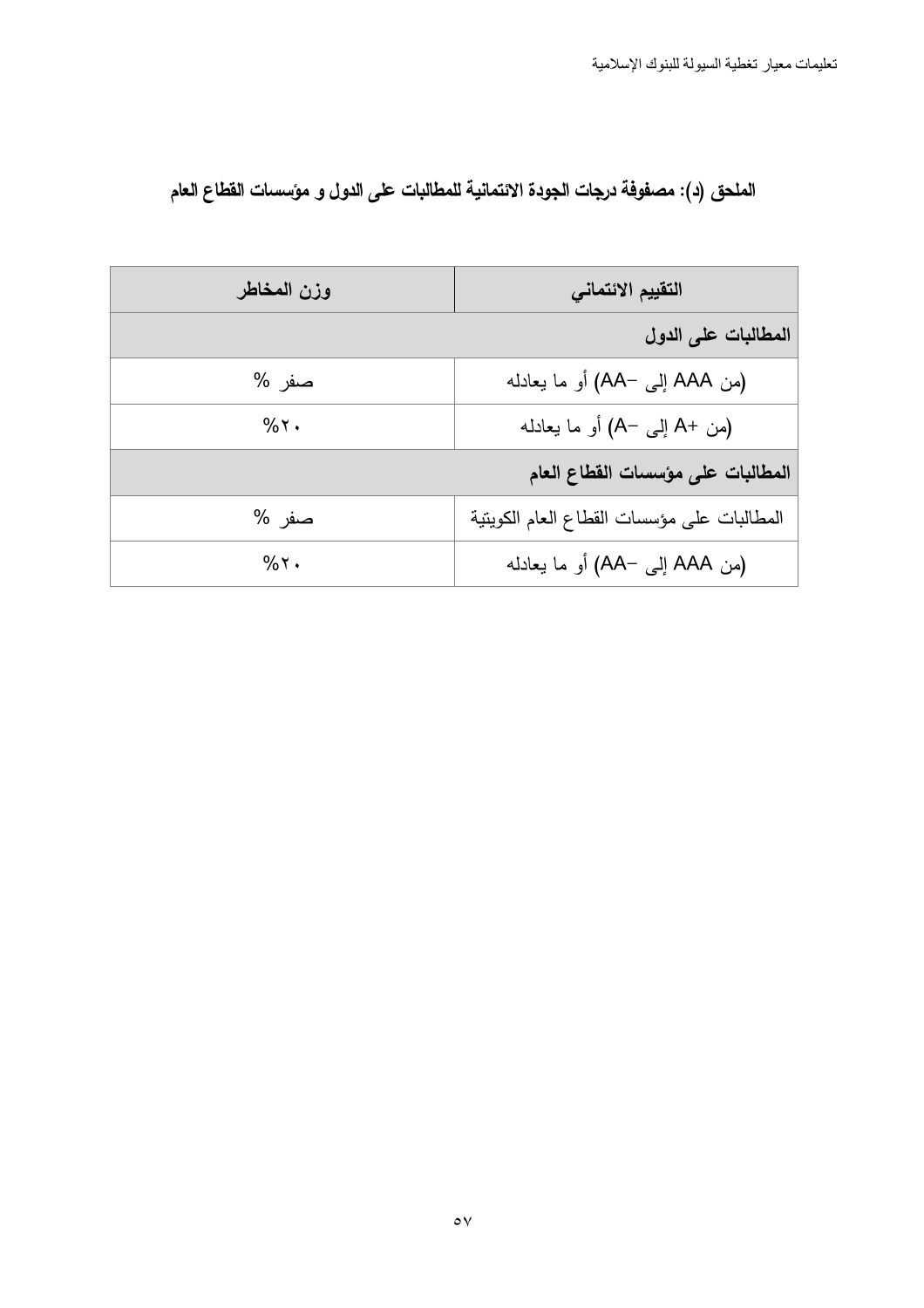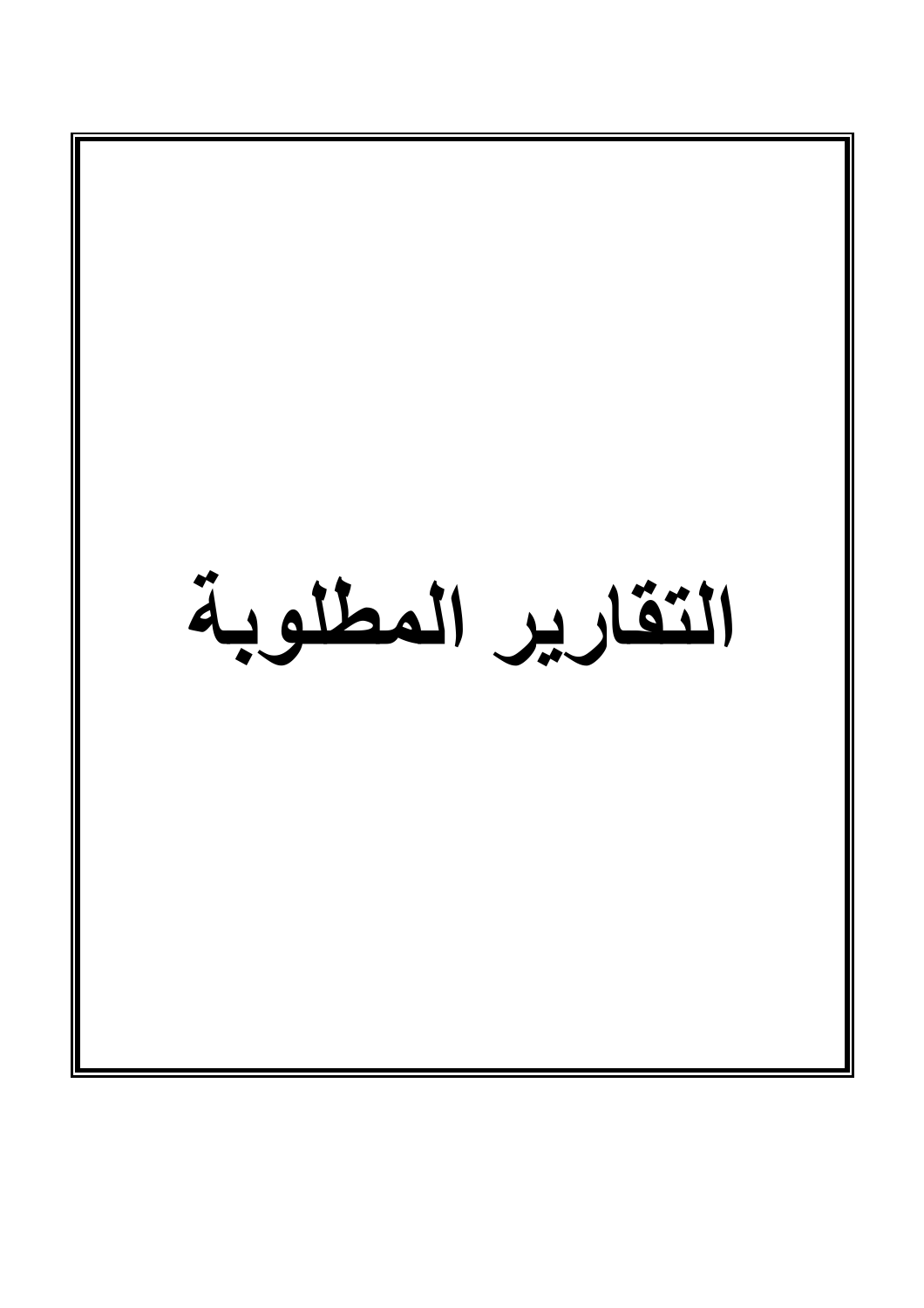## معيار تغطية السيولة (LCR) كما في ..../../..

"القيمة بالألف دينار"

|        | اسم البنك: (بنك إسلامي)                                                                                           |
|--------|-------------------------------------------------------------------------------------------------------------------|
| القيمة | المستوى: محلي/ البنك / مجمع                                                                                       |
|        | الأصول السائلة عالية الجودة:                                                                                      |
|        | مجموع أصول المستوى الأول (السطر 13)                                                                               |
|        | مجموع أصول المستوى الثاني/الفئة (أ) (السطر 19)                                                                    |
|        | مجموع أصول المستوى الثاني/الفئة (ب) (السطر 23)                                                                    |
|        | إجمالي الأصول السائلة عالية الجودة قبل التعديلات (السطر 25)                                                       |
|        | إجمالي الأصول السائلة عالية الجودة بعد التعيلات (السطر 32)                                                        |
|        | صافي التدفقات النقدية الخارجة.                                                                                    |
|        | إجمالي التدفقات النقدية الخارجة (السطر 82)                                                                        |
|        | إجمالي التدفقات النقدية الداخلة (السطر 94)                                                                        |
|        | القيمة الأدنى (إجمالي التدفقات النقدية الداخلة أو 75% من إجمالي<br>التدفقات النقدية الخارجة أيهما أقل) (السطر 95) |
|        | صافي التدفقات النقدية الخارجة (السطر 96)                                                                          |
| %      | معيار تغطية السيولة (السطر 97)                                                                                    |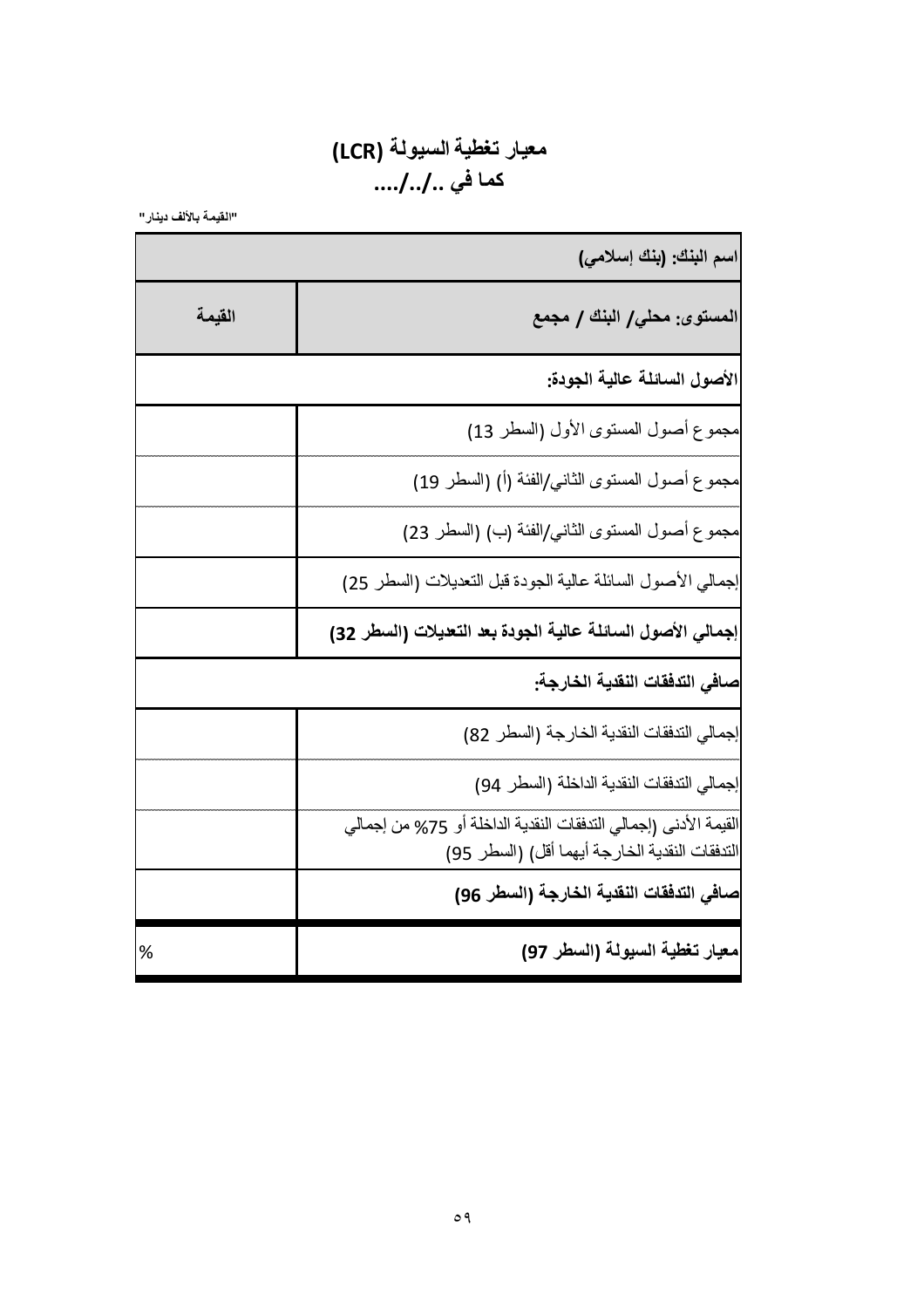# معيار تغطية السيولة(LCR) كما في $\ldots$ .../... صفحة ۱ من ٥

|                         |                             |        | اسم البنك: (بنك إسلامي)                                                          |                         |  |  |  |
|-------------------------|-----------------------------|--------|----------------------------------------------------------------------------------|-------------------------|--|--|--|
| " القيمة بالألف دينار " |                             |        | المستوى: محلي/ البنك / مجمع                                                      |                         |  |  |  |
| القيمة بعد<br>التدفق    | معدلات التدفق اتطبيق معدلات | القيمة | البسط: إجمالي الأصول السائلة عالية الجودة                                        |                         |  |  |  |
|                         |                             |        | <u>أصول المستوى الأول</u>                                                        |                         |  |  |  |
|                         | 100%                        |        | أور اق النقدو المسكو كات المعدنية                                                | $\mathbf{1}$            |  |  |  |
|                         | 100%                        |        | الأرصدة لدى بنك الكويت المركزى                                                   | $\overline{2}$          |  |  |  |
|                         |                             |        | الصكوك                                                                           |                         |  |  |  |
|                         | 100%                        |        | الصادرة عن حكومة دولة الكويت                                                     | 3                       |  |  |  |
|                         | 100%                        |        | الصادرة عن بنك الكويت المركزي                                                    | 4                       |  |  |  |
|                         | 100%                        |        | المضمونة من حكومة دولة الكويت                                                    | 5                       |  |  |  |
|                         | 100%                        |        | الصادرة عن البنك الإسلامي للتنمية (IDB)                                          | $6\phantom{1}6$         |  |  |  |
|                         |                             |        | الصكوك الصادرة عن الجهات التالية والمعطاة وزن مخاطر صفر % بخلاف أدوات الدين      |                         |  |  |  |
|                         |                             |        | والصكوك المدرجة أعلاه)                                                           |                         |  |  |  |
|                         | 100%                        |        | صادرة عن حكومات أو بنوك مركزية                                                   | $\overline{\mathbf{z}}$ |  |  |  |
|                         | 100%                        |        | صادرة عن صندوق النقد الدولي أو بنك التسويات الدولية أو البنك المركزي الأوروبي أو | 8                       |  |  |  |
|                         |                             |        | المفوضية الأوروبية أو بنوك التنمية                                               |                         |  |  |  |
|                         | 100%                        |        | صادرة عن مؤسسات القطاع العام                                                     | 9                       |  |  |  |
|                         | 100%                        |        | مضمونة من حكومات أو بنوك مركزية أو من صندوق النقد الدولي أو بنك التسويات الدولية | 10                      |  |  |  |
|                         |                             |        | أو البنك المركزي الأوروبي أو المفوضية الأوروبية أو مؤسسات قطاع عام               |                         |  |  |  |
|                         |                             |        | الصكوك المصدرة عن حكومات أو بنوك مركزيةوالمعطاة وزن مخاطر غير صفر 8              |                         |  |  |  |
|                         | 100%                        |        | صادر ة عن حكومات أو بنوك مركز ية بالعملة المحلية                                 | 11                      |  |  |  |
|                         | 100%                        |        | صادرة عن حكومات أو بنوك مركزية بالعملة الأجنبية                                  | 12                      |  |  |  |
|                         |                             |        | مجموع أصول المستوى الأول                                                         | 13                      |  |  |  |
|                         |                             |        | أصول المستوى الثاني إما لا يزيد على 40% من إجمالي الأصول السائلة عالية الجودة)   |                         |  |  |  |
|                         |                             |        | أصول المستوى الثاني / الفئة (أ)                                                  |                         |  |  |  |
|                         |                             |        | الصكوك الصادرة عن الجهات التاليةوالمعطاة وزن مخاطر 20%                           |                         |  |  |  |
|                         | 85%                         |        | حكومات أو بنوك مركزية                                                            | 14                      |  |  |  |
|                         | 85%                         |        | بنوك التنمية                                                                     | 15                      |  |  |  |
|                         | 85%                         |        | المؤسسة الدولية الإسلامية لإدارة السيولة (IILM)                                  | 16                      |  |  |  |
|                         | 85%                         |        | مؤسسات قطاع عام                                                                  | 17                      |  |  |  |
|                         | 85%                         |        | مؤسسات غير مالية أو شركاتها التابعة                                              | 18                      |  |  |  |
|                         |                             |        | مجموع أصول المستوى الثاني / الفئة (أ)                                            | 19                      |  |  |  |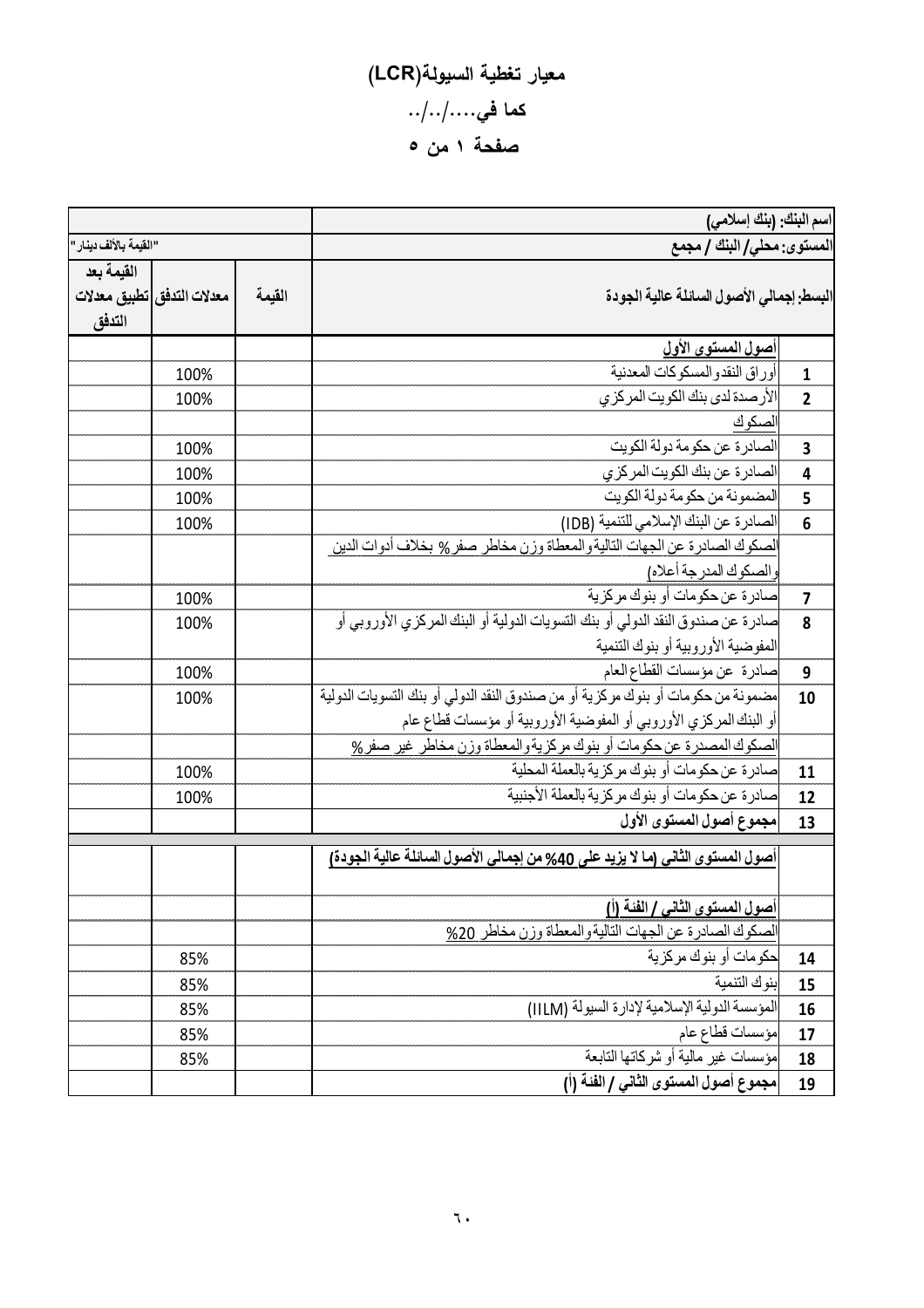# معيار تغطية السيولة(LCR) كما في $\ldots$ .../... صفحة ۲ من ٥

|                            |               |        | <u>أصول المستوى الثاني / الفئة (ب) (ما لا يزيد على 15% من إجمالي الأصول السائلة </u>       |                |
|----------------------------|---------------|--------|--------------------------------------------------------------------------------------------|----------------|
|                            |               |        | عالية الجودة)                                                                              |                |
|                            | 50%           |        | الصكوك (شاملةُ الأوراق التجارية) الصادرة عن المؤسسات غير المالية                           | 20             |
|                            | 50%           |        | أسهم الملكية المؤهلة                                                                       | 21             |
|                            | 50%           |        | أصول أخرى (في حال حصل البنك على موافقة بنك الكويت المركزي)                                 | 22             |
|                            |               |        | مجموع أصول المستوى الثاني / الفئة (ب)                                                      | 23             |
|                            |               |        | مجموع أصول المستوى الثاني =السطر 19 + 23                                                   | 24             |
|                            |               |        | إجمالي الأصول السائلة عالية الجودة قبل التعديلات =السطر 13 + 24                            | 25             |
|                            |               |        | التعديلات (ملاحظة هامشية 1]                                                                |                |
|                            |               |        | المستوى الأول                                                                              | 26             |
|                            |               |        | المستوى الثاني الفئة (أ)                                                                   | 27             |
|                            |               |        | المستوى الثاني الفئة (ب)                                                                   | 28             |
|                            |               |        | الأصول السائلة بعد التعديلات                                                               |                |
|                            |               |        | أصول المستوى الأول بعد التعديلات<br>السطر 13 + 26                                          | 29             |
|                            |               |        | أصول المستوى الثاني الفئة (أ) بعد التعديلات<br>السطر 19 + 27                               | 30             |
|                            |               |        | أصول المستوى الثاني الفئة (ب) بعد التعديلات<br>السطر 23 + 28                               | 31             |
|                            |               |        | إجمالي الأصول السائلة عالية الجودة بعد التعديلات (29 + 30 + 31)                            | 32             |
|                            |               |        | المقام: صافى التدفقات النقدية الخارجة                                                      |                |
| القيمة بعد<br>تطبيق معدلات | معدلات        |        |                                                                                            |                |
| التدفق                     | التدفق الخارج | القيمة | التدفقات النقدية الخارجة المتوقعة خلال فترة 30 يوماً (ما لم يتم ذكر خلاف ذلك)              |                |
|                            |               |        | ودائع التجزئة (Retail Deposits)                                                            | $\binom{1}{2}$ |
|                            |               |        | الودائع التي تستحق خلال فترة 30 يوماً <u>:</u>                                             |                |
|                            | 5%            |        | الودائع المستقرة                                                                           | 33             |
|                            | 8%            |        | الحسابات المؤمنة بالكامل وليست حسابات معاملات (Non Transactional                           |                |
|                            |               |        | Accounts) - بالعملة المحلية                                                                | 34             |
|                            |               |        | الودائع الأقل استقراراً (بالعملة المحلية <u>).</u>                                         |                |
|                            | 10%           |        | 50,000 د ك أو أقل                                                                          | 35             |
|                            | 15%           |        | أكثر من 50,000 ولغاية 150,000 د.ك                                                          | 36             |
|                            | 20%           |        | أكثر من 150,000 ولغاية 250,000 د.ك                                                         | 37             |
|                            | 25%           |        | أكثر من 250,000 د.ك                                                                        | 38             |
|                            | 10%           |        | الحسابات المؤمنة بالكامل وليست حسابات معاملات (Non Transactional                           |                |
|                            |               |        | Accounts) - بالعملة الأجنبية                                                               | 39             |
|                            |               |        | الودائع الأقل استقراراً (بالعملة الأجنبية):                                                |                |
|                            | 12%           |        | 50,000 د ك أو أقل                                                                          | 40             |
|                            | 17%           |        | أكثر من 50,000 ولغاية 150,000 د.ك                                                          | 41             |
|                            | 22%           |        | أكثر من 150,000 ولغاية 250,000 د.ك                                                         | 42             |
|                            | 27%           |        | أكثر من 250,000 د.ك<br>الودائع ذات فترات استحقاق متبقية أكثر من 30 يوماً (ملاحظة هامشية 2) | 43             |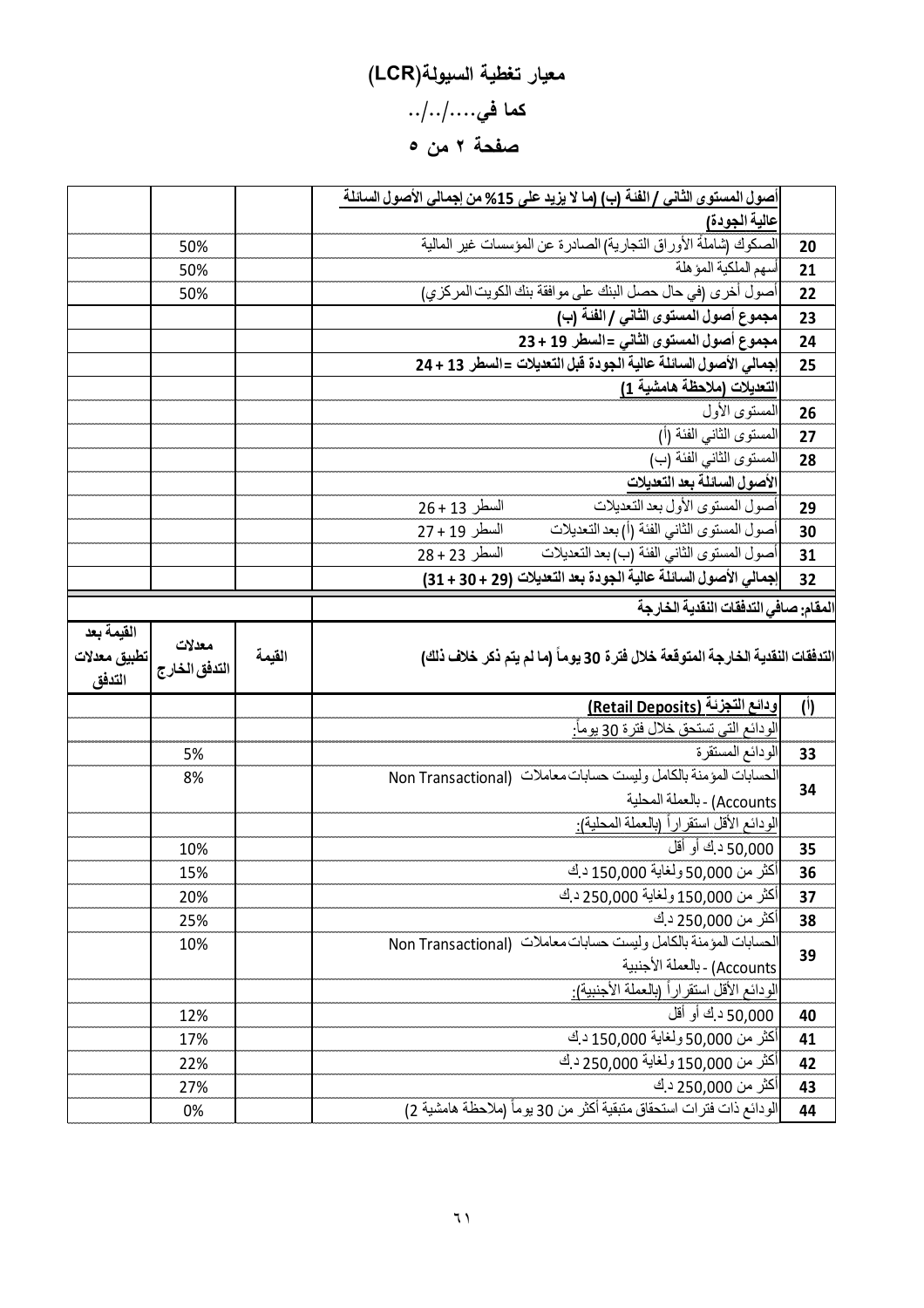# معيار تغطية السيولة(LCR) كما في $\ldots$ .../... صفحة ۳ من ٥

| (←) | الودائع وحسابات الاستثمار والأموال الأخرى غير المضمونة من غير عملاء                                        |      |
|-----|------------------------------------------------------------------------------------------------------------|------|
|     | التجزئة (Unsecured Wholesale Funding)                                                                      |      |
|     | ودائع عملاء المشروعات الصغيرة                                                                              |      |
|     | الودائع التي تستحق خلال أقل من 30 يوماً:                                                                   |      |
| 45  | حسابات المعاملات (Transactional Accounts) المؤمنة بالكامل - بالعملة المحلية                                | 5%   |
| 46  | الحسابات الأخرى (Non-Transactional Accounts) المؤمنة بالكامل - بالعملة المحلية                             | 8%   |
|     | الودائع الأقل استقراراً (بالعملة المحلية <u>).</u>                                                         |      |
| 47  | 50,000 د ك أو أقل                                                                                          | 10%  |
| 48  | أكثر من 50,000 ولغاية 250,000 د.ك                                                                          | 15%  |
| 49  | أكثر من 250,000 ولغاية 500,000 د ك                                                                         | 20%  |
| 50  | أكثر من 500,000 د.ك                                                                                        | 25%  |
| 51  | حسابات المعاملات (Transactional Accounts) المؤمنة بالكامل ـ بالعملة الأجنبية                               | 7%   |
| 52  | الحسابات الأخرى   (Non-Transactional Accounts) المؤمنة بالكامل ـ بالعملة الأجنبية                          | 10%  |
|     | الودائع الأقل استقراراً (بالعملة الأجنبية <u>).</u>                                                        |      |
| 53  | 50,000 د ك أو أقل                                                                                          | 12%  |
| 54  | أكثر من 50,000 ولغاية 250,000 د.ك                                                                          | 17%  |
| 55  | أكثر من 250,000 ولغاية 500,000 د.ك                                                                         | 22%  |
| 56  | أكثر من 500,000 د.ك                                                                                        | 27%  |
| 57  | الودائع ذات فترات استحقاق متبقية أكثر من 30 يوماً (ملاحظة هامشية 2)                                        | 0%   |
|     | الودائع التشغيلية الناتجة عن أنشطة المقاصة والحفظ وإدارة النقد                                             |      |
| 58  | الغير مؤمنة                                                                                                | 25%  |
| 59  | المؤمنة بالكامل                                                                                            | 5%   |
|     | ودائع الحكومات والبنوك المركزية وشركات القطاع العام والخاص                                                 |      |
| 60  | ودائع المؤسسات غير الماليةوالحكومات والبنوك المركزية وبنوك التنمية ومؤسسات<br>القطاع العام الغير مؤمنة     | 40%  |
| 61  | ودائع المؤسسات غير الماليةوالحكومات والبنوك المركزية وبنوك التنمية ومؤسسات<br>القطاع العام المؤمنة بالكامل | 20%  |
| 62  | ودائع شركات أخرى                                                                                           | 100% |
| (೯) | الالتزامات المضمونة                                                                                        |      |
| 63  | المضمونة بأصول المستوى الأول أو التي يكون فيها الطرف المقابل بنك مركزي                                     | 0%   |
| 64  | المضمونة بأصول المستوى الثاني/الفئة (أ)                                                                    | 15%  |
|     | المضمونة التي يكون فيها الطرف المقابل جهة حكومية أو مؤسسة قطاع عام أو بنك تنمية                            | 25%  |
| 65  | وغير المضمونة بأصول المستوى الأول أو الثاني/الفئة (أ)المذكورة أعلاه                                        |      |
|     | المضمونة بأصول المستوى الثاني/الفئة (ب) والطرف المقابل ليس جهة حكومية أو مؤسسة                             | 50%  |
| 66  | قطاع عام أو بنك تنمية                                                                                      |      |
| 67  | فئات الالتز امات المضمو نة الأخر ي                                                                         | 100% |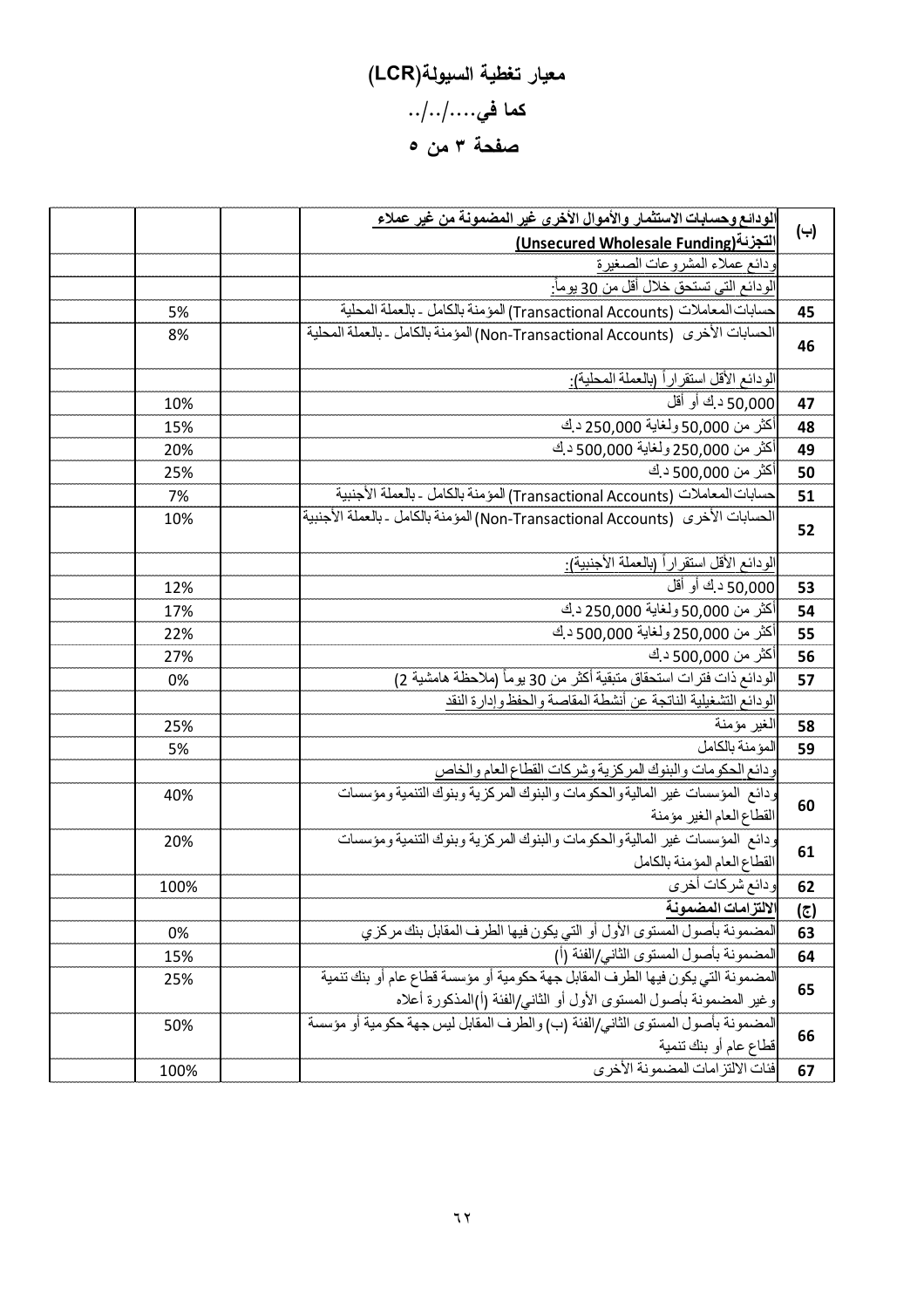# معيار تغطية السيولة(LCR) كما في $\ldots$ .../... صفحة ٤ من ٥

|              |                         |        | التدفقات النقدية الخارجة الأخرى                                                      | (4)          |
|--------------|-------------------------|--------|--------------------------------------------------------------------------------------|--------------|
|              | 100%                    |        | الندفقات النقدية الخارجة الناشئة عن عقود النحوط المنوافقة مع أحكام الشريعة الإسلامية | 68           |
|              | 100%                    |        | الصكوك المدعومة بأصول (Asset-backed Securities)، وأدوات التمويل المهيكلة             | 69           |
|              |                         |        | (Other Structured Financing Instruments) الأخرى                                      |              |
|              |                         |        | خطوط الانتمان والسيولة الملزمة غير القابلة للإلغاء والخطوط القابلة للإلغاء بشروط.    |              |
|              | 5%                      |        | خطوط الائتمان والسبولة الملزمة إلى عملاء التجزئة والمشروعات الصغيرة                  | 70           |
|              | 10%                     |        | التسهيلات الائتمانية الملزمة للمؤسسات غير الماليةوالحكومات والبنوك المركزية          | 71           |
|              |                         |        | ومؤسسات القطاع العام وبنوك التنمية                                                   |              |
|              | 30%                     |        | تسهيلات السيولة الملزمة للمؤسسات غير الماليةوالحكومات والبنوك المركزية ومؤسسات       | 72           |
|              |                         |        | القطاع العام وبنوك التنمية                                                           |              |
|              | 40%                     |        | خطوط الائتمان والسيولة الملزمة إلى بنوك تخضع إلى الرقابة                             | 73           |
|              | 40%                     |        | تسهيلات الائتمان الملز مة إلى المؤسسات المالية الأخرى بما في ذلك شر كات الأور اق     | 74           |
|              |                         |        | المالية وشركات التأمين والأمناء والمستفيدين                                          |              |
|              | 100%                    |        | تسهيلات السيولة الملزمة إلى المؤسسات المالية الأخرى بما في ذلك شركات الأوراق المالية | 75           |
|              |                         |        | وشركات التأمين والأمناء والمستفيدين                                                  |              |
|              | 100%                    |        | تسهيلات الائتمان والسيولة الملزمة للشركات الأخرى (بما في ذلك مؤسسات القطاع العام     |              |
|              |                         |        | والمنشأت ذات الأغراض الخاصة والشركات الأخرى غير المدرجة ضمن الفئات السابقة)          | 76           |
|              |                         |        |                                                                                      |              |
|              |                         |        | النز امات التمويل المستقبلية المحتملة الأخرى                                         |              |
|              | 5%                      |        | الكفالات وخطابات الاعتماد وتسهيلات الائتمان والسيولة القابلة للإلغاء، والخ           | 77           |
|              | 5%                      |        | أى التز امات أخر ي غير تعاقدية                                                       | 78           |
|              | 20%                     |        | متطلبات السبولة الخاصة بتغير القيمة السوقية المتعلقة بالضمانات المقدمة من البنك      | 79           |
|              | 100%                    |        | الودائع القائمة علىمعاملات المرابحة السلعية                                          | 80           |
|              | 100%                    |        | أي تدفقات نقدية تعاقدية أخرى خارجة تستحق خلال فترة 30 يوم                            | 81           |
|              |                         |        | إجمالي التدفقات النقدية الخارجة                                                      | 82           |
| القيمة بعد   |                         |        |                                                                                      |              |
| تطبيق معدلات | معدلات<br>التدفق الداخل | القيمة | التدفقات النقدية الداخلة                                                             |              |
| التدفق       |                         |        |                                                                                      |              |
|              |                         |        | معاملات التمويل المضمونة                                                             | $\mathbf{r}$ |
|              | 0%                      |        | معاملات التمويل المضمونة بأصول المستوى الأول                                         | 83           |
|              | 15%                     |        | معاملات النمويل المضمونة بأصول المستوى الثاني الفئة (أ)                              | 84           |
|              | 50%                     |        | معاملات التمويل المضمونة بأصول المستوى الثاني الفئة (ب)                              |              |
|              |                         |        |                                                                                      | 85           |
|              | 100%                    |        | الضمانات الأخر ي                                                                     | 86           |
|              |                         |        | ا <u>لتسهيلات ال</u> ملزمة                                                           | (←)          |
|              | 0%                      |        | خطوط الائتمان والسيولة المقدمة للبنك من بنوك ومؤسسات مالية                           | 87           |
|              |                         |        |                                                                                      |              |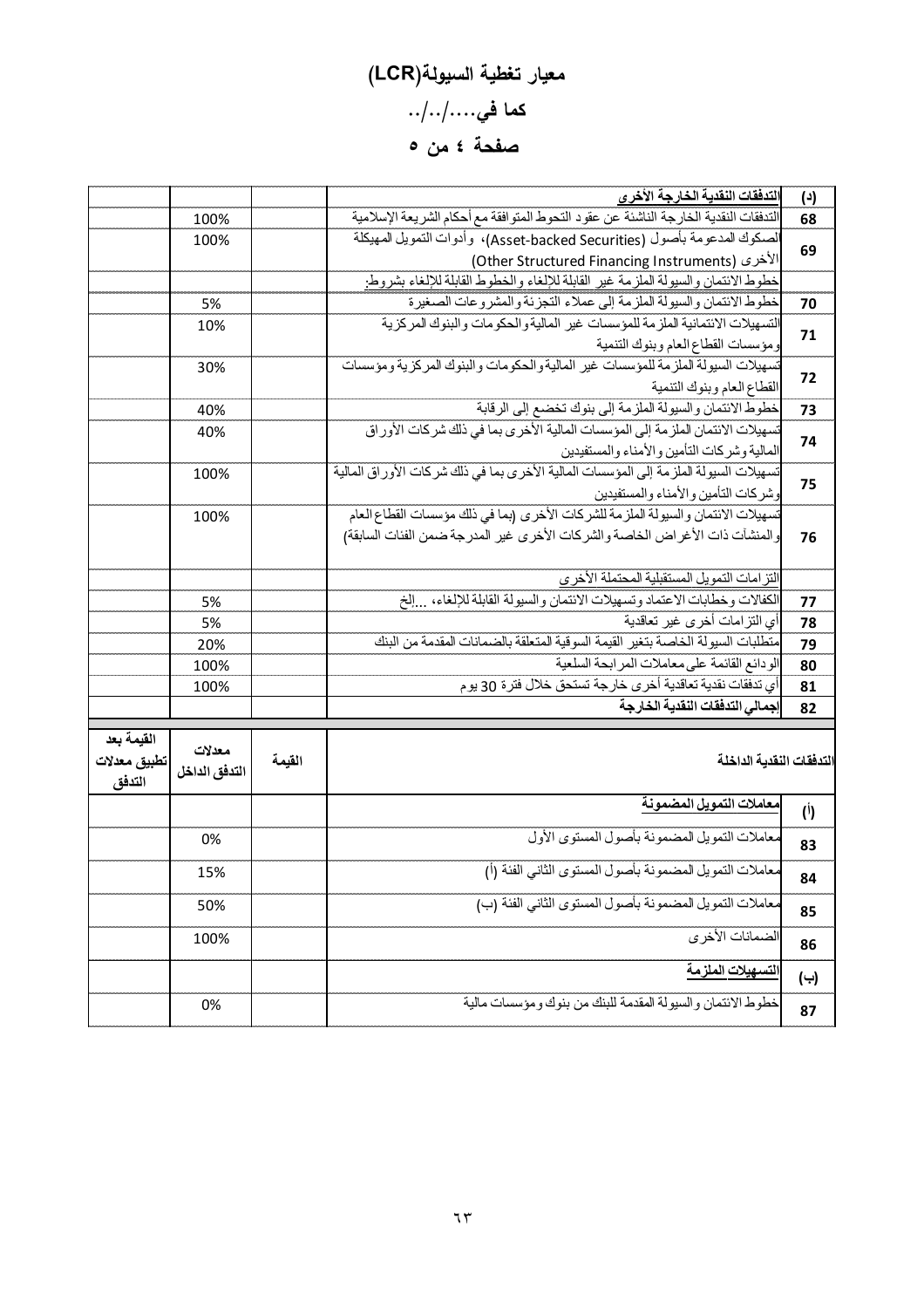# معيار تغطية السيولة(LCR) كما في $\ldots$ .../... صفحة ٥ من ٥

|   |      | التدفقات النقدية الداخلة الأخرى وفقأ لفنات الأطراف المقابلة                                             | $(\overline{c})$ |
|---|------|---------------------------------------------------------------------------------------------------------|------------------|
|   | 50%  | التدفقات النقدية الداخلة من عملاء التجزئة والمشروعات الصغيرة                                            | 88               |
|   | 100% | التدفقات النقدية الداخلة من البنوك المركزية والمؤسسات المالية                                           | 89               |
|   | 50%  | التدفقات النقدية الداخلة من المؤسسات غير المالية                                                        | 90               |
|   | 0%   | الودائع التشغيلية المحتفظ بها لدى مؤسسات مالية أخرى                                                     | 91               |
|   |      | التدفقات النقدية الداخلة الأخرى                                                                         | (4)              |
|   | 100% | الندفقات النقدية الداخلة الناتجة عن عقود التحوط المتوافقة مع أحكام الشريعة الإسلامية                    | 92               |
|   | 100% | الندفقات النقدية التعاقدية الداخلة الأخر ي                                                              | 93               |
|   |      | إجمالى التدفقات النقدية الداخلة                                                                         | 94               |
|   |      | القيمة الأدني (إجمالي التدفقات النقدية الداخلة أو  75% من إجمالي التدفقات النقدية<br>الخارجة أيهما أقل) | 95               |
|   |      | صافي التدفقات النقدية الخارجة =سطر 82 - 95                                                              | 96               |
| % |      | معيار تغطية السيولة = سطر 96/32                                                                         | 97               |

(1) للرجوع للفقرة 4 من ملحق (ب) من ھذه التعليمات.

(2) للرجوع للفقرة 39 من ھذه التعليمات.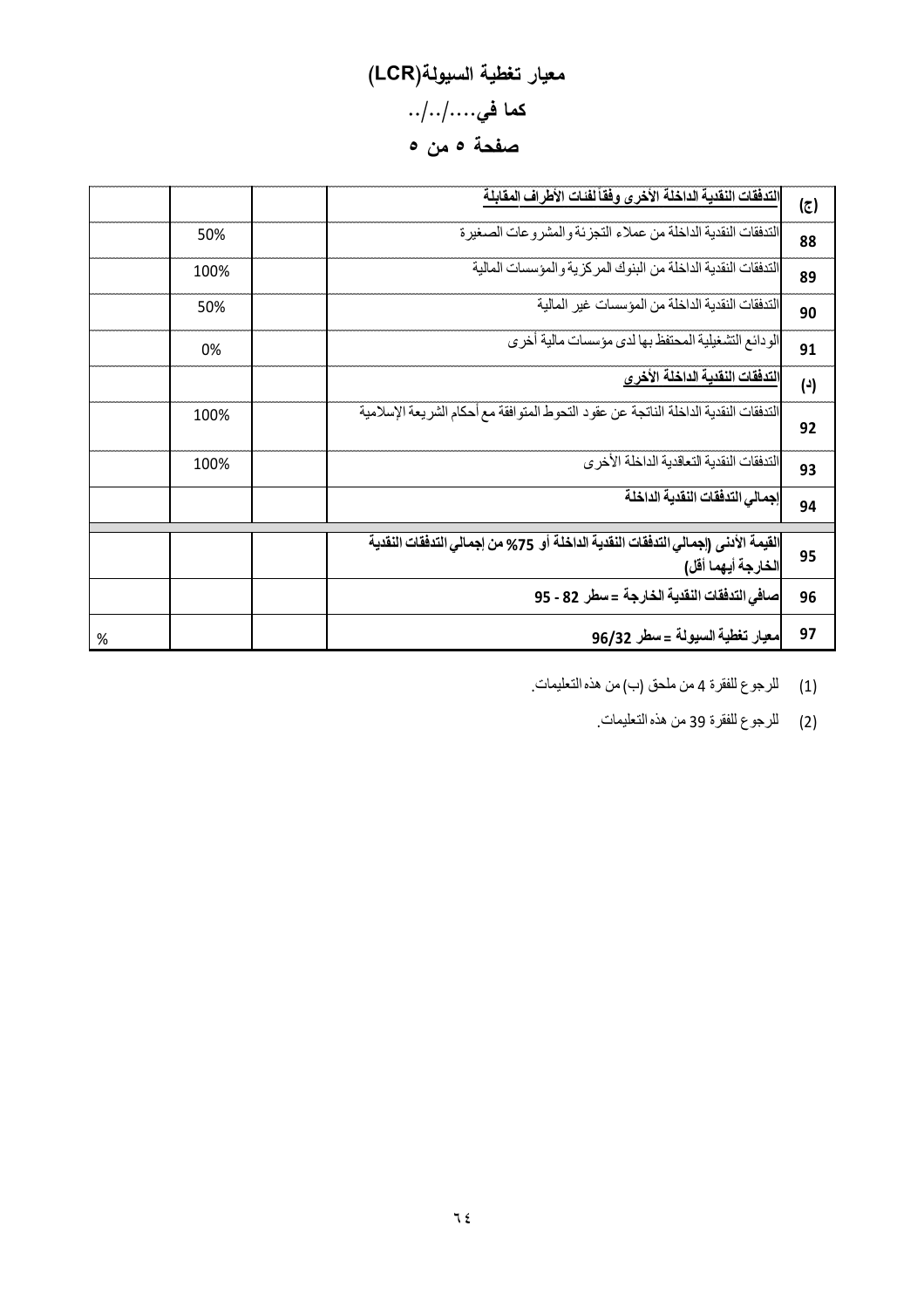| $(2)$ $(1)$<br>النموذج رقم (2): تقرير تركز الودائع (أكبر 25 مودع لدى البنك) كما في // |                                                         |                          |                                                |              |            |            |                           |  |  |
|---------------------------------------------------------------------------------------|---------------------------------------------------------|--------------------------|------------------------------------------------|--------------|------------|------------|---------------------------|--|--|
| نسبة إجمالي<br>ودائع العميل إلى<br>إجمالي الودائع<br>لدى البنك                        | نسبة إجمالي ودائع<br>العميل إلى إجمالي<br>مطلوبات البنك | إجمالي ودائع<br>الكويتي) | قيمة الوديعة (بعملة الوديعة)  العميل (بالدينار | عملة الوديعة | نوع العميل | اسم العميل | م                         |  |  |
|                                                                                       |                                                         |                          |                                                |              |            |            | $\mathbf{1}$              |  |  |
|                                                                                       |                                                         |                          |                                                |              |            |            | $\overline{\mathbf{c}}$   |  |  |
|                                                                                       |                                                         |                          |                                                |              |            |            | $\ensuremath{\mathsf{3}}$ |  |  |
|                                                                                       |                                                         |                          |                                                |              |            |            | $\overline{\mathbf{4}}$   |  |  |
|                                                                                       |                                                         |                          |                                                |              |            |            | $\mathbf 5$               |  |  |
|                                                                                       |                                                         |                          |                                                |              |            |            | 6                         |  |  |
|                                                                                       |                                                         |                          |                                                |              |            |            | $\overline{7}$            |  |  |
|                                                                                       |                                                         |                          |                                                |              |            |            | $\bf8$                    |  |  |
|                                                                                       |                                                         |                          |                                                |              |            |            | 9                         |  |  |
|                                                                                       |                                                         |                          |                                                |              |            |            | 10                        |  |  |
|                                                                                       |                                                         |                          |                                                |              |            |            | 11                        |  |  |
|                                                                                       |                                                         |                          |                                                |              |            |            | 12                        |  |  |
|                                                                                       |                                                         |                          |                                                |              |            |            | 13                        |  |  |
|                                                                                       |                                                         |                          |                                                |              |            |            | 14                        |  |  |
|                                                                                       |                                                         |                          |                                                |              |            |            | 15                        |  |  |
|                                                                                       |                                                         |                          |                                                |              |            |            | 16                        |  |  |
|                                                                                       |                                                         |                          |                                                |              |            |            | 17                        |  |  |
|                                                                                       |                                                         |                          |                                                |              |            |            | 18                        |  |  |
|                                                                                       |                                                         |                          |                                                |              |            |            | 19                        |  |  |
|                                                                                       |                                                         |                          |                                                |              |            |            | 20                        |  |  |
|                                                                                       |                                                         |                          |                                                |              |            |            | 21                        |  |  |
|                                                                                       |                                                         |                          |                                                |              |            |            | 22                        |  |  |
|                                                                                       |                                                         |                          |                                                |              |            |            | 23                        |  |  |
|                                                                                       |                                                         |                          |                                                |              |            |            | 24                        |  |  |
|                                                                                       |                                                         |                          |                                                |              |            |            | 25                        |  |  |

(1) يشمل التقرير ودائع ا فراد والشركات والمؤسسات المالية والودائع الحكومية، وB يشمل ودائع البنوك.

(2) يجب تجميع الودائع بمختلف أنواعها على مستوى كل عميل وفقاً للفقرة 99 من هذه التعليمات. وفي حالة اختلاف عملة الودائع يتم إدراج سطر لكل عملة ثم تجميع جميع<br>الودائع في عامود إجمالي ودائع العميل بالدينار الكويتي.